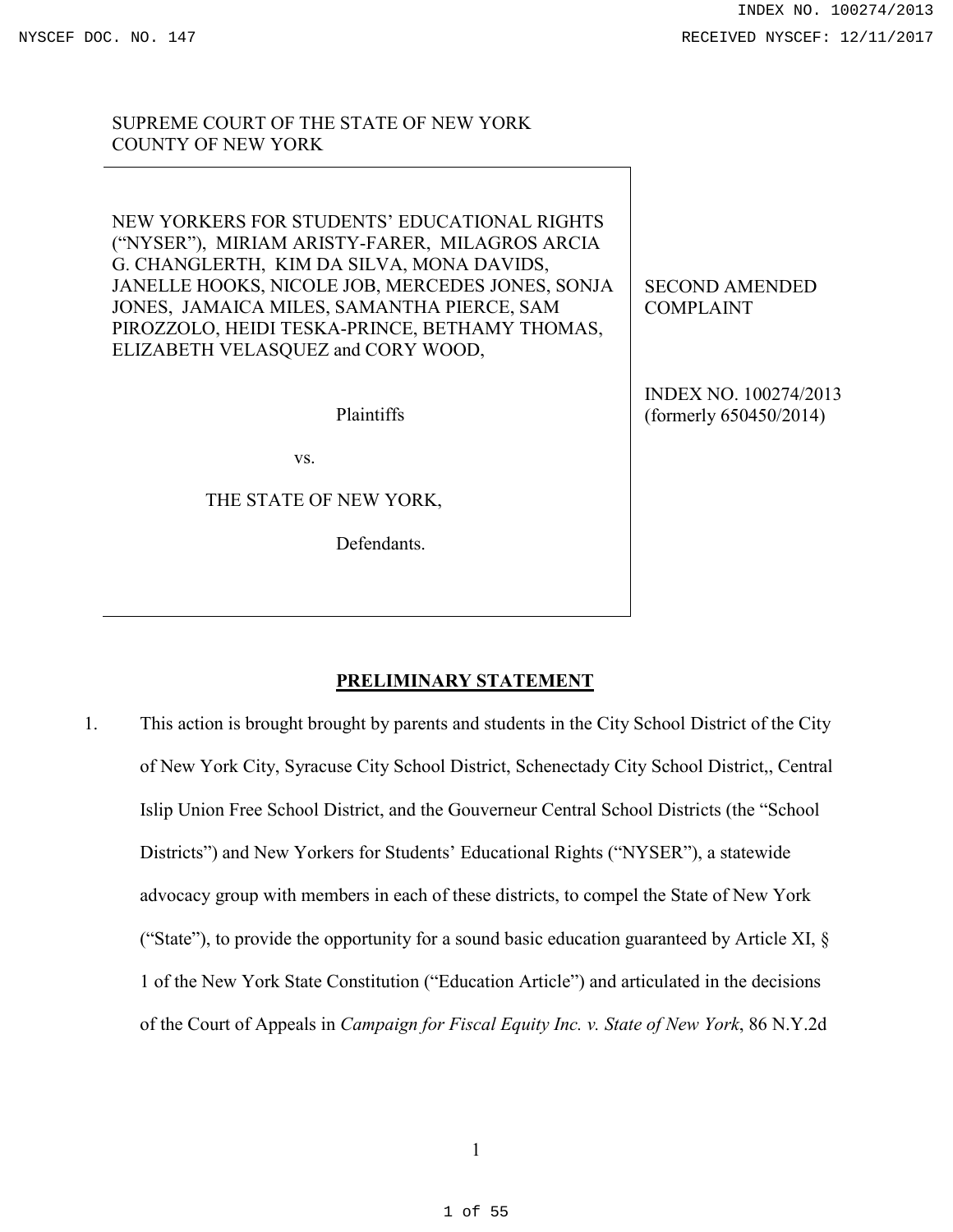307 (1995) ("*CFE I*"), 100 N.Y.2d 893 (2003) ("*CFE II*"), and 8 N.Y.3d 14 (2006) ("*CFE III*") (referred to collectively as "*CFE*" or "*CFE* decisions").

- 2. In response to the *CFE* decisions holding that New York City's one million students were being denied sufficient funding for the opportunity for a sound basic education, and to comply with the Education Article, the New York Legislature in 2007 enacted a new funding formula in the Budget and Reform Act of 2007 ("Act"), known as the Foundation Aid Formula. The Act, through the Foundation Aid Formula, committed the State to substantially increase funding to the School Districts and districts throughout the state over a four year phase-in period. After the first two years, however, the State froze and then dramatically reduced funding under the Act.
- 3. While the Legislature has increased funding in recent years, currently the State deprives students statewide of nearly \$4 billion to which they are entitled under the Act. The estimated funding shortfalls in the School Districts are as follows: New York City – \$1.6 billion; Syracuse – \$33.4 million; Schenectady – \$41 million; Central Islip – \$58 million; and Gouverneur – approximately \$1.6 million.
- 4. The State reduced funding under the Act without any study or analysis of the impact of the reductions on the ability of the School Districts to provide all students the opportunity for a sound basic education. The State has also failed to implement an effective accountability system or otherwise take steps to ensure that the School Districts and other districts have sufficient resources to provide a sound basic education in light of current education mandates, outcome goals, and student needs.
- 5. As a result of the State's failure to provide funding under the Act, the School Districts cannot provide qualified teachers, principals and other personnel, suitable and up-to-date curricula,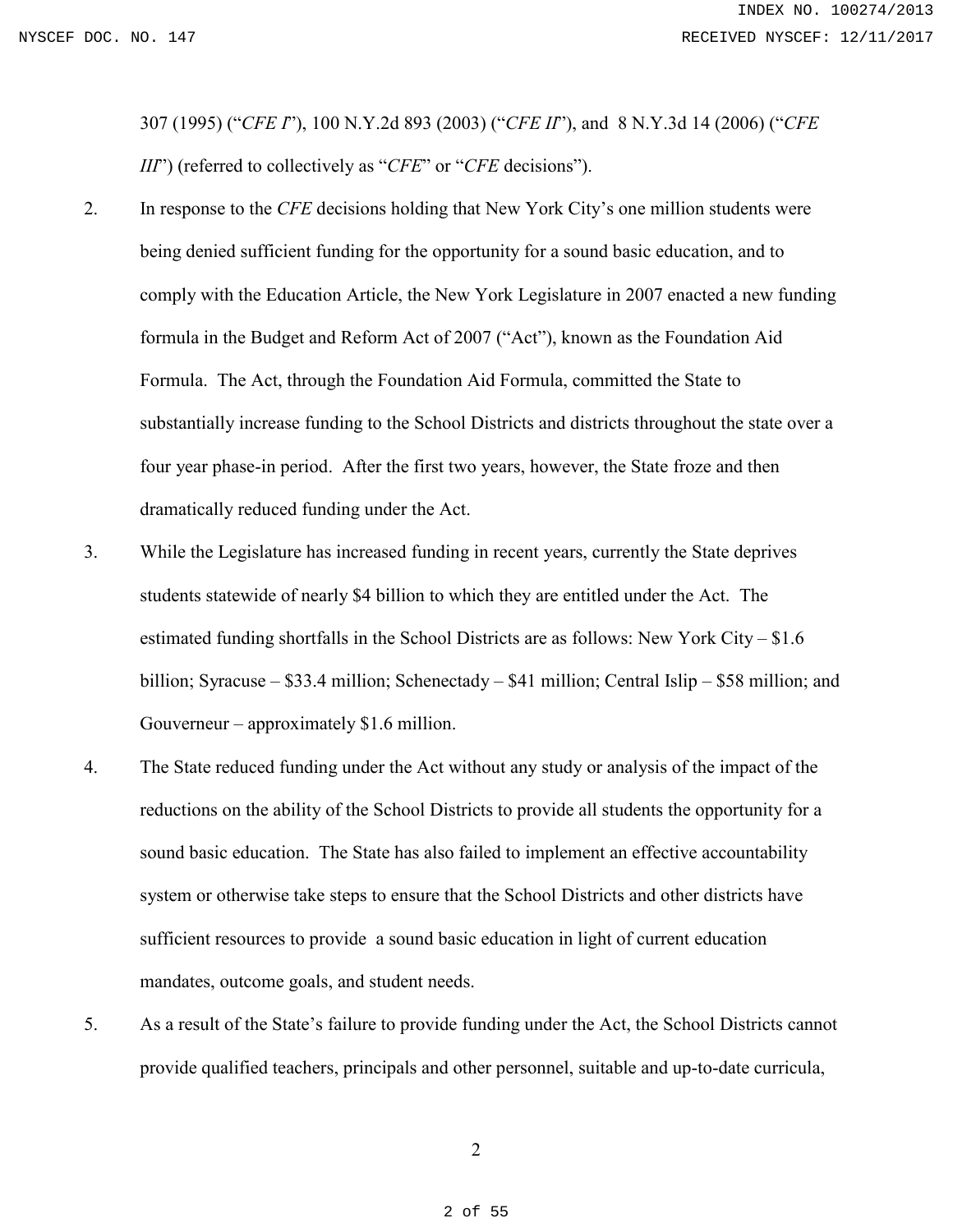an expanded platform of services for at-risk students, adequate resources for students with extraordinary needs, reasonable class sizes, adequate and accessible school buildings and a safe, orderly environment, all which causes their students to suffer substandard academic performance. As a result of the State's failures, students in the School Districts are being deprived of the knowledge, skills, experiences and values necessary to function productively as civic participants and be prepared for competitive employment, in violation of the right to a sound basic education guaranteed under the Education Article.

# **PARTIES**

- 6. NYSER is an unincorporated association based in New York City, with members in New York City, Syracuse, Schenectady, Central Islip, and Gouverneur, dedicated to ensuring that all students in the State of New York are afforded the opportunity for a sound basic education as guaranteed under the Education Article. NYSER's membership consists of the individual Plaintiffs listed below, other parents of public school students, and the following organizations:
	- a. The Center for Children's Initiatives ("CCI") champions the right of all children to start life with the best possible foundation of care, health, and learning, and specifically advocates for access to publicly-funded, high quality pre-kindergarten programs for all three- and four-year-old children in the State of New York.
	- b. Class Size Matters is a not-for-profit organization that advocates for smaller classes in New York City's public schools and the nation as a whole.
	- c. The Coalition for Asian American Children and Families is a not-for-profit corporation that works in the areas of child welfare, education, health, and youth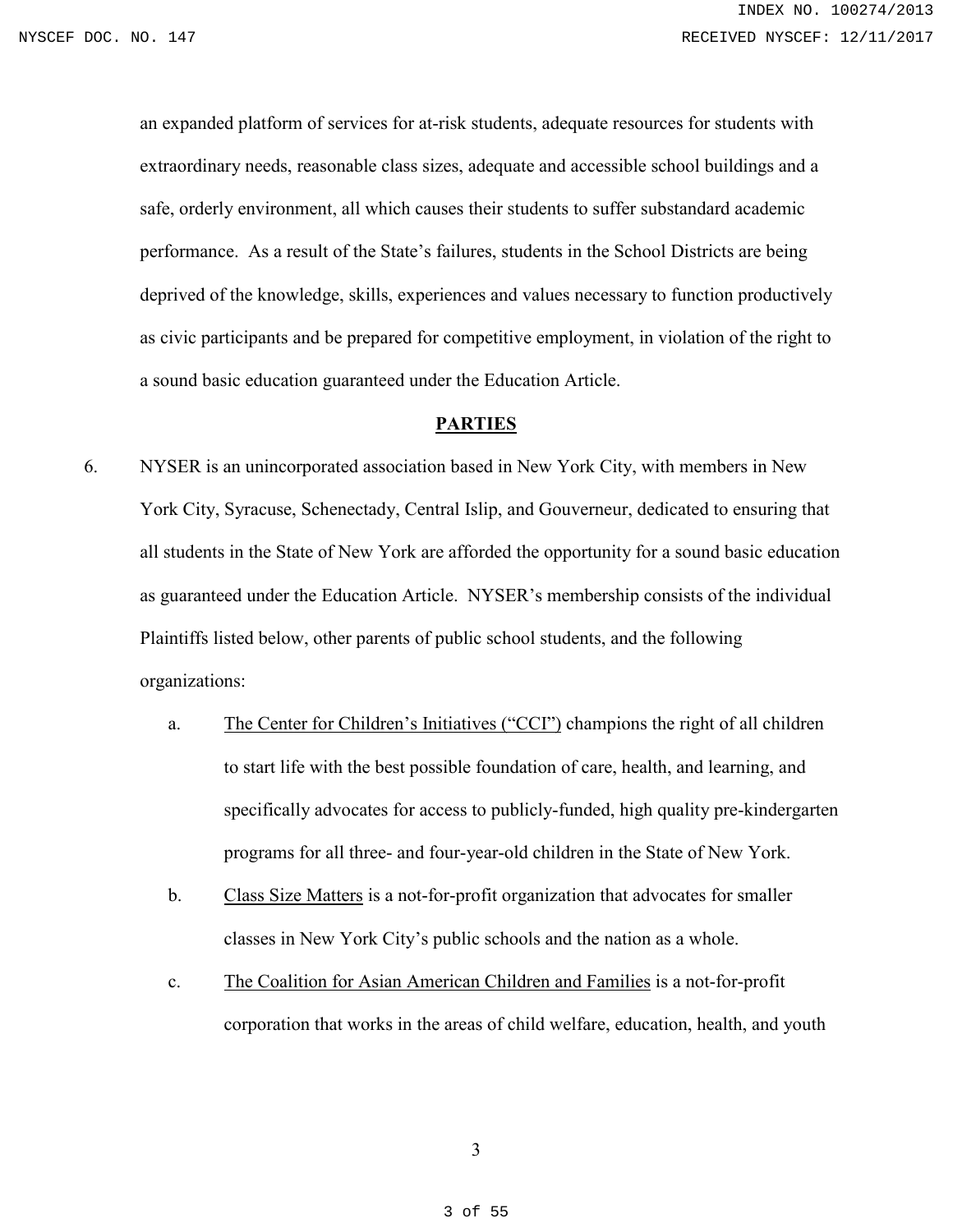services on behalf of underserved families in the East Asian, South Asian, Southeast Asian, and Pacific Islander communities in New York City.

- d. Community Education Councils One ( "CEC 1"), Two ("CEC 2"), Three ("CEC 3"), Five ("CEC 5"), and Six ("CEC 6") in Manhattan; Community Education Councils Eight ("CEC 8") and Eleven ( "CEC 11") in the Bronx; Community Education Councils Sixteen ("CEC 16") and Twenty-Three ("CEC 23") in Brooklyn; Community Education Councils Twenty-Six ( "CEC 26") and Twenty-Eight ("CEC 28") in Queens; and Community Education Council Thirty-One ("CEC 31") in Staten Island are statutory bodies that are responsible for establishing policies for the public schools in their respective community school districts, in accordance with the provisions of N.Y. EDUC. LAW art. 52-A.
- e. The Citywide Council on English Language Learners ("CCELL") is a statutory body established by New York State Education Law 2590-B, 5. (a)  $(i) - (iii)$  to "advise and comment on any educational or instructional policy involving bilingual or English as a second language programs."
- f. The Hudson Valley Parent/Educator Initiative is an advocacy organization of about 1,000 parents and community members spanning a number of school districts in the Hudson Valley that seeks to preserve academic programs, arts, music and other programs and to ensure that students are provided their rights to a sound basic education.
- g. Korean Americans for Political Advancement is an unincorporated association that promotes civil rights, immigrant rights, economic justice and education for Korean-Americans in New York City.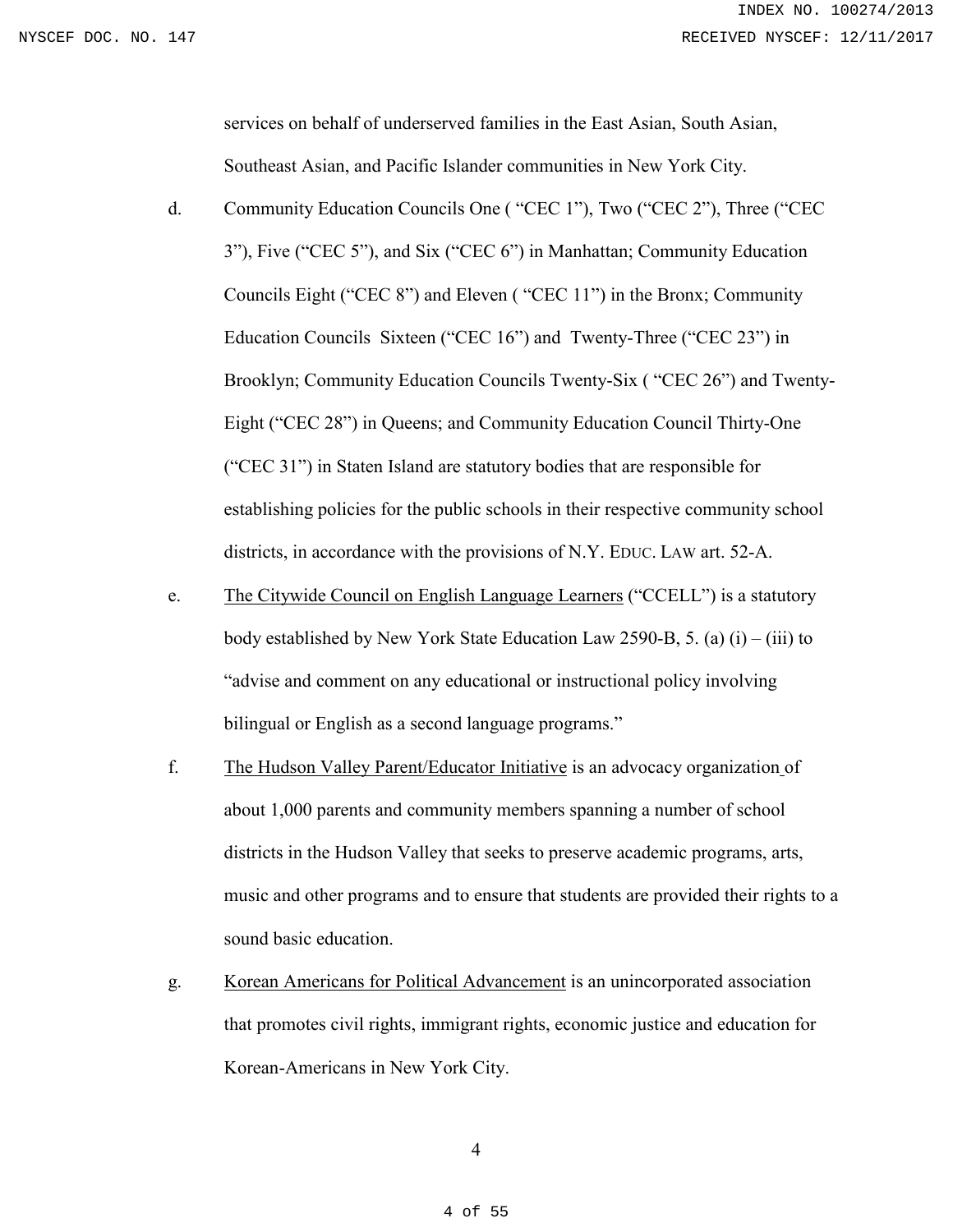- h. The New York City Parents Union is a not-for-profit organization of parents, headed by parent volunteers, from all five boroughs of New York City that works to protect and enforce the rights of parents and students guaranteed by city and state laws and regulations. The Parents Union seeks to ensure that all students receive a meaningful opportunity for a sound basic education.
- i. The New York State Association of School Business Officials ("NYSASBO") represents over 1,800 school business officials and staff from throughout the State of New York, promotes collaboration and professional development, and provides leadership in the management of resources to ensure quality education for all students.
- j. The New York State Council of School Superintendents ("NYSCOSS") is a professional and advocacy organization that represents more than 800 school superintendents and assistant superintendents in New York State. NYSCOSS provides its members professional development opportunities, and other services, while advocating for public education.
- k. The New York State PTA ("PTA") is a statewide organization of hundreds of thousands of parents, teachers, administrators, students, and other child advocates in approximately 1,600 local units and councils. The overall purpose of PTA is to make every child's potential a reality by engaging and empowering families and communities to advocate for all children.
- l. The New York State School Boards Association is a not-for-profit, statewide organization charged with devising practical ways and means for obtaining greater economy and efficiency in the administration of the affairs and projects of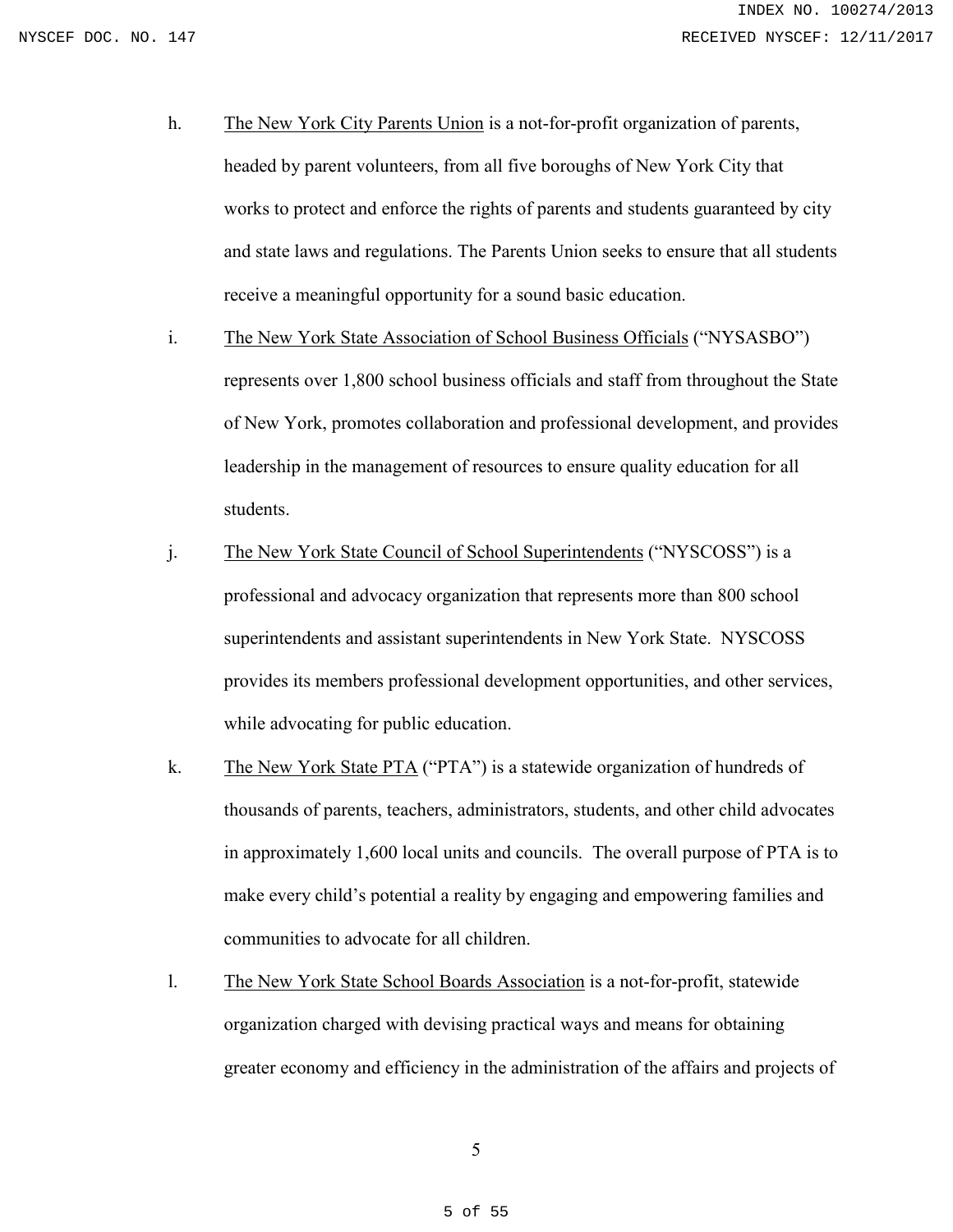New York's public school districts. Its membership consists of approximately 670, or 91%, of all public school districts and boards of cooperative educational services ("BOCES") in New York State.

- m. Padres Abogando por sus Ninos (Parents Advocating for their Children) is a nonprofit association of parents and community members in Northern Manhattan that advocates for equal educational opportunities for immigrant children and other English Language Learners.
- n. Parents for Public Schools of Syracuse, Inc. is a not-for-profit organization dedicated to confronting inequities and other barriers to the fundamental right of all children to a high-quality education.
- o. Reform Education Financing Inequities Today ("R.E.F.I.T.") is a consortium of twenty-six low-wealth, high-tax school districts on Long Island whose combined wealth ratio ("CWR") is 1.5 or lower, and the Nassau BOCES and Eastern and Western Suffolk BOCES.
- p. The Rural Schools Association ("RSA") is a statewide organization, representing the interests of, initiating research for, and providing service and information to the small and rural school districts of New York State. Approximately 300 school districts and BOCES units are currently enrolled as members of RSA.
- q. The Statewide School Finance Consortium ("SSFC") is an organization of more than 420 New York State public school districts whose mission is to bring equity to the distribution of New York State educational aid. SSFC membership is largely comprised of school districts from average and low-wealth communities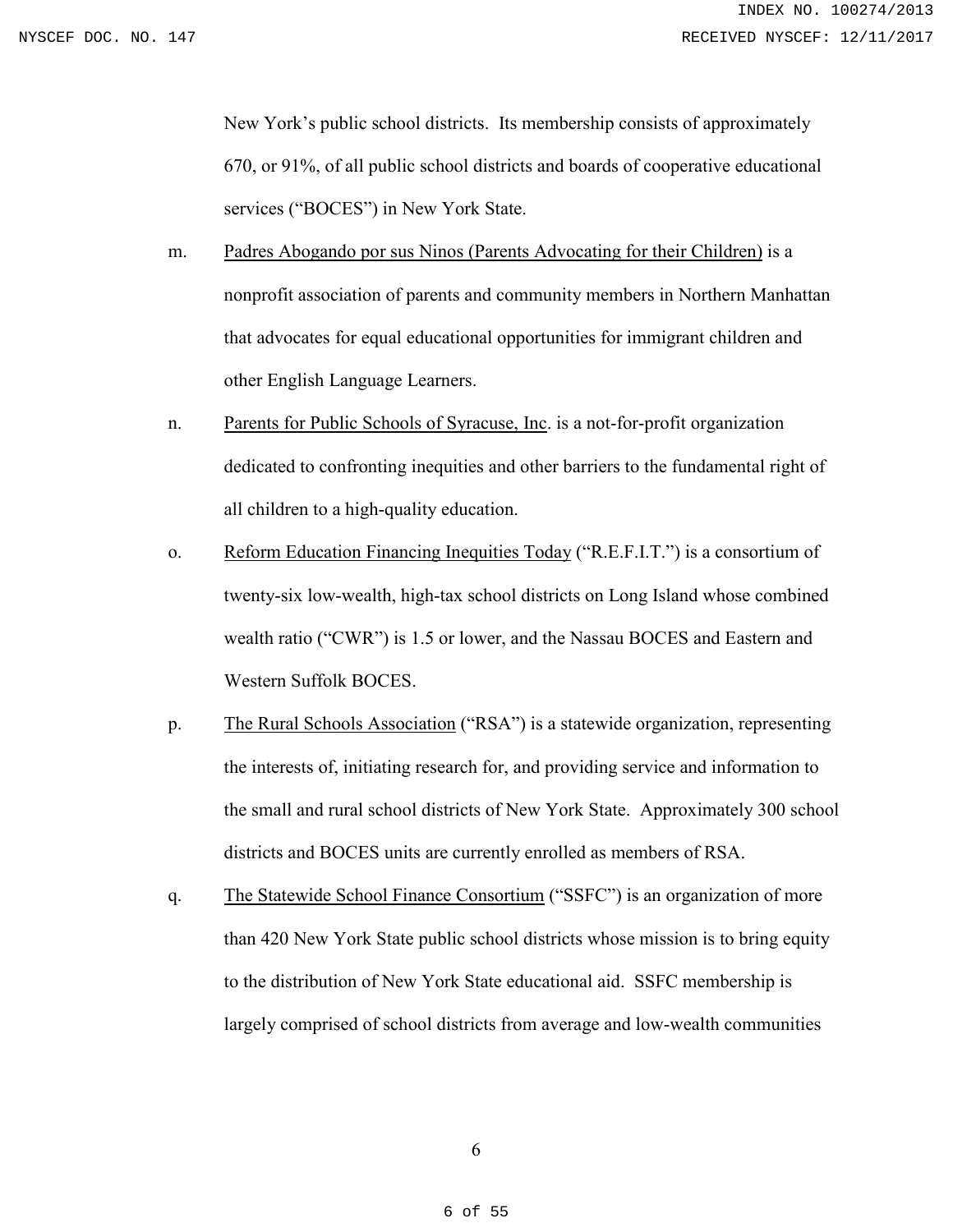that receive a disproportionately low share of state funding. Member districts are from every region of New York State.

- r. The Yonkers Council of Parent Teacher Associations ("PTA") and Parent Teacher Student Associations ("PTSA") is the umbrella organization for the individual school PTAs and PTSAs in Yonkers; it is dedicated to improving and expanding educational opportunities for children and public education by working with families, the community and businesses.
- 7. Miriam Aristy-Farer sues on her own behalf and on behalf of her minor children, L., who is a student in the eighth grade in M.S. 209 in Manhattan, and L who is in a dual language program in the second grade in P.S. 103 in Manhattan.
- 8. Milagros Arcia G. Changlerth sues on her own behalf and on behalf of her minor daughter,  $C \longrightarrow$ , who is a student in the fourth grade at P.S. 1 in Manhattan.
- 9. Kim Da Silva sues on her own behalf and on behalf of her minor daughters, J and D S , who are students in the fourth grade at the Mulvey Elementary School in Central Islip.
- 10. Mona Davids sues on her own behalf and on behalf of her minor son, E D, who is a student in the fourth grade in P.S. 106 in the Bronx.
- 11. Janelle Hooks sues on her own behalf, and on behalf of her two children, who are students in 9th and 11th grade in the Schenectady City School district.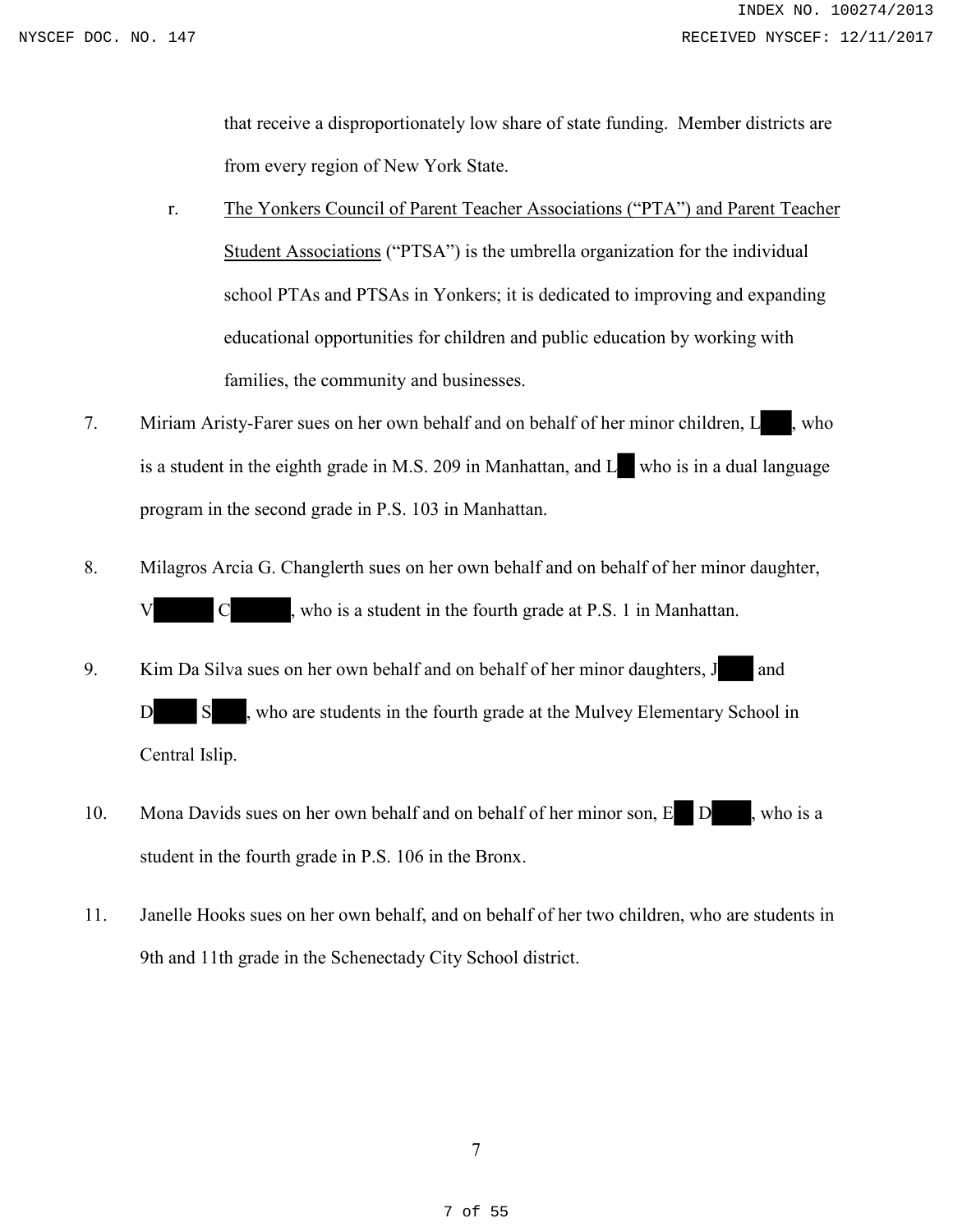- 12. Nicole Job sues on her own behalf and on behalf of her minor daughter K who is a student at P.S. 600 in Brooklyn.
- 13. Mercedes Jones sues on her own behalf and on behalf of her daughter A B who is in the eleventh grade at the Nottingham High School in the Syracuse City School District.
- 14. Sonja Jones sues on her own behalf and on behalf of her minor son, G , who attends the Cobble Hill School for American Studies in Brooklyn.
- 15. Jamaica Miles sues on her own behalf, and on behalf of her two children, who are students in 1<sup>st</sup> and 7th grade in the Schenectady City School District.
- 16. Samantha Pierce sues on her own behalf and on behalf of her minor children, E,  $S$ , J and C who are students in the 11<sup>th</sup>, ungraded,  $8<sup>th</sup>$ , 4<sup>th</sup>, and 2<sup>nd</sup> grades, respectively, in schools in the Syracuse City School District.
- 17. Sam Pirozzolo sues on his own behalf and on behalf of his minor son, F, who is a student in the 9<sup>th</sup> grade at Franklin McKeet Career Technical School in Staten Island and his minor daughter, S . S . S previously attended Susan Wagner High School in Staten Island but is currently being home schooled because she was unable to receive adequate educational services at Wagner or elsewhere in the New York City Public schools.
- 18. Heidi Teska-Prince sues on her own behalf and on behalf of her minor children, M who is in the eighth grade, and  $N$ , who is in the seventh grade at the Expeditionary Learning Middle School in the Syracuse City School District.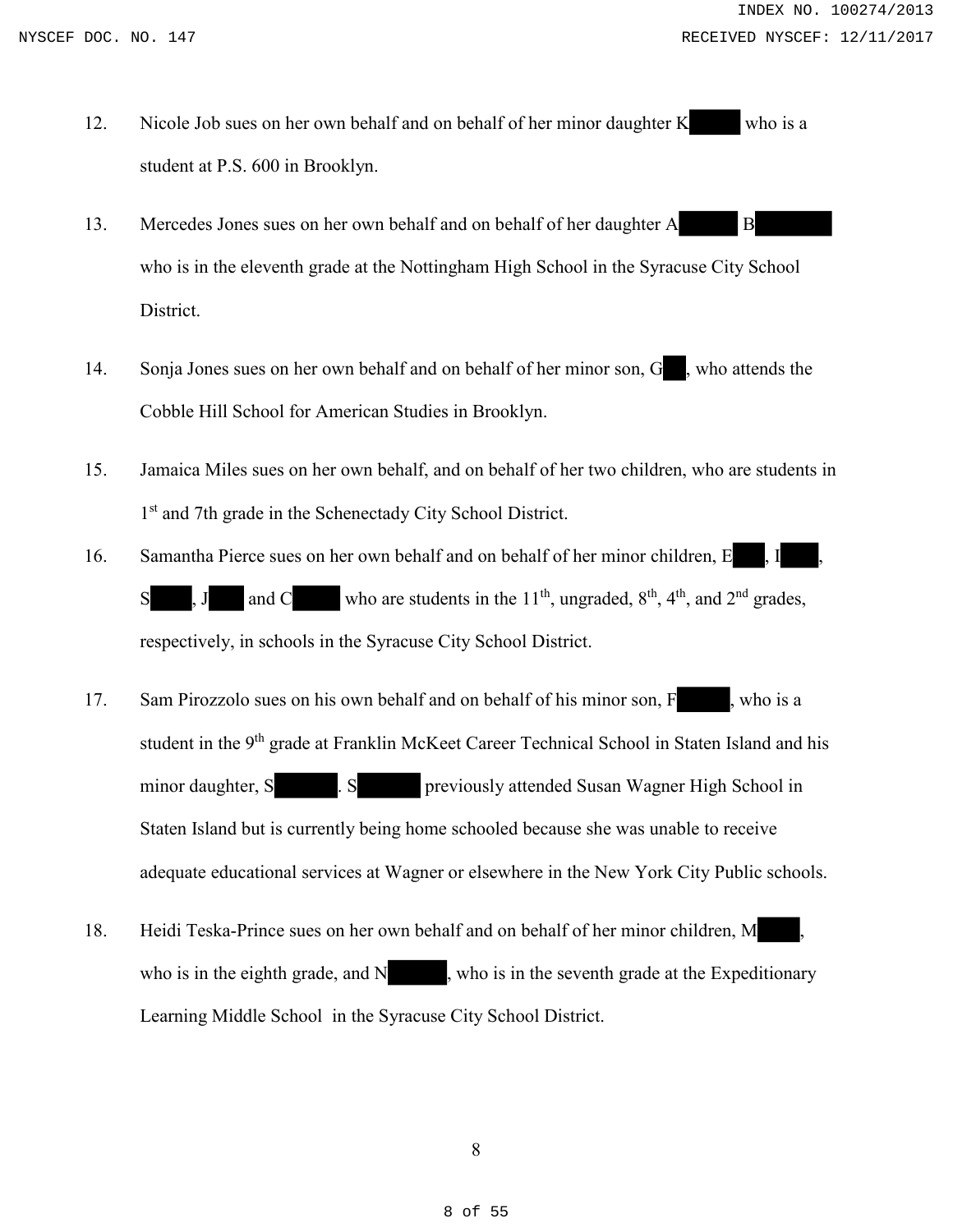- 19. Bethamy Thomas sues on her own behalf and on behalf of her minor daughter J who is a 9<sup>th</sup> grade student at the Metropolitan Expeditionary Learning School in Queens.
- 20. Elizabeth Velasquez, sues on her own behalf and on behalf of her six minor children who attend school in the early childhood, elementary and high schools in the Central Islip School District.
- 21. Cory Wood sues on his on behalf and on behalf of his minor daughter, M , who is a student in the 10<sup>th</sup> grade at Gouverneur Junior-Senior High School and his minor son,  $C_{\rm s}$ , who is a student in the  $8^{\text{th}}$  grade at Gouverneur Junior-Senior High School.
- 22. Defendant State of New York ("State") is obligated under the Education Article to ensure all New York students the opportunity for a sound basic eduction. In furtherance of that obligation, the State appropriates and allocates funding to the School Districts and other districts pursuant to the provisions of the Education Law and through an annual budget for state aid to localities.

# **JURISDICTION AND VENUE**

- 23. Because several Plaintiffs reside in New York County, and the Defendants exercise their obligations under the Education Article throughout the state, this Court has jurisdiction over the subject matter herein pursuant to Article 5 of the N.Y. C.P.L.R.
- 24. The Court has jurisdiction to grant a declaratory judgment and appropriate injunctive relief pursuant to N.Y. C.P.L.R. 3001 and 3017(b).

# **FACTUAL BACKGROUND**

# **A. THE CFE FRAMEWORK FOR A SOUND BASIC EDUCATION**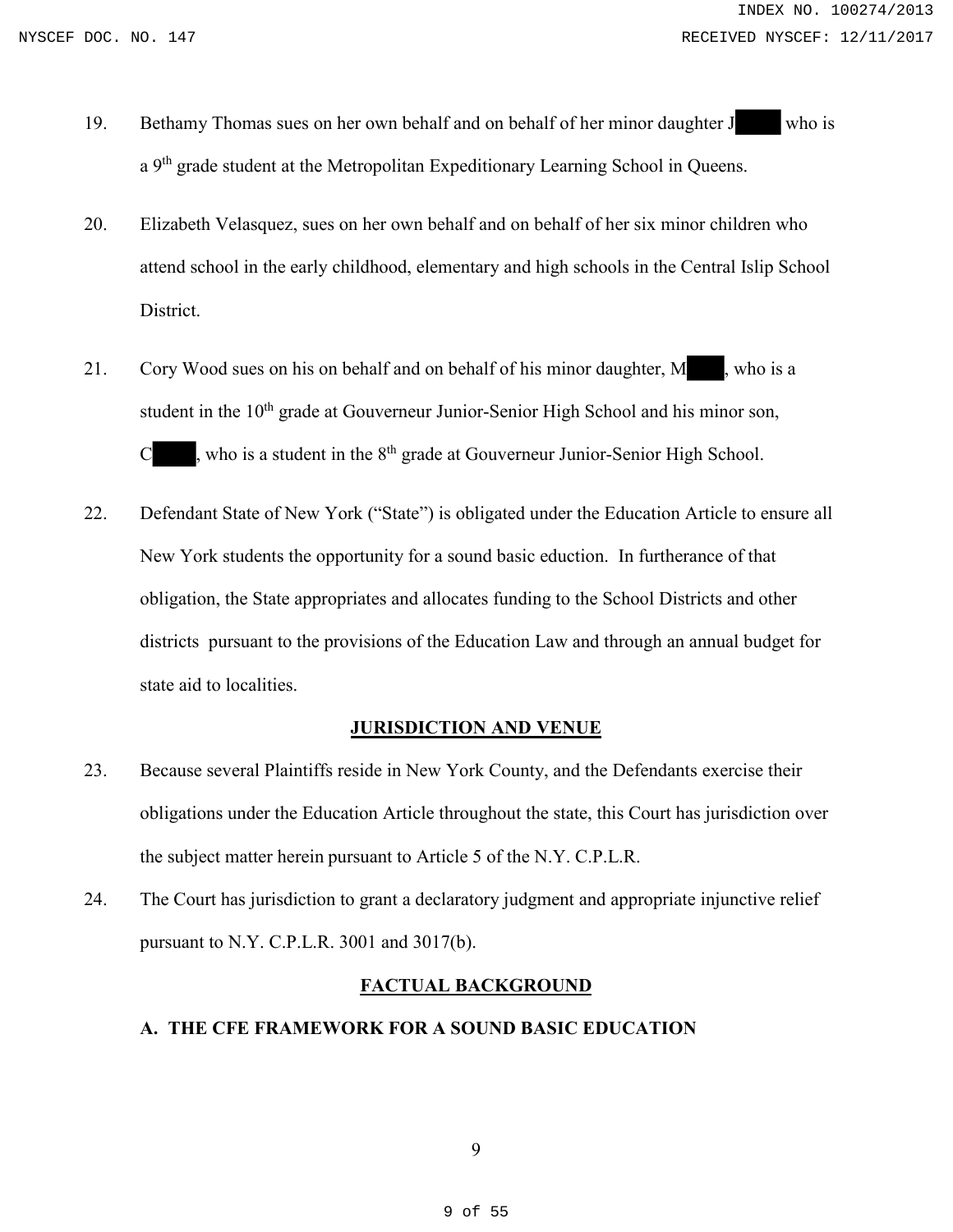25. Article XI, § 1 of the Constitution of the State of New York – the Education Article – provides that:

> The legislature shall provide for the maintenance and support of a system of free common schools, wherein all the children of this state may be educated.

- 26. The Court of Appeals in the *CFE* decisions has interpreted this provision to "impose[] a duty on the Legislature to ensure the availability of a sound basic education to all the children of the State." *CFE I*, 86 N.Y.2d at 315; *see also CFE II*, 100 N.Y.2d at 902; *CFE III,* 8 N.Y. 3d at 20. The *CFE* decisions define the right to a "sound basic education" as "the opportunity for a meaningful high school education, one which prepares them to function productively as civic participants" (*CFE II*, 100 N.Y.2d at 908), and "to compete for jobs" (*Id.* at 906). The *CFE* decisions require a sound basic education that "conveys not merely skills, but skills fashioned to meet a practical goal: meaningful civic participation in contemporary society"; that provide the skills needed to "compete for jobs . . . [that] require a higher level of knowledge, skill in communication and the use of information, and the capacity to continue to learn over a lifetime"; and that impart the skills necessary for productive citizenship, which "means more than just being qualified to vote or serve as a juror, but to do so capably and knowledgeably." *Id*. at 905-06.
- 27. Based on the extensive trial record, in *CFE v. State*, 187 Misc. 2d 1 ( 2001), the Court of Appeals affirmed the trial court's determination that students in New York City were deprivied of the opportunity for a sound basic education, concluding that the *CFE* plaintiffs had established "a correlation between funding and educational opportunity . . . a causal link between the present funding system and [the] proven failure to provide a sound basic education to New York City school children." *Id*. at 919 (internal citation omitted).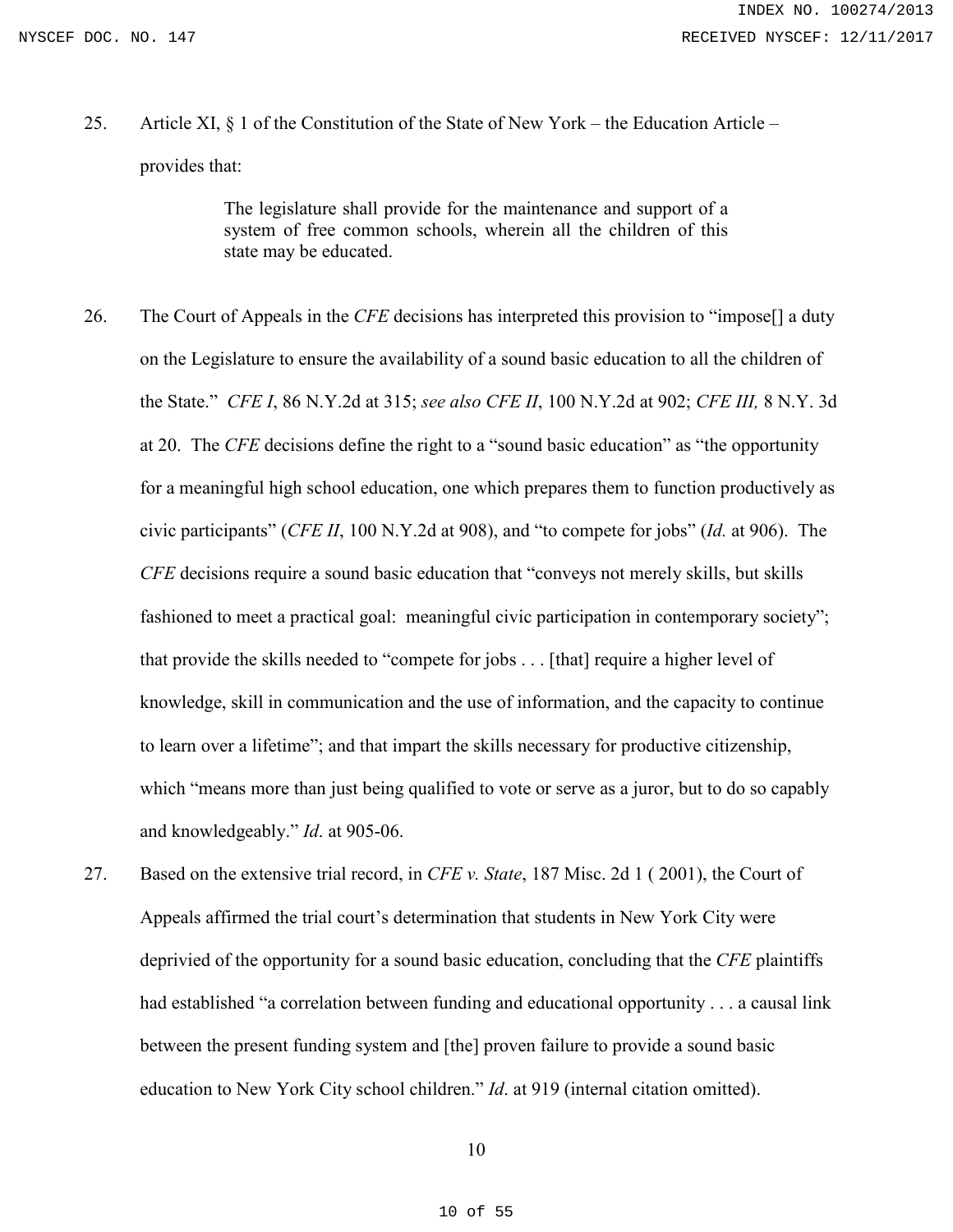28. The Court further identified the specific resources essential to providing students with a sound basic education, including the following:

- sufficient numbers of qualified teachers, principals, and other personnel;

- suitable and up-to-date curricula;

- an expanded platform of services to help students who are at risk of failing;

- adequate resources for students with disabilities and English language learners;

- appropriate class sizes;

- sufficient and up-to-date books, supplies, libraries, technology, and laboratories;

- a safe, orderly environment; and

- adequate and accessible facilities.

*See CFE v. State*, 187 Misc. 2d 1, 114-15 (N.Y. Sup. Ct. 2001), *aff'd,* 295 A.D.2d 1, 10 (1st Dep't 2002), *aff'd*, *CFE II*, 100 N.Y.2d at 932 (2003).

# *i. The Act and the Foundation Aid Formula*

29. Following the *CFE* decisions, in 2007, the Legislature enacted the Foundation Aid Formula, combining approximately thirty previously separate funding streams "to ensure that each district receives sufficient State and local resources to meet State learning standards." 2007- 2008 Executive Budget, Investing in Education,

http://www.budget.ny.gov/pubs/archive/'fy0708archive/fy0708littlebook/Education.html. The actual amount of foundation aid to be allocated to particular school districts would be calculated "based on actual costs in successful schools" and in accordance with a formula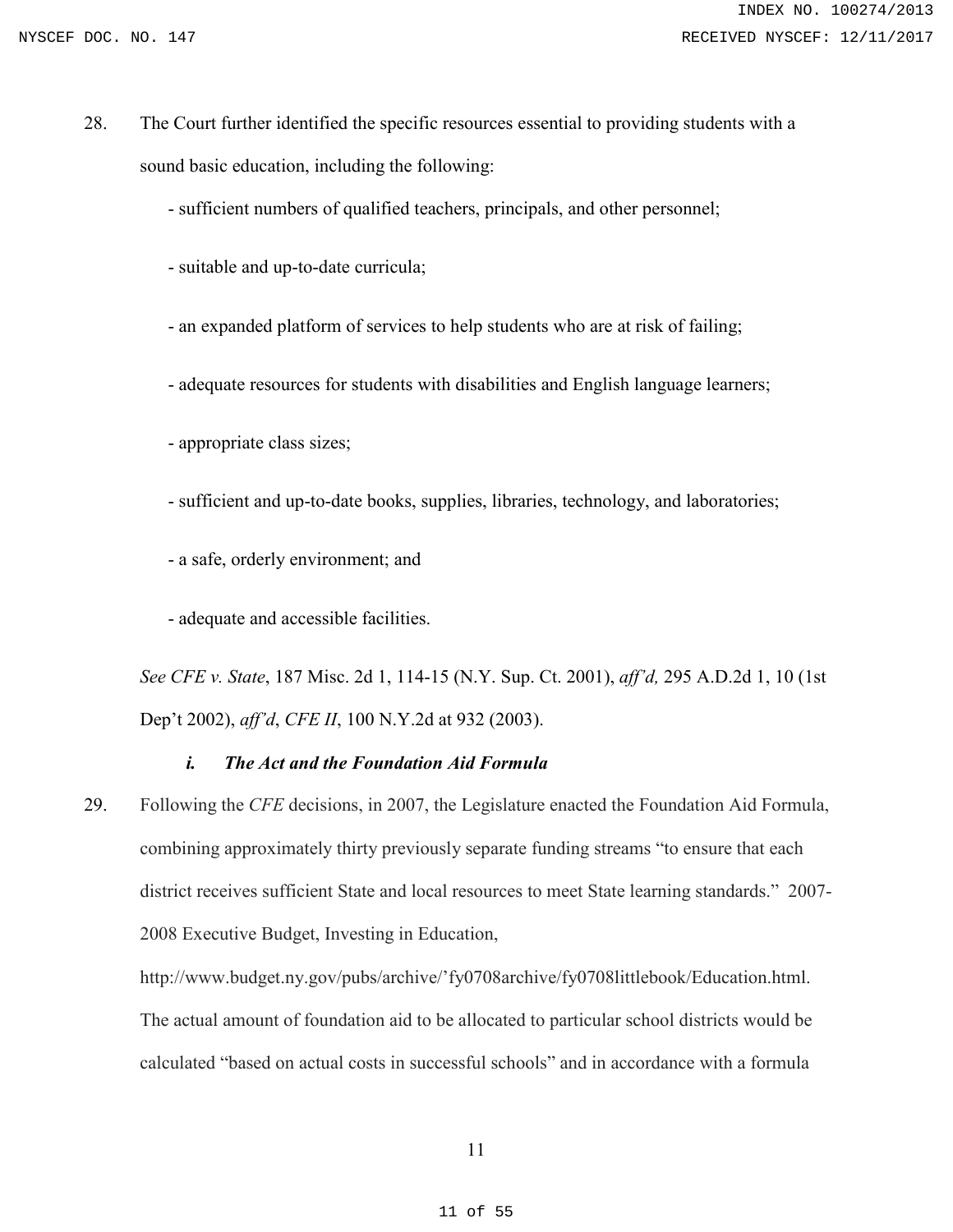that adjusted for district enrollment, poverty rates, and cost of living factors, in accordance with the State Education Department's recent cost study. *Id.*

- 30. The Act's Foundation Aid Formula remains in effect as the primary mechanism by which the State provides operating aid to public schools. N.Y. EDUC. LAW § 3602. The primary purpose of the Formula is to provide "adequate funding for a sound basic education in response to the Campaign for Fiscal Equity decision." New York State Board of Regents, Proposal on State Aid to School Districts for School Year 2012-13*,* p.7*.*
- 31. The Foundation Aid Formula has four basic components:
	- a. A base amount per pupil reflecting the cost to educate students, as determined by the amount spent by successful school districts;
	- b. A regional cost index to ensure a dollar of state aid can buy a comparable level of goods and services around the state;
	- c. An expected minimum contribution by the local community; and
	- d. A pupil need index recognizing added costs for providing extra time and extra help for students with special circumstances.
- 32. Under the Foundation Aid Formula, the amount of state operating or "foundation" aid provided to school districts is determined annually by: a) calculating the base amount derived from the successful schools analysis; b) multiplying this amount by the total number of student units; c) multiplying the basic foundation amount by the regional cost index and the pupil need index; and d) subtracting an expected "minimum local contribution" calculated based on the relative proprety values and taxable wealth of each district. The Act required that the increases determined for each district pursuant to this calculation, with an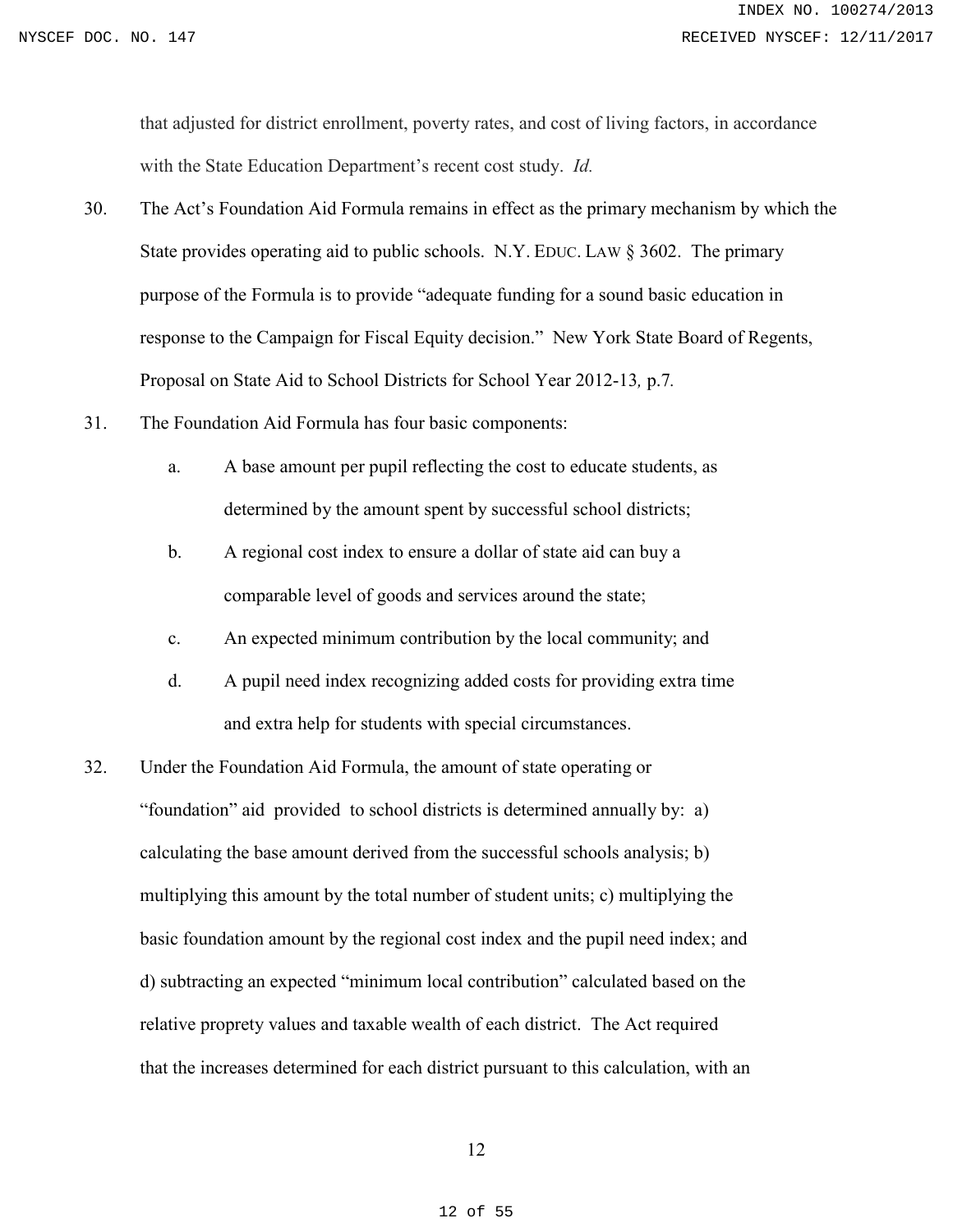anticipated cost of living factor, would be phased-in over a four year period from 2007 to 2011. N.Y. EDUC. LAW § 3602.4.

### **ii.** *The State's Failure to Fund the Foundation Aid Formula*

33. Under the Act, total annual foundation aid based on the Foundation Aid Formula was to be increased statewide by \$5.5 billion, to be phased in over a four-year period as follows: 2007-  $08 - 20\%$ ;  $2008 - 09 - 22.5\%$ ;  $2009 - 10 - 27.5\%$ ;  $2010 - 11 - 30\%$ , with appropriate inflation adjustments to be made with each annual increase. L. 2007, ch. 57, § 13. Largely in accordance with this schedule, in 2007-08, the foundation aid level state-wide was increased by \$1.1 billion and in 2008-09 by another \$1.2 billion. N.Y. State Division of the Budget, 2007-2008 Archive,

http://www.budget.ny.gov/pubs/archive/fy0708archive/fy0708schoolaid/schoolaid.html; N.Y. State Division of the Budget, 2008-2009 Archive,

http://www.budget.ny.gov/pubs/archive/fy0809archive/enacted0809/localities/schoolaid/scho olaid.html.

- 34. Since 2008, the State has failed to provide the School Districts the amount of state aid required by the Foundation Aid Formula and that the governor and the legislature had determined to be necessary to provide all students the opportunity for a sound basic education within the 2007 Budget and Reform Act's four-year phase-in period. Instead, the State first froze the phase-in process, then substantially reduced foundation aid by repeatedly delaying the phase-in period and adopting a "gap elimination adjustment" ("GEA") and other mechanisms to reduce actual allocations to each school district far below the amounts calculated under the Foundation Aid Formula.
	- *iii. The GEA*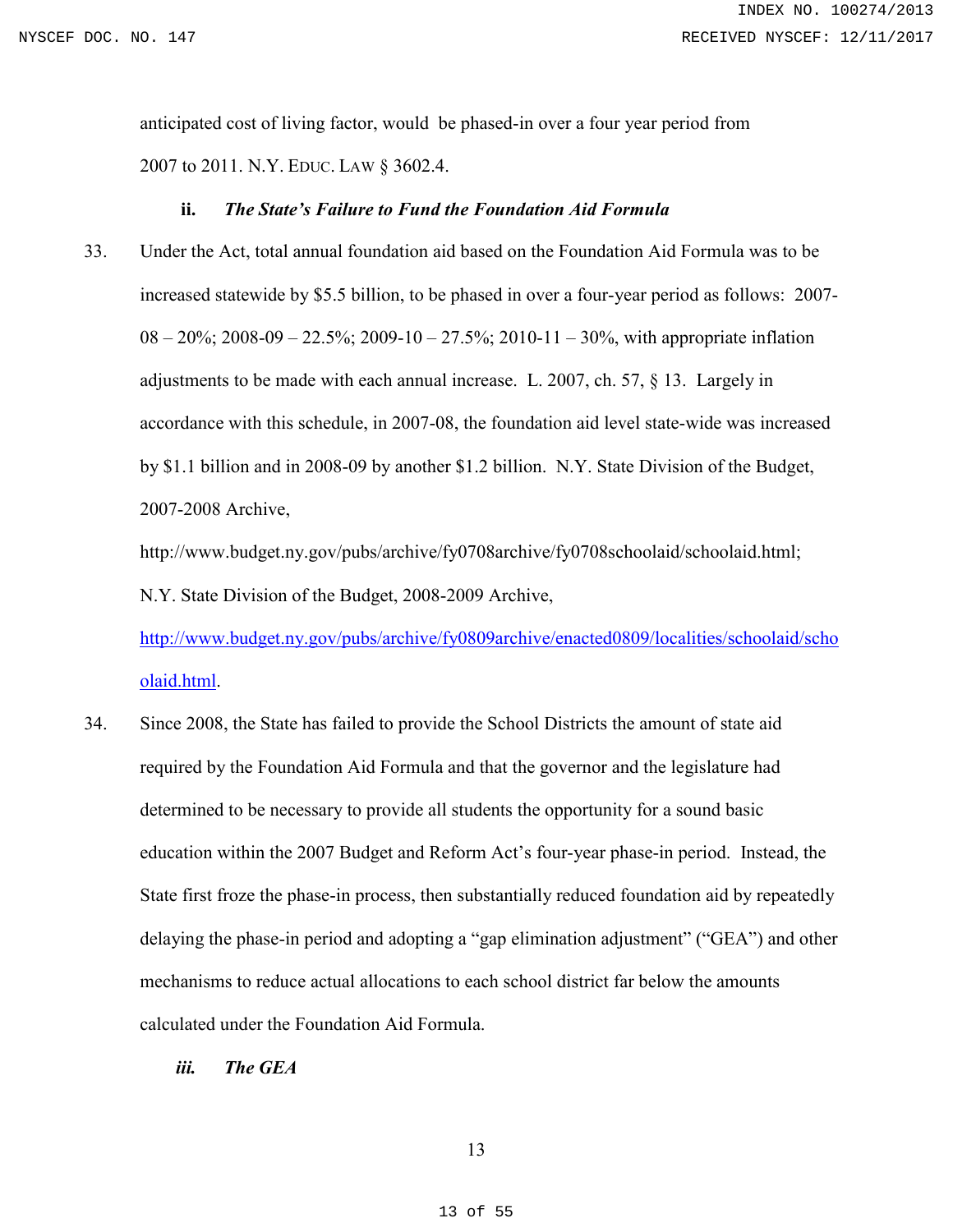- 35. Commencing in the State budget for 2010-11, the legislature substantially reduced school funding through the GEA and other mechanisms. In imposing the GEA reductions, the State failed to undertake any new cost study to determine the current "actual costs" of providing a sound basic education, *CFE II*, 100 N.Y. 2d at 930,or an analysis of the impact of the reductions on the opportunity for a sound basic education in the School Districts. To date, the State has not undertaken any such study or analysis of the impact of reducing foundation aid through the GEA mechanism.
- 36. In 2011-12, the Legislature made the GEA a permanent part of the funding system. N.Y. EDUC. LAW § 3602.17. The GEA purports to close "the gap" between the budgeted state expenditure levels required by the Act and the amount of money the state was willing to appropriate that year to support them. To be clear, despite its name, the GEA did not reduce the education funding shortfalls under the Foundation Aid Formula; it increased them. For 2011-12, the Legislature increased the GEA reduction in foundation aid to approximately \$2.6 billion statewide, L. 2011, ch. 58 §§ 26, 37, with the highest per pupil reduction in the School Districts and other high need districts.

# *iv. The State's Failure to Ensure an Accountability System to Measure Whether Students are Receiving the Opportunity for a Sound Basic Education*

- 37. The *CFE* decisions require that the State's provision of school funding be "calibrated to student need," 100 N.Y. 2d at 929, and include "a system of accountability" to "measure" whether the funding made available to the School Districts "actually provide[s] the opportunity for a sound basic education." *CFE II*, 100 N.Y.2d at 929-30.
- 38. The State is not only failing to provide the School Districts the funding required under the Foundation Aid Formula, but it has also failed to establish and implement an accountability system which measures whether students in the School Districts are being provided the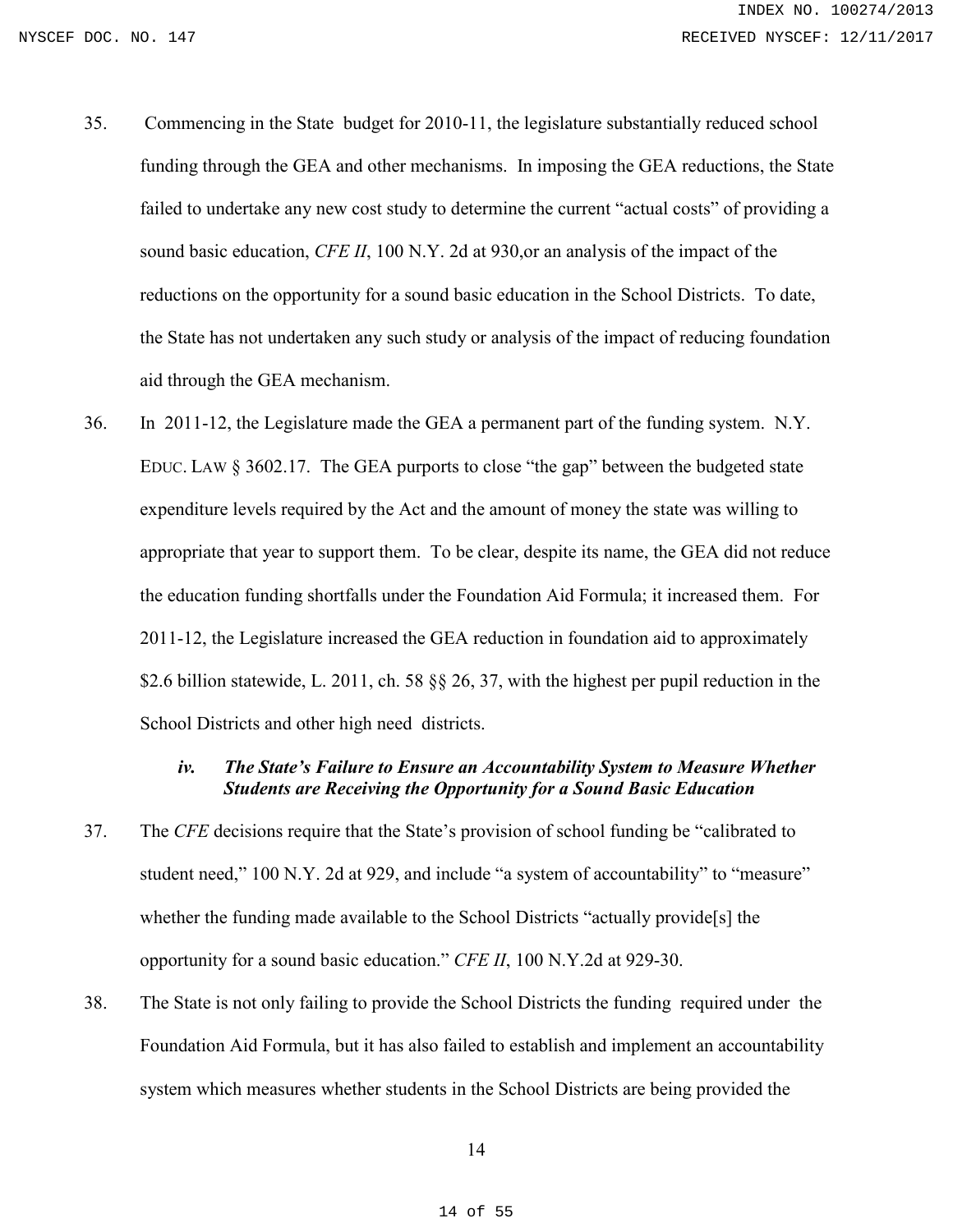opportunity for a sound basic education with the substantially reduced amounts of state aid that they have actually been receiving since 2010.

39. The State has further failed to establish an accountability system that monitors the extent to which, under current reduced levels of aid under the Foundation Aid Formula, together with limits on local funding imposed by the State's property tax cap, the School Districts are receiving funding based on the actual cost of essential resources calibrated to student need and adjusted for current education mandates and outcome standards, as required to ensure the provision of a sound basic education to all students.

# **B. THE SCHOOL DISTRICTS**

### *i. THE CITY SCHOOL DISTRICT OF THE CITY OF NEW YORK*

- 40. Based on the state's commitment in its adoption of the Foundation Aid Formula to increase funding for the New York City public schools by \$3.2 billion over a four year phase-in period, the New York City Department of Education ("DOE") adopted a new "fair student funding" formula ("FSF") for distributing operating funds to all New York City schools ("City Schools"). The FSF was intended, among other things, to substantially increase funding for City Schools serving high-need students consistent with the Court of Appeals' emphasis that school funding should be "calibrated to student need." *CFE II*, 100 N.Y. 2d at 929.
- 41. For the 2017-18 school year, the State is providing foundation aid to the City Schools at a level that is approximately \$1.6 billion less than the amounts required by the Foundation Aid Formula. As a result, the DOE is providing most City Schools only 87% of the amounts required by the FSF. This funding shortfall has substantially impeded the ability of many City Schools, and particularly those in high need neighborhoods, to provide all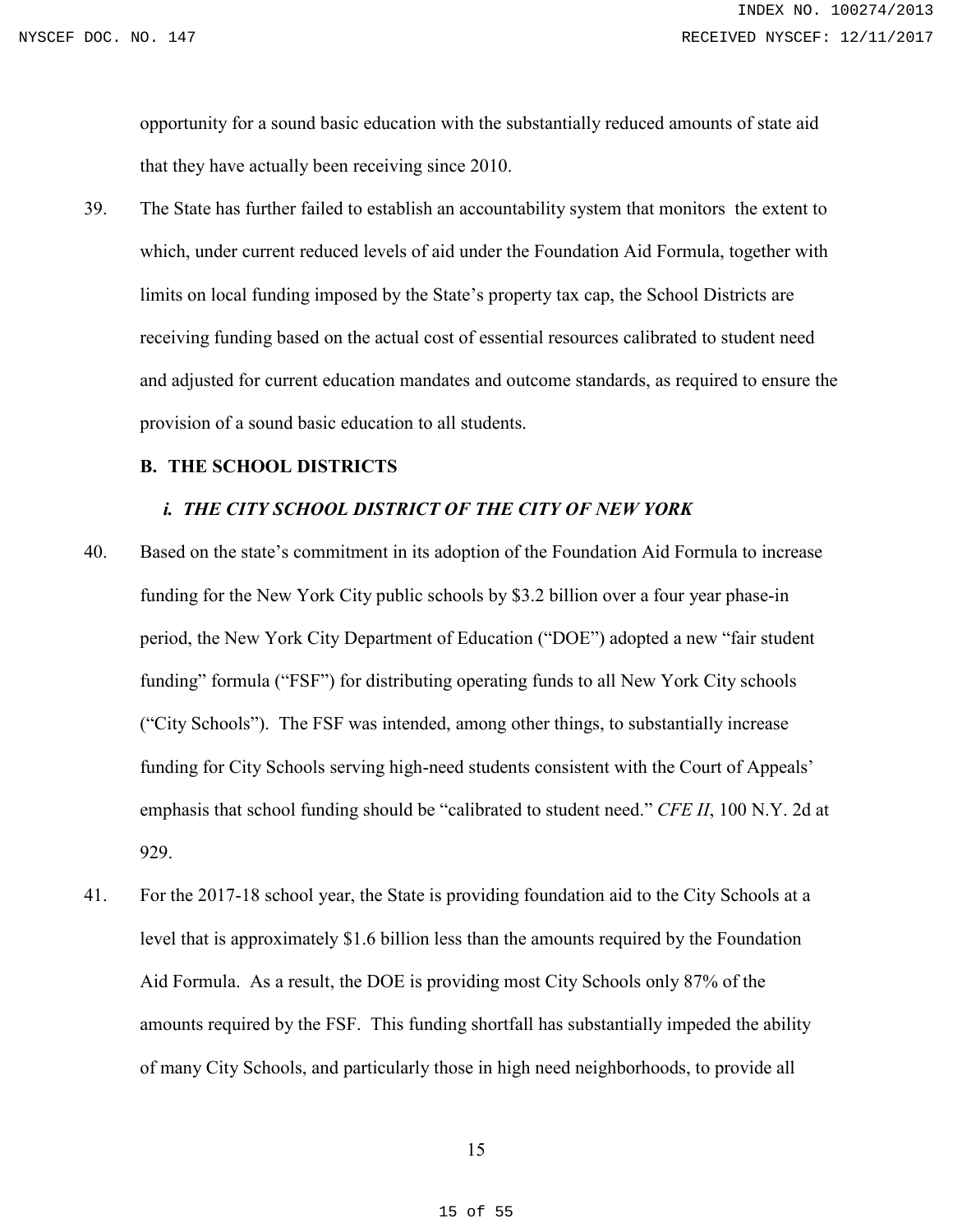students with essential resources, including programs, services and interventions mandated by State law and regulations and essential for the the opportunity for a sound basic education.

*a. Inputs* 

### 1) Qualified teachers, principals and other personnel

- 42. Large numbers of teacher positions in numerous City Schools, especially in schools serving high concentrations of "at-risk" students ("high need schools"), are vacant or filled by substitute teachers, teachers who have not earned standard initial licensure, or other individuals without adequate State certification or qualifications. After the start of the 2017-18 school year, there were 1,700 job postings for City Schools, mainly for teachers in the areas of special education, bilingual education, career and technical education, languages other than English, music, and visual arts. As in past years, some of these positions will be filled—often on a temporary basis with severe detrimental consequences to the students—as the year progresses, but numerous other vacancies will open up because of the high teacher turnover rate, especially in high need schools.
- 43. As of 2015, 19.1% of the bilingual education teachers lacked State certification in their subject area. Further, 14.4% of special education teachers, 8.1% of foreign language teachers, 11.7% of health education teachers, 5.5% of reading teachers, 4% of science teachers, and 2% of social studies teachers lacked State certification in their subject area.
- 44. As demonstrated by federal and grant funded pilot programs both in New York City and in large scale demonstration projects in other districts, substantial numbers of highly qualified individuals from diverse backgrounds could fill teaching positions on a permanent basis in the City's high need schools through properly planned and resourced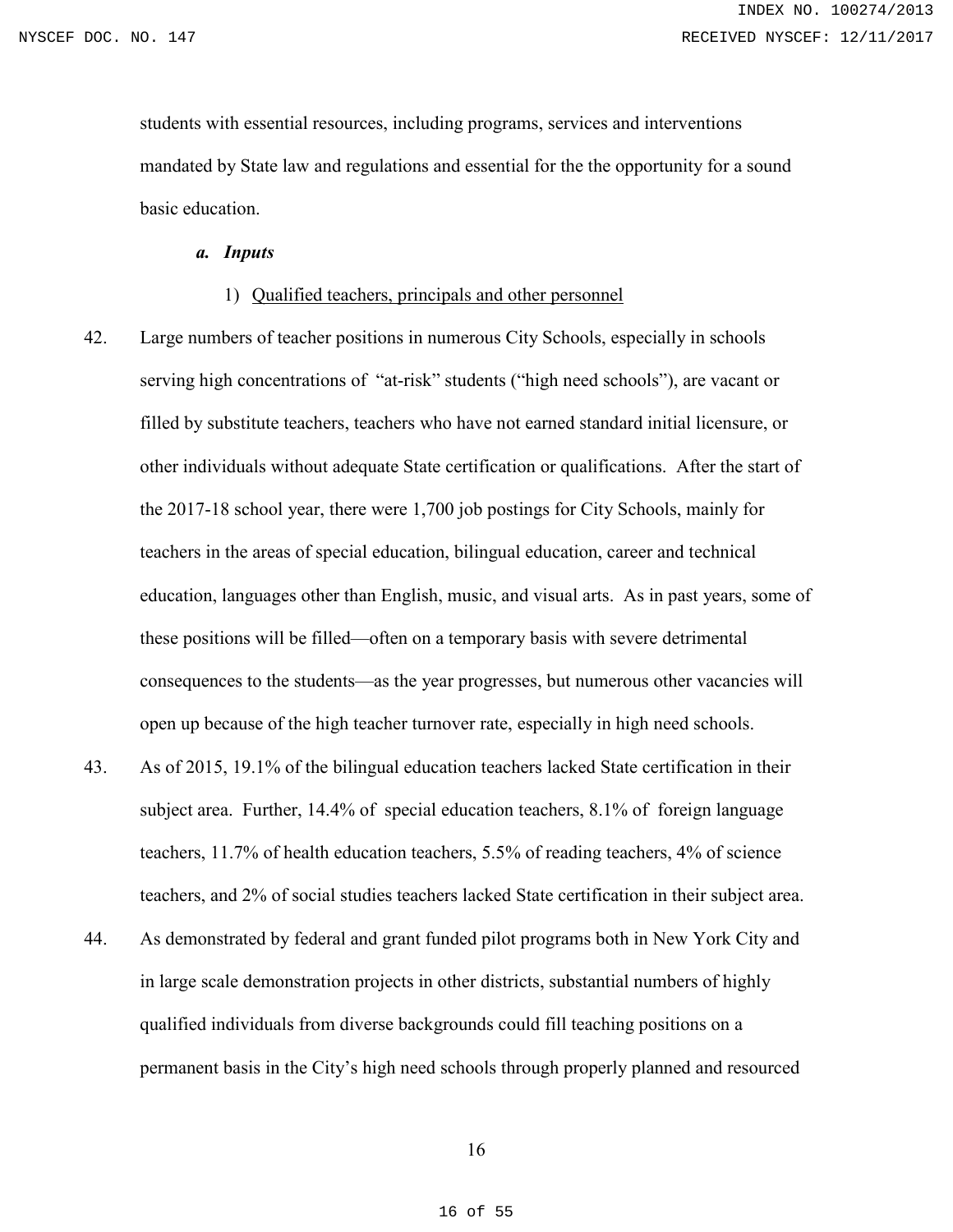teacher residencies and other programs. Lack of resources has prevented continuation and expansion of numerous pilot teacher residency programs, since funding from federal, state, and local sources has been erratic and has diminished over the past several years.

- 45. The continuing teacher vacancies, high teacher turnover rates, and presence of substitute or uncertified teachers in many positions has resulted in the staffing of numerous City Schools by insufficient numbers of properly certified, adequately trained teachers to provide appropriate bilingual and special education services, mandated instructional time in core courses, and State-required courses in the science, art, health, career and technical education and other areas.
- 46. Many City Schools lack sufficient guidance counselors to provide their students staterequired services, including basic academic counseling and college readiness counseling and supports. A recent study found that 35 City High Schools have no guidance counselors at all, and in 115 City High Schools, guidance counselors have caseloads in excess of 300 students each, with guidance counselors in twenty-one schools attempting to handle course selection and college guidance activities for over 500 students. Creating College Ready Communities 31 (Center for New York City Affairs, The New School, 2013). In 2012, the New York City Comptroller determined that there was a need for an additional 1,600 guidance counselors in City Schools to meet State requirements for responding to the needs of students with behavioral or adjustment problems, and to provide necessary college counseling. Office of the Comptroller, The Power of Guidance (2012).

# 2) Suitable and Up-to-Date Curricula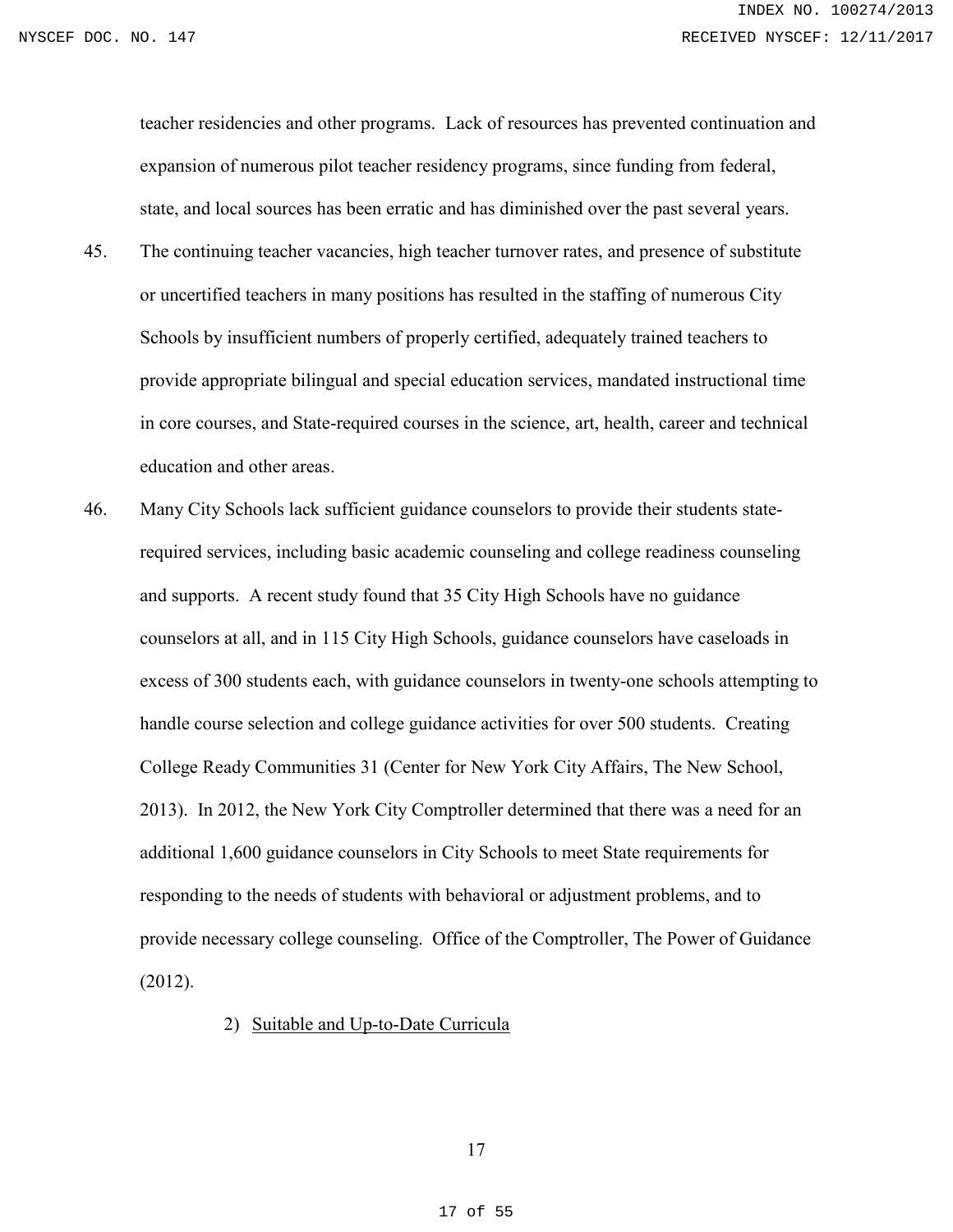- 47. A number of City Schools lack sufficient qualified teachers to meet minimum instructional time requirements in English Language Arts, mathematics, science, and social science, and in many schools, art, physical education, health, career and technical courses, and other required subjects, are simply not offered.
- 48. Many recent graduates of City Schools cannot meet the recommendations and specific requirements for adequate academic coursework for incoming students at the City University of New York ("CUNY") because their schools did not offer courses like chemistry or physics, or the sequences of courses in foreign languages, mathematics and other subjects that CUNY institutions recommend or require for incoming students.
- 49. The State requires school districts to provide secondary school students "access to programs of career education, commensurate with the interests and capabilities of those desiring and having a need for preparatory training, retraining or upgrading for employment, and [to] develop realistic programs in accord with manpower needs in existing and emerging occupations for present and projected employment opportunities." Educ. Law §4602. The State also requires that "[a]ll public school districts offer students the opportunity to complete a three- or five-unit sequence" in career and technical education, and the chance to begin this sequence in ninth grade. 8 NYCRR Section 100.2 (h). In 2015, as part of an initiative to provide students "multiple pathways" to graduation, the New York State Board of Regents (the "Regents") amended the requirement that students pass five Regents exams in order to allow students who have completed an approved career and technical educational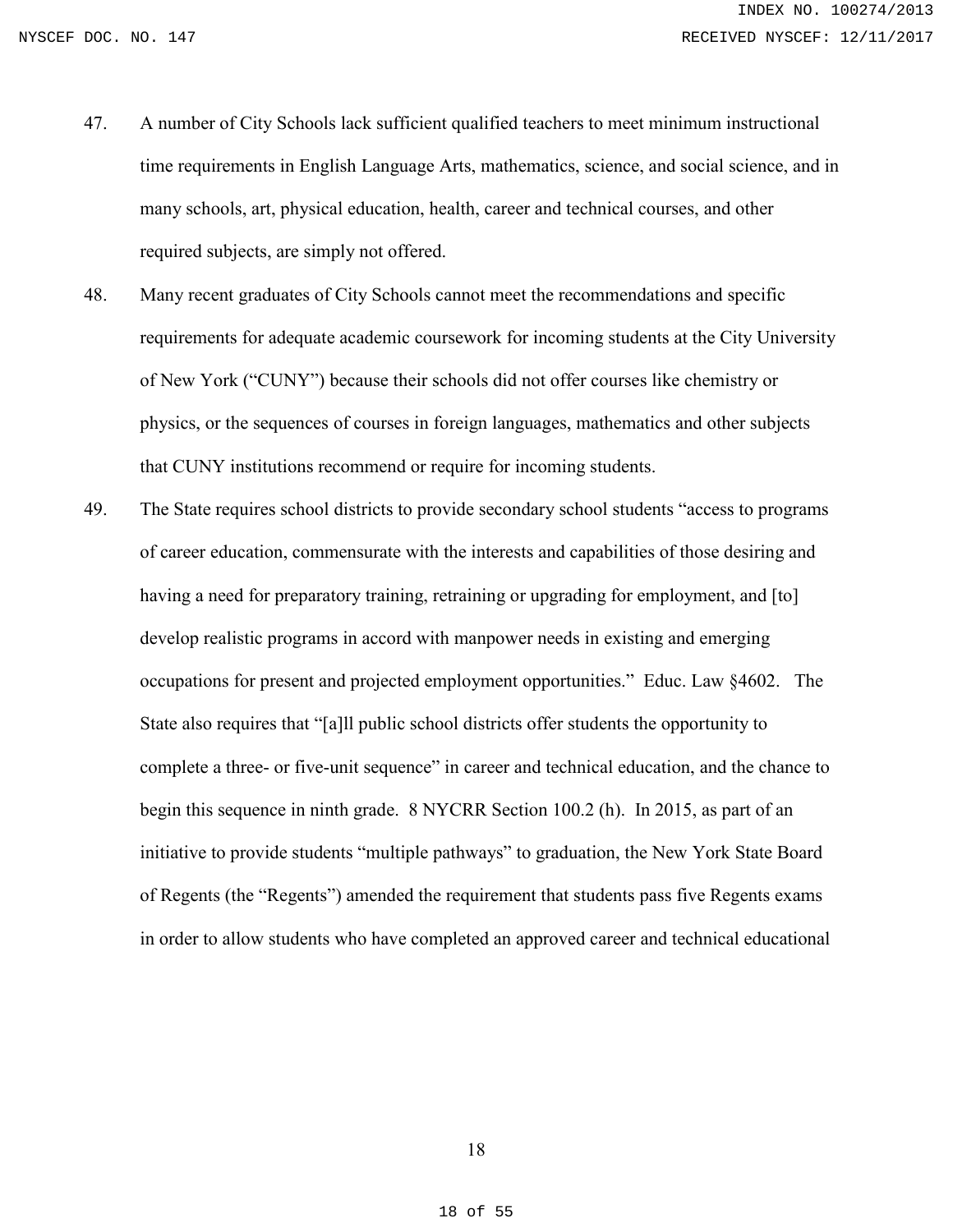services ("CTE") program to substitute passing scores on an approved CTE assessment for one of the two required social studies exams. 8 NYCRR  $\S$  100.5(a)(5)(i)(f)(1)<sup>1</sup>.

- 50. Although the DOE has expanded the number of CTE classes in recent years and has adopted innovative P-Tech and other programs in order to properly prepare students for competitive employment, students cannot access CTE courses and programs in many areas, particularly in high-need schools and community districts. As of 2014, there were only 47 City Schools and 70 other schools that offered one or more CTE courses, out of a total of 1800 schools.
- 51. Effective CTE programming in City Schools is also seriously hampered by an insufficiency of internships and apprenticeship programs that provide students meaningful workplace experiences. With 26,000 students attending CTE high schools, and thousands of other students taking at least one CTE course in other high schools, only 1,575 students were able to obtain internships with employers in 2014.

3) Expanded Platform of Services for At-Risk Students.

- 52. More than 75% of the students in City Schools are from families that meet the federal eligibility criteria for free and reduced price lunch, the definition for students in poverty. Low income students often are at risk academically and need additional programs and services in order to obtain a sound basic education.
- 53. To address the needs of students in poverty, state regulations require schools to provide extra academic intervention services for students whose academic performance is below grade level or who are at risk of failing to achieve proficient performance in one or more of the four core subject areas. These services may be provided during the regular school

<sup>&</sup>lt;sup>1</sup> In June 2016, the Regents further amended the regulations to permit a "CDOS [Career Development Occupational Studies] commencement credential," based on a career plan, work experience, and meeting commencement-level CDOS learning standards, to substitute for the CTE assessment.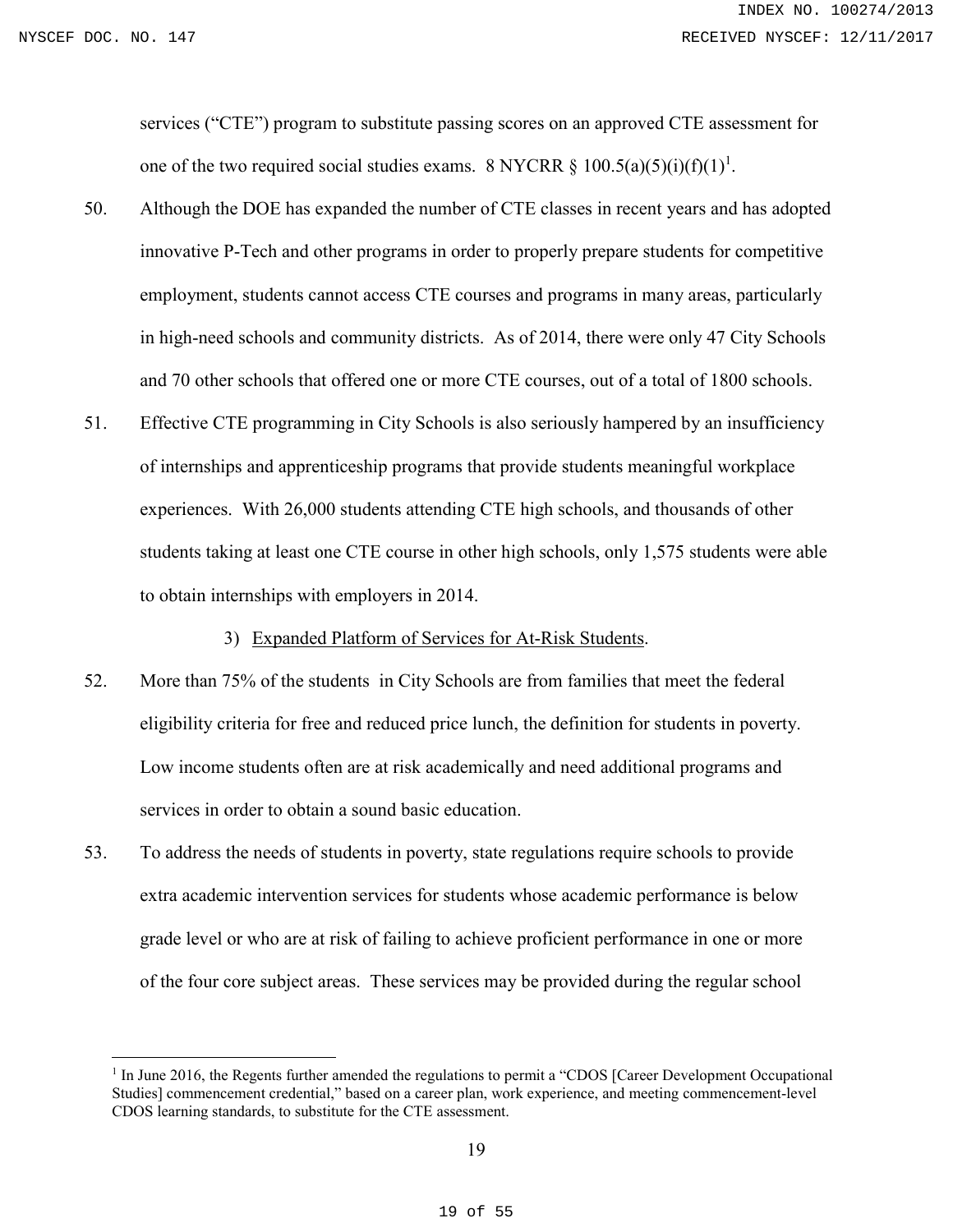day or extended day, or through afterschool and/or Saturday, extended year or summer programs. N.Y. COMP. CODES R. & REGS. tit. 8 §§ 100.1(g); 100.2(ee).

- 54. Lacking sufficient resources, most City Schools provide some of the required services, some of the time, and to some eligible students, but the vast majority of City Schools fail to provide all eligible students the academic intervention services ("AIS") to which they are entitled.
- 55. Since 2012, the State has also required all school districts to identify students with learning difficulties or behavioral problems and to promptly provide them Response to Intervention ("RTI") services that will meet their needs through graduated levels of appropriate academic interventions. 8 NYCRR § 100.2(ii). RTI procedures enable schools to identify, especially during the K-3 years, students making sub-standard progress and support them by providing evidence-based interventions, monitoring their progress, and making data-based decisions to adjust the intensity and nature of those interventions. Accordingly, RTI has great potential to improve the education for students at risk of poor learning outcomes and to reduce referrals for special education.
- 56. The DOE has instructed all principals to implement this policy, but a lack of resources has prevented most City Schools from providing sufficient qualified staff and staff time to support small group and individualized instruction and other interventions necessary to implement RTI. As a result, implementation of RTI has not reduced referrals to special education. In 2016, the percentage of students classified with a disability and requiring special education services reached an all-time high of over 18%.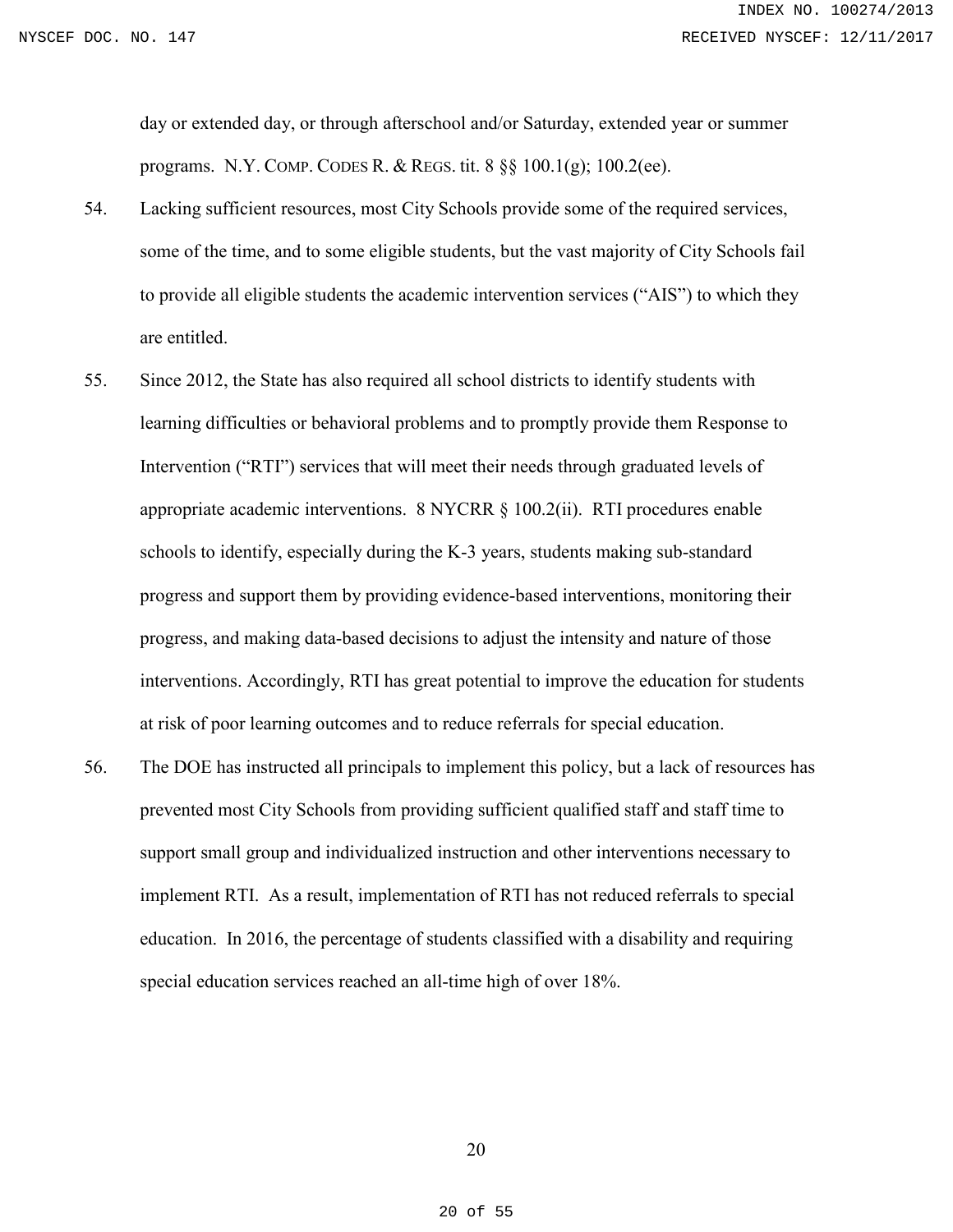- 57. A substantial number of City Schools lack sufficient school psychologists or social workers to meet state requirements for mental health services for students with behavioral or adjustment problems.
- 58. Students who are homeless and students living in temporary housing are particularly "at risk" of not making academic progress and dropping out of school. These students are especially in need of an expanded platform of services. The number of homeless students has increased substantially in recent years, rising from approximately 66,000 in 2009 to approximately 111,500 in 2016, and more than 140,000 children enrolled in City Schools have experienced homelessness within the past six years.
- 59. The DOE has adopted a number of initiatives to meet this growing need, including expanding transportation opportunities to meet applicable legal requirements for students living in shelters to remain in their current school, however distant its location from the shelter's address. The DOE also adopted an after-school reading tutoring program at city shelters serving about 1,400 of these students. Due to a lack of funding, however, the vast majority of homeless students still do not have access to this basic support program and the DOE has not been able to hire sufficient personnel to provide the educational programs and supports these students require.
- 60. In recent years, the governor and the legislature have emphasized the importance of "Community Schools" to enable schools in "distressed" communities to provide students a range of extra "wrap-around" health services, family counseling, after school, summer school, and employment assistance to give students in these communities a meaningful educational opportunity.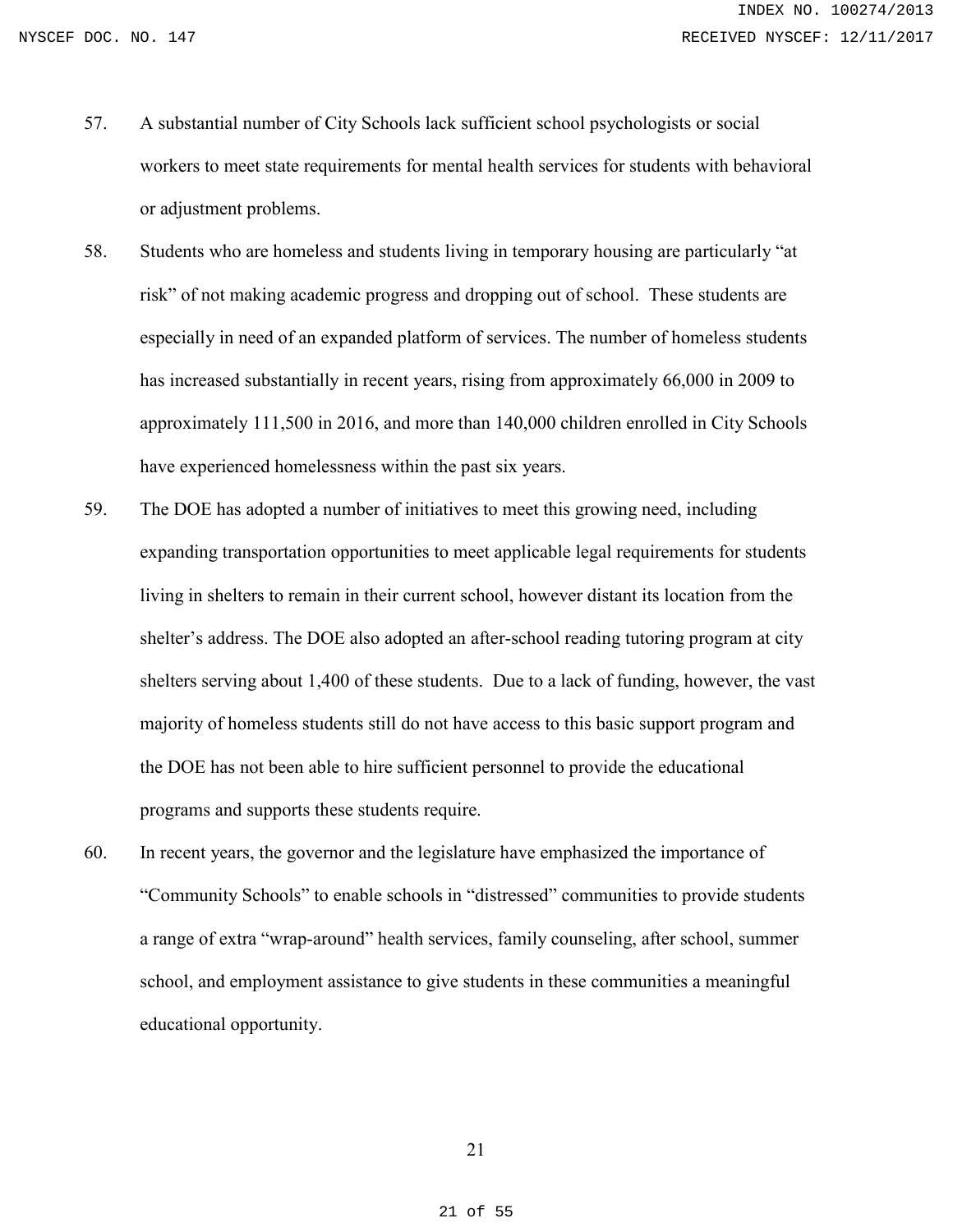- 61. Educ. Law§3602.4 (e) mandates that 225 high-need school districts, including the City Schools, allocate a portion of their total foundation formula aid "to support the transformation of school buildings into community hubs to deliver co-located or schoollinked academic, health, mental health, nutrition, counseling, legal and/or other services to students and their families, including but not limited to providing a community school site coordinator, or to support other costs incurred to maximize students' academic achievement." Pursuant to this mandate, the DOE set aside \$32 million of its 2017-2018 foundation aid funds to provide community school services in 75 "renewal schools" that have been low performing for a number of years and have been designated by the State as "priority" or "focus" schools pursuant to the federal Every Student Succeeds Act. In addition, the DOE has secured an additional \$2.5 million for community schools from a state-funded competitive grant.
- 62. Consistent with the State's emphasis on community schools, and because the community school model is an effective means to ensure all "at risk" students receive an "expanded platform of services," the DOE has committed to transforming virtually all schools in high-need neighbhorhoods to community schools and to devoting substantially more than the mandatory \$32 million to this effort. *See* Office of the Mayor, New York City Community Schools Strategic Plan (2014), *available at* https://www1.nyc.gov/assets/communityschools/downloads/pdf/community-schoolsstrategic-plan.pdf.
- 63. In 2015, the DOE began to support the development of community schools at the 75 renewal schools plus 25 additional high need schools. For the current school year, the DOE has increased the number of community schools to over 225.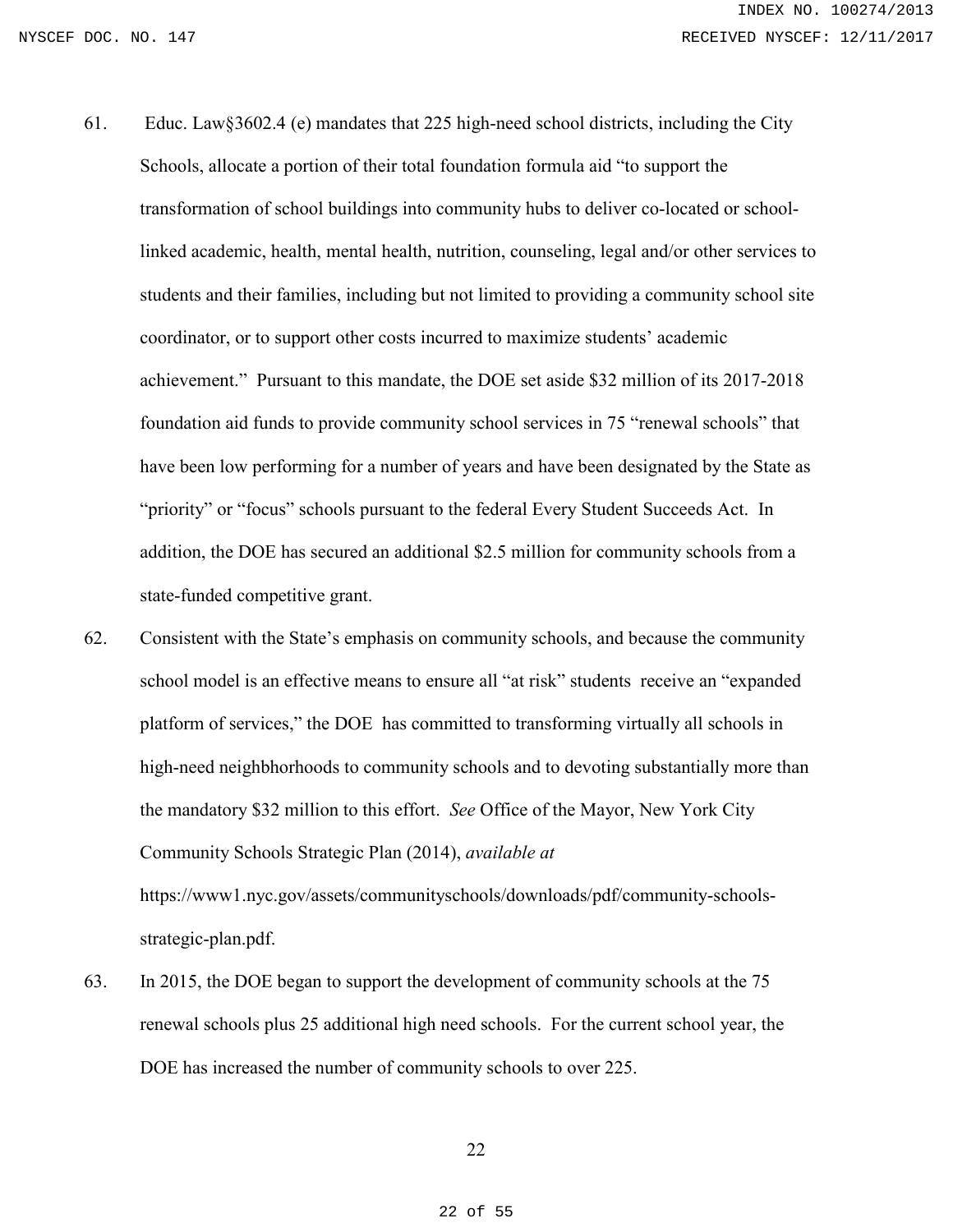- 64. According to State policy recommendations and research, an effective community school should be staffed by a full time community school director; undertake ongoing assessments of student needs; and provide a full platform of expanded services, including, *inter alia*, expanded learning time, early childhood education, physical and mental health services, parent and family engagement,guidance and social services. To promote efficiency and to coordinate services needed by particular children, the schools should also coordinate their activities effectively with nonprofit and government agencies operating in their community.
- 65. Despite the strong commitment to community schools, funding shortfalls are impeding the DOE's ability to provide the full array of personnel and programs needed to implement an effective community schools model in those schools currently in the program, nor can the DOE further expand the program to ensure that all students in the City's high-need schools have access to the expanded platform of services through the DOE's community schools model.

# 4) Adequate Resources for Students with Extraordinary Needs

66. Almost 16% of City students are English language learners ("ELL"). Because of a shortage of certified bilingual and English as a Second Language ("ESL") teachers, many of these students are denied the bilingual and ESL services to which they are legally entitled. Class sizes for ELL students are excessively large and, in many cases, are larger than class sizes for monolingual students in the same building. Since many ESL classes contain students speaking a range of languages, small classes and small group instruction are especially important for this population.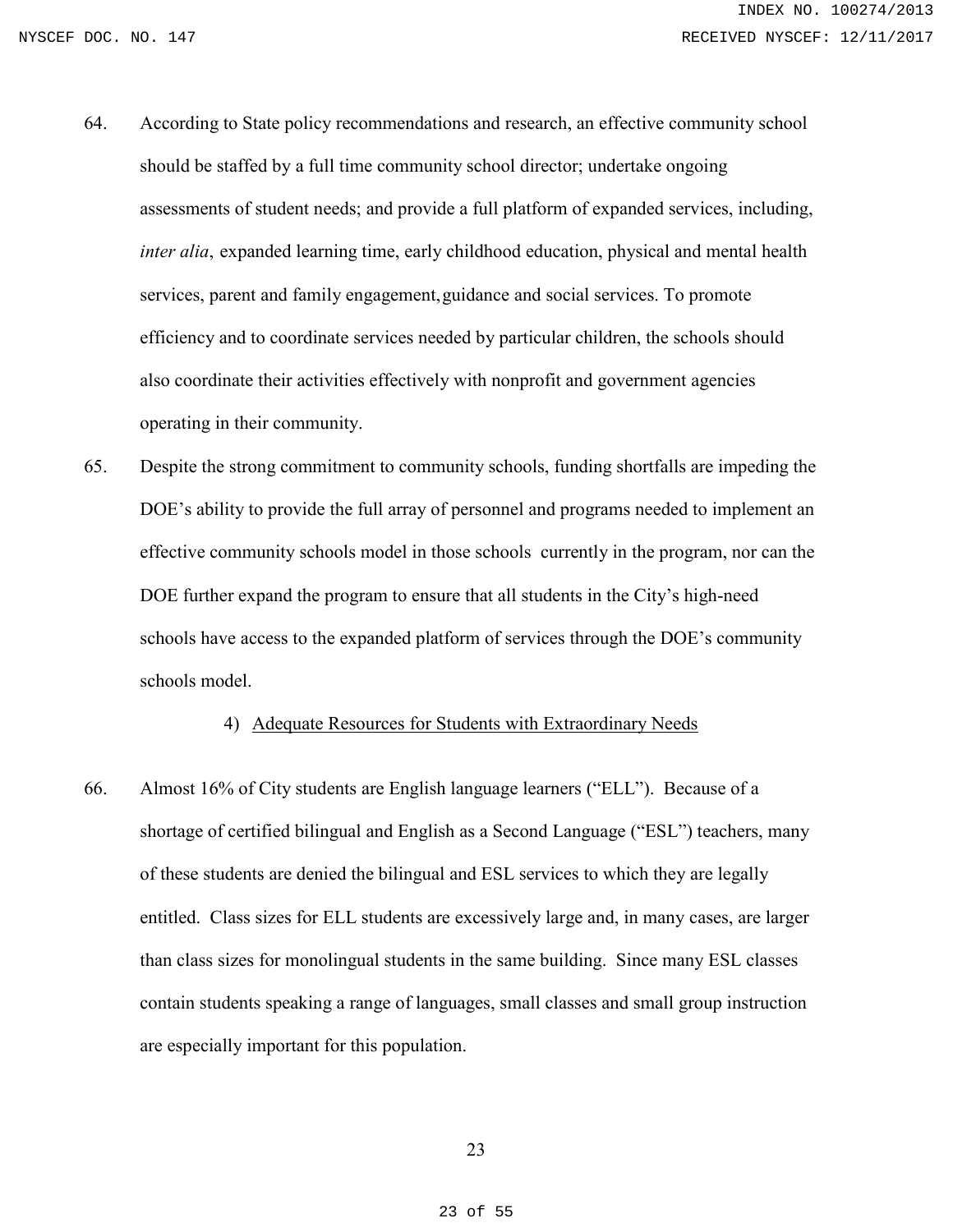- 67. In many City Schools, staff shortages mean that students do not receive the full number of instructional minutes in ESL instruction mandated by State law. Moreover, many schools provide ESL services on a "pull-out" basis such that ELL students miss basic academic instruction or other state-required programs and activities. Most ELL students who qualify for AIS services are not receiving them. Staff shortages also mean that ELL students do not receive the support services, including counseling, to which they are entitled by State law.
- 68. Many City Schools lack sufficient classrooms to house pull-out classes for ELL students and schools conduct classes in hallways and other non-classroom spaces like storage rooms and copier rooms.
- 69. Most immigrant students, who constitute a large proportion of the ELL population, are denied experiential services such as field trips to cultural events, historical sites and governmental functions, all of which are especially important to prepare this population for civic participation.
- 70. Most City Schools lack appropriate instructional materials for ESL classes. Many Schools also lack the funds to adequately translate notices to parents of ELL students. Many ELL students are not being administered the Language Assessment Battery-Revised test for determining instructional needs in a timely manner, and there is a lack of appropriate testing and diagnostic tools in an appropriate range of languages to provide accurate assessments for placement of ELL students into special education. Many schools also lack appropriate staffing to serve ELL students who are also eligible for special education services.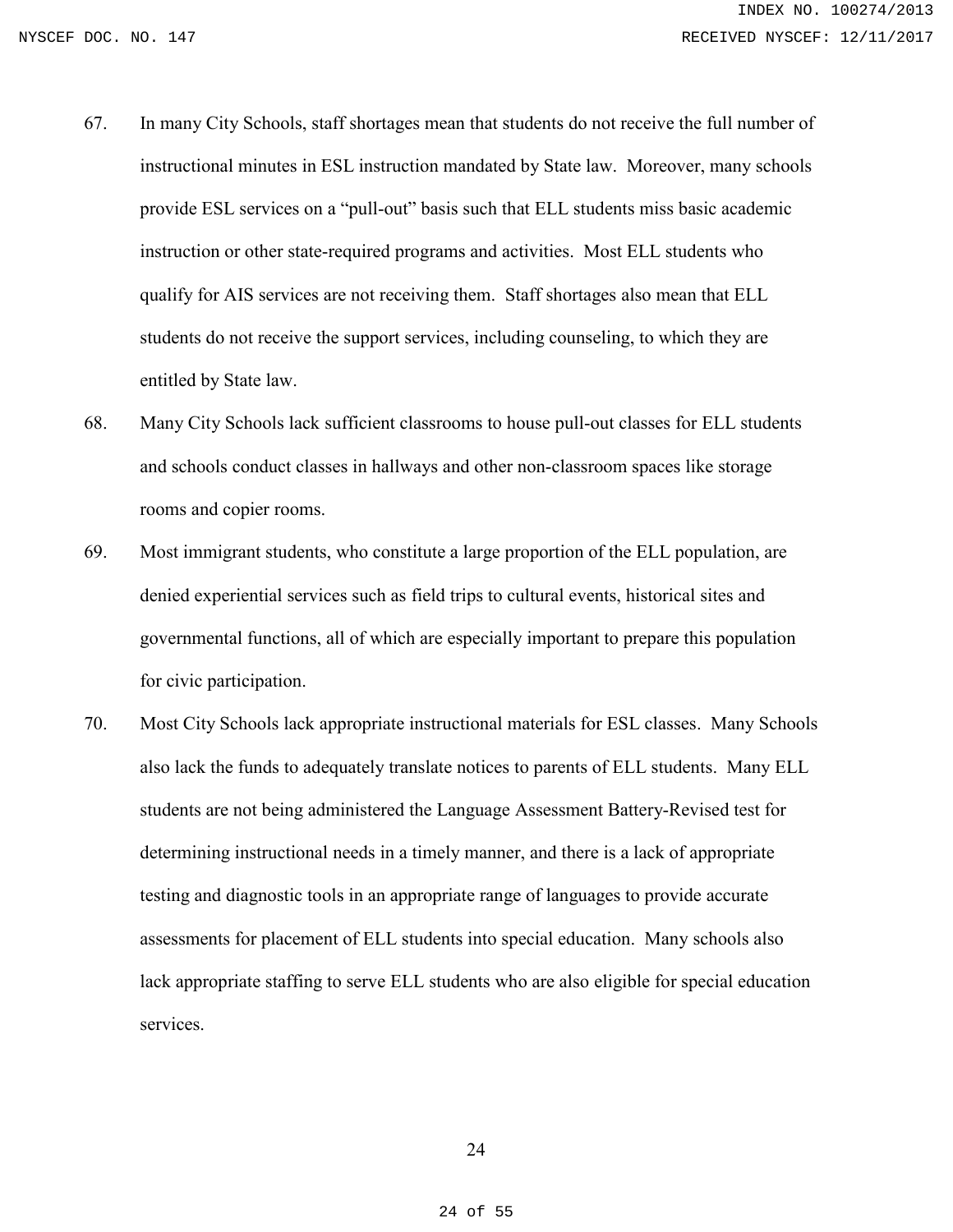- 71. More than 18% of City students have been classified with a disability and require special education services through an Individualized Education Program ("IEP"). Because of a shortage of certified special education teachers and related service providers, many students with disabilities are denied adequate services and/or are placed in inappropriate settings.
- 72. For special education students, teacher shortages have led to increases in class sizes beyond regulatory norms in numerous integrated co-teaching ("ICT") classes, and selfcontained special education classes have broader ranges of ages and abilities than State regulations permit.
- 73. Special education teachers are regularly removed from ICT classrooms to substitute for general education teachers to reduce expenditures on substitute teachers. As a result, students with disabilities are deprived of their required instructional support.
- 74. Many students have been placed on waiting lists for speech, occupational and physical therapy and other related services. According to the DOE's Local Law 27 report for school year 2015-2016, as many as 13,887 students are not receiving the special education services required in their IEPs and as many as 58,120 students are receiving only partial services.

# 5) Class Size

- 75. The *CFE* decisions establish 20 to 23 students as the benchmark for determining whether class sizes are reasonable. *CFE II*, 100 N.Y.2d at 115; *CFE v. State*, 187 Misc. 2d at 52- 54.
- 76. In 2007, as part of its plan for implementing the *CFE* rulings, the Legislature adopted the Contract for Excellence ("C4E") law, N.Y. EDUC. LAW § 211-d, to regulate the

25

25 of 55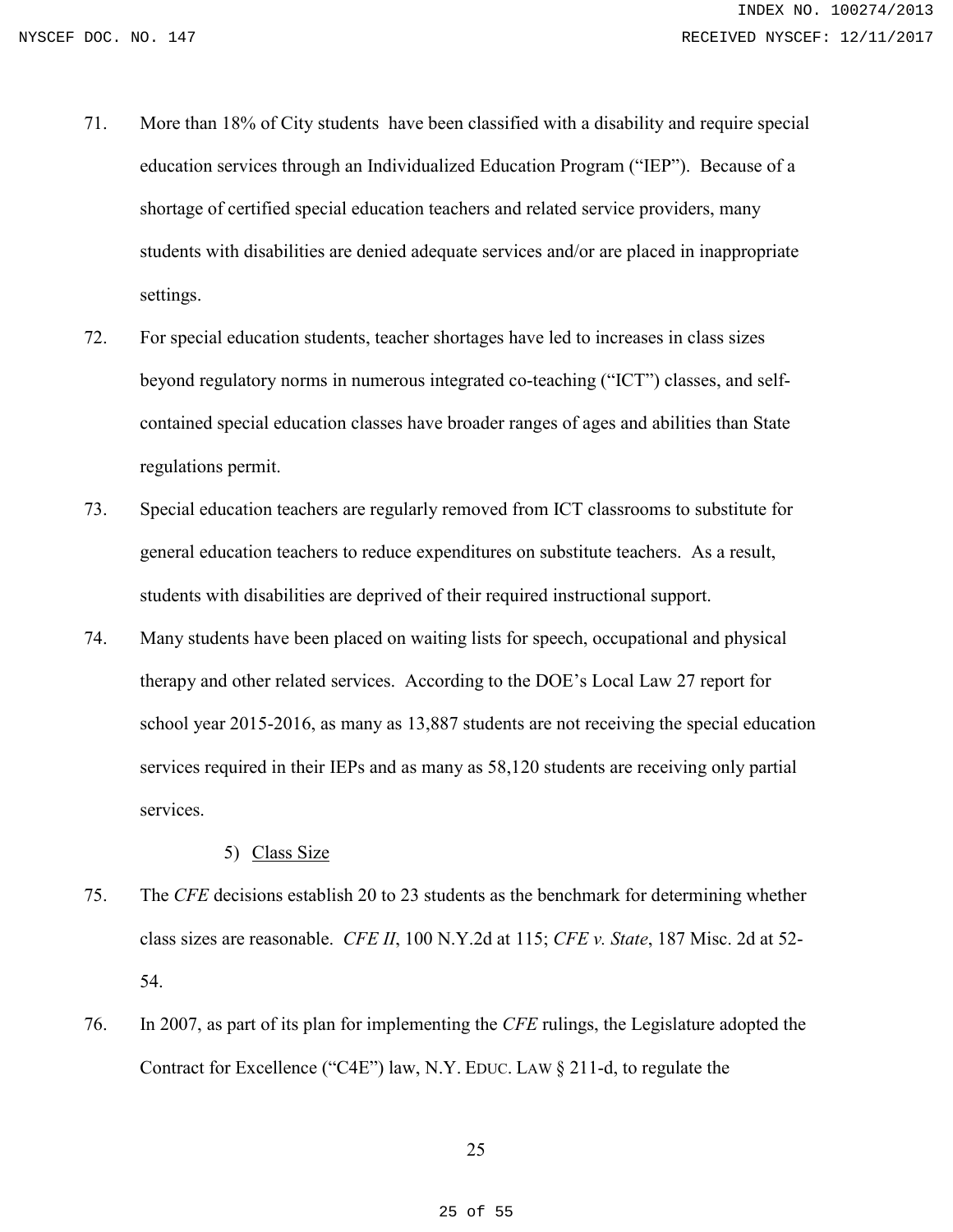expenditure of the additional funding provided under the Foundation Aid Formula. The C4E law required, *inter alia*, the DOE develop a plan for reducing class sizes in City Schools. In 2007, the State approved the DOE's plan to reduce class sizes to an average of no more than 20 students per class in grades K-3, 23 in grades 4-8 and 25 in core high school classes over a five-year period.

- 77. In 2016-17, according to DOE reports, average class sizes were 24.9 students in grades K-5; 27.1 students in middle schools; and 26.5 students in the high schools. These averages mask the fact that in certain boroughs, average class sizes were much larger (*e.g*. average sizes for grade 4 in Queens was about 28 students, and many types of science and social studies classes in Queens high schools averaged 30 and 31 students; in Staten Island, the average chemistry class was 34 students, and throughout the city, hundreds of individual classes exceeded 30, and in some cases 35 students).
	- 6) Instructional Materials
- 78. Most City Schools lack funds to purchase sufficient up-to-date textbooks in all subjects and sufficient numbers of books to allow students to take textbooks home to complete homework assignments, to review or to study for a test.
- 79. Many City Schools also lack adequate numbers of library books and basic and current computer hardware. They also lack sufficient resources to maintain and repair existing technology and replace worn-out or obsolete software, hardware, or necessary accessories (such as ink cartridges). Much of the instructional technology is therefore functionally unusable. Many schools also lack sufficient equipment for particular subjects, including calculators, compasses, protractors for math; basic art supplies such as paint, clay, easels, and smocks, and musical instruments; and general classroom supplies.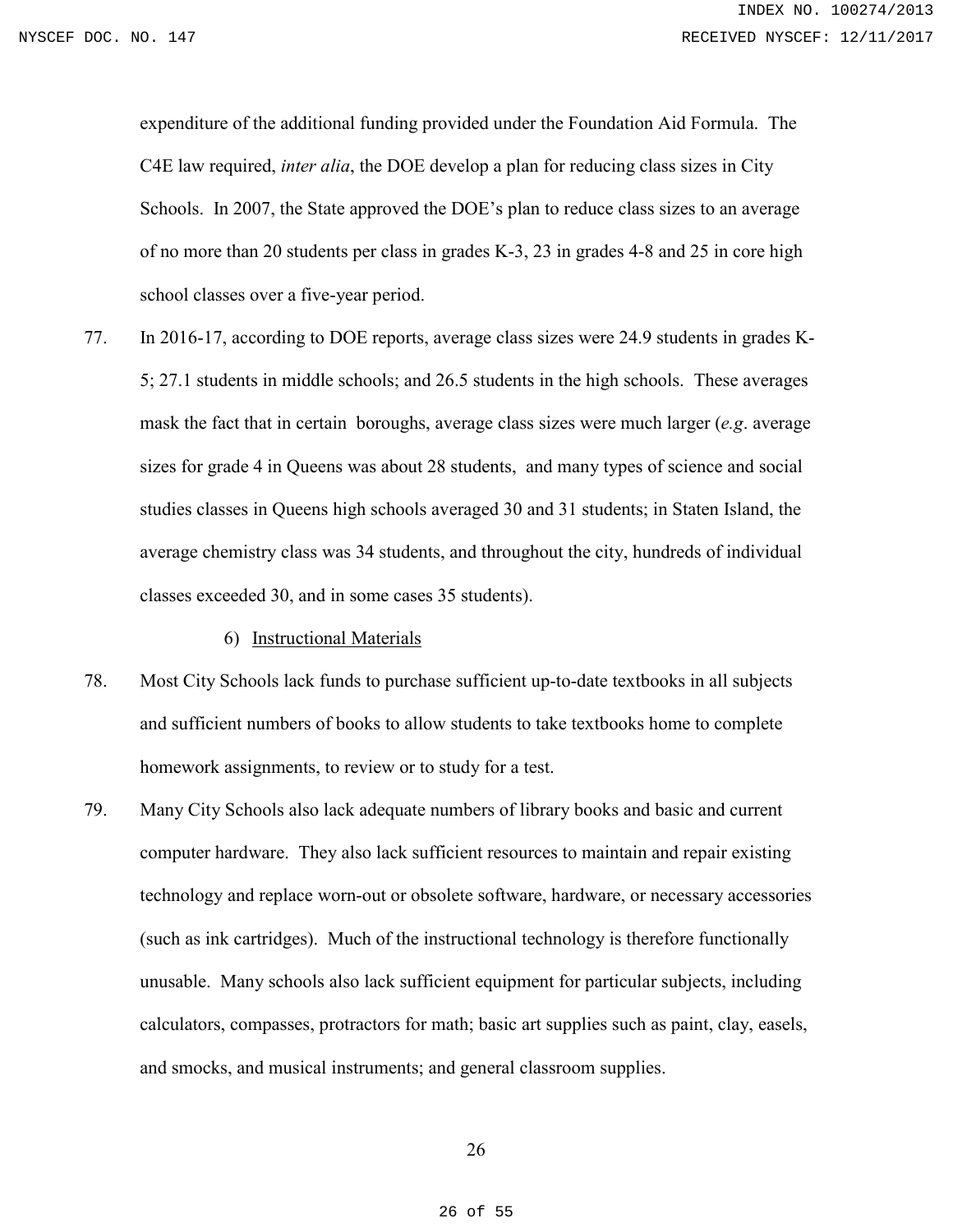# 7) A Safe, Orderly Environment

80. A lack of sufficient numbers of deans, guidance counselors, psychologists, and social workers has precluded the implementation of positive behavioral intervention programs, restorative justice, and anti-bullying and other preventive and pre-emptive programs for dealing with potential discipline problems. Such personnel are crucial to address the substantial discipline problems in many City Schools. Pervasive bullying also cannot be addressed without sufficient resources to provide required school-wide training for teachers on bullying prevention, and to document in detail each bullying incident, as required by state law.

### 8) Adequate and Accessible School Buildings

- 81. As of 2015-16, approximately 575,000 City students attend classes in buildings utilized at 100% or more of their capacity. Severe overcrowding exists in schools in northern Manhattan, throughout the borough of Queens, in parts of Brooklyn, and in other locations throughout the city. Overcrowding has been exacerbated by State mandates requiring DOE to find space in school buildings to co-locate charter schools in those buildings, or to pay an additional 30% of each students' per capita funding amount or the total amount of the charter school's rent in a commercial location. Educ. Law §2853. The DOE does not receive additional State funding to address the impact of charter co-locations in already over-crowded City schools.
- 82. Many City Schools experience a shortage of science laboratories and approximately 16% of City high schools lack a science lab. New York City Independent Budget Office, Availability and Distribution of Selected Program Resources in New York City High Schools 14 (2013) (the "IBO Report"). Nearly 30% of City high school students do not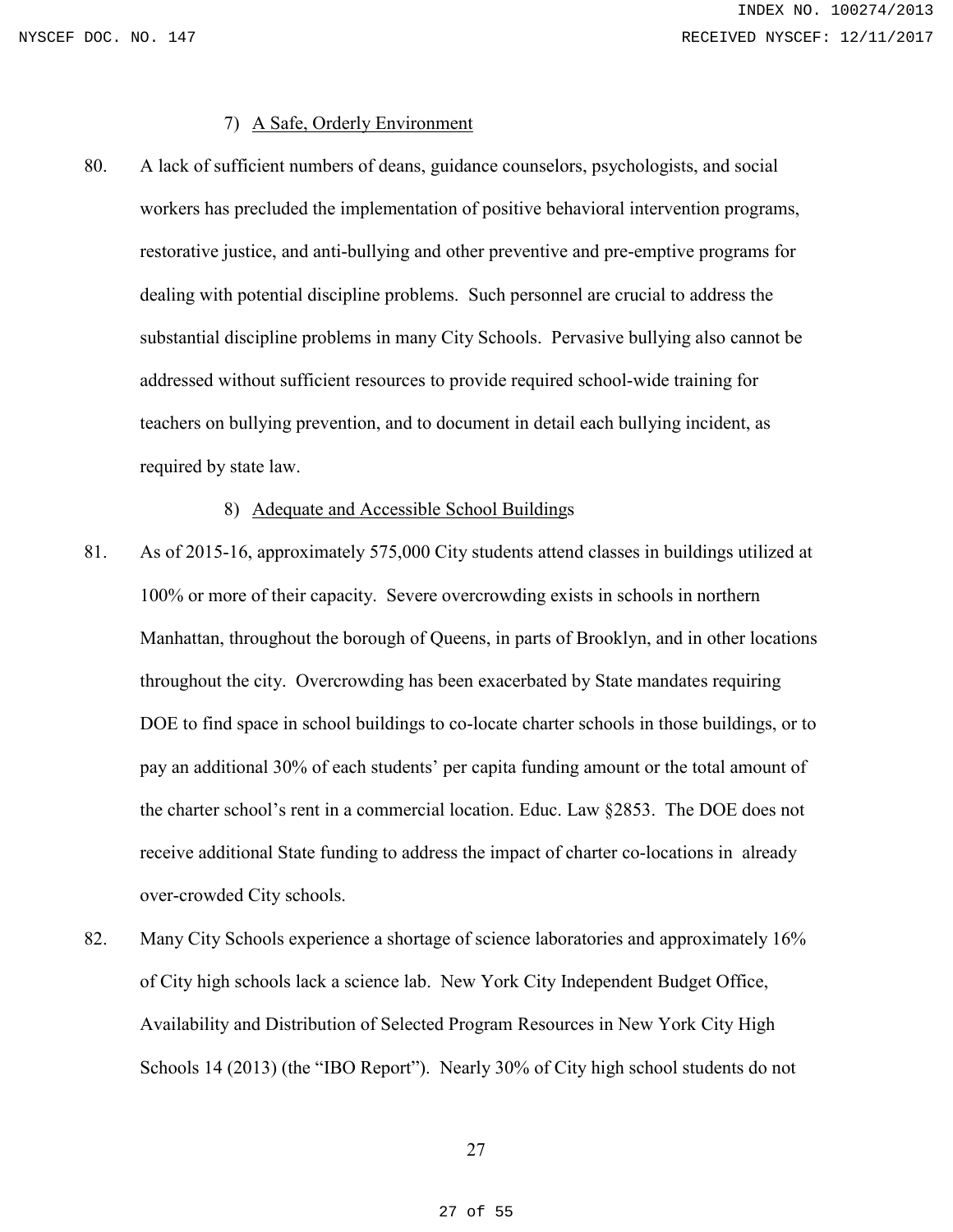have access to an art or music room, *Id*. at 12; 9% of the high school buildings lack gymnasiums; 11% lack libraries; and almost half of the schools with libraries and almost 40% with gyms have to share them with other schools in co-located buildings, resulting in diminished access for students. *Id*. at 15.

*9)* Preparation for "Meaningful Civic Participation"

- 83. The *CFE* decisions require the State to ensure that students receive a "meaningful" opportunity that prepares them to "function productively as civic participants." *CFE v. State of New York*, 100 N.Y. 2d 893, 908 (2003.) To fufill this requirement, students need sufficient exposure to civic knowledge, skills, experiences and values. This further requires access to a full range of civics, social studies, history, economics and other appropriate courses; the development of critical analytic and media literacy skills; participation in extracurricular, experiential and community service activities that promote appropriate inter-personal and communication skills and familiarity with civic activity; and the cultivation of tolerance, integrity, respect for law, and other values that are critical for the maintenance of a democratic society. Funding constraints substantially impede the ability of most schools in New York City to properly carry out these functions.
- 84. Even City Schools established for the express purpose of developing civic knowledge, skills and values lack the resources to adequately do so. For example, the Metropolitan Expeditionary Learning School in Queens, which Plaintiff Jemma Thomas attends, has historically initiated its CREW citizenship education program by having all sixth graders participate in a four-day outdoor education experience to develop interpersonal skills and civic values. Because of financial constraints, this critical program, as well as the ninth grade one-day follow up outing, had to be dropped this year. Furthermore, basic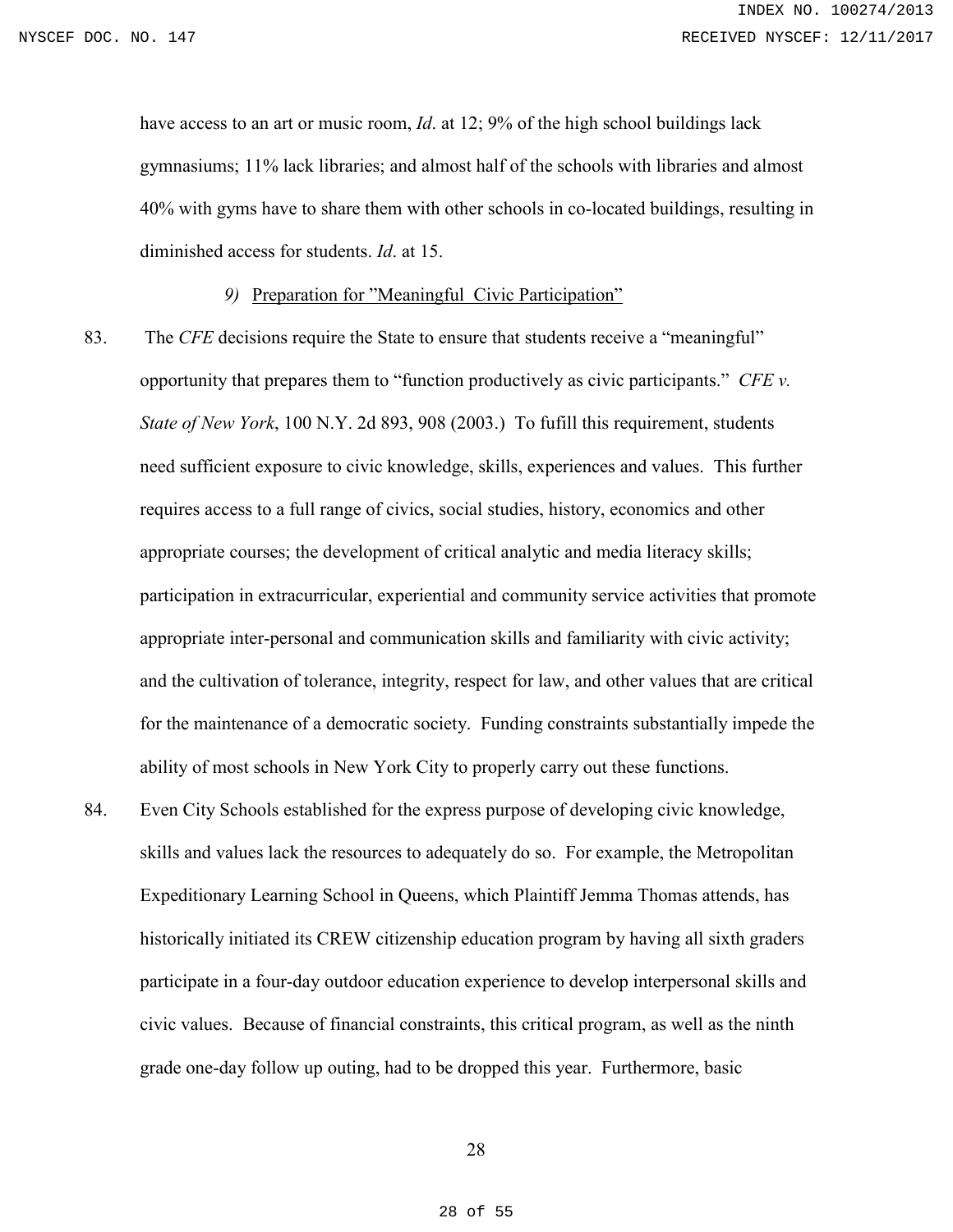extracurricular activities like drama are no longer available; students must pay for sports equipment and field trips to museums and community events; after-school clubs operate only through fees paid by parents; and the speech and debate club was able to participate in the state and national finals competitions last year only because of major fundraising by the PTA.

85. In many, if not most city schools, parent organizations now run extensive fundraising drives not only to support basic civic activities but also to support salaries for staff personnel to provide basic state-mandated instruction in reading, art, and other subjects, and for professional development and other necessary services. Aside from the impropriety of public school parents having to pay for basic school services, this practice raises serious equity issues, since parents in many low income neighborhoods do not have the ability to raise money in order to avoid teacher lay-offs or to provide civic preparation or other necessary activities.

#### *b. Outputs*

- 86. In 2017, only 40.6 % of City students in third through eighth grade were proficient on state achievement tests in English language arts ("ELA"), and only 47.8% were proficient in math.
- 87. Among English language learners, in 2017, only 5% of City students were proficient on the third through eighth grade ELA achievement tests, and only 15% were proficient in math; among students with disabilities, only 11% were proficient in ELA, and 11% in math.
- 88. Only 70% of City students who entered ninth grade in 2011 received high school diplomas as of June 2016; of these 18.6% received Regents diplomas with advanced designation and 4%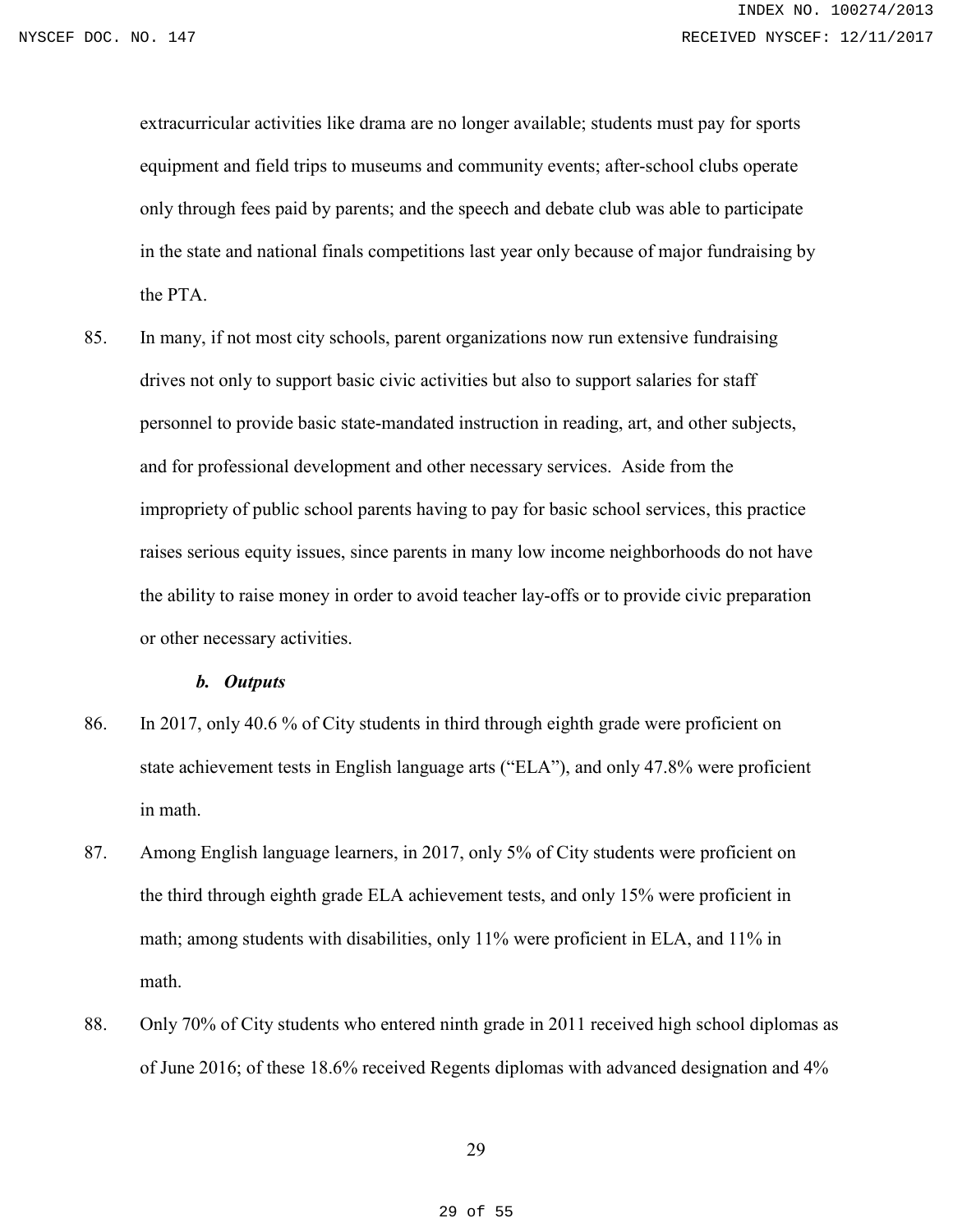received less rigorous local diplomas. An additional 8% dropped out. Only 65% of African-American students and 64% of Latino students graduated in 2016. In 2016, the graduation rate for the City's ELL students was 27%, of which 20% were Regents diplomas, 1% were Regents diplomas with advanced designation and 5% were local diplomas. For City students with disabilities, the graduation rate was 42%, of which 22% were Regents diplomas, 2% were Regents diplomas with advanced designation and 18% were local diplomas.

- 89. In 2010, the State, through the Regents, established "college and career ready" as the State's current benchmark for a "meaningful" high school eduction for New York students. The Regents initially defined college and career ready as graduating high school with at least a score of 75 on the Regents English language arts examination and 80 on the Regents mathematics examination. The Regents later modified the "college and career ready" scores to be 75 on the Regents ELA exam and 70 on the Regents mathematics examination. In 2017, the Regents further modified the definition of a meaningful high school education as graduating with "college, career, and civic readiness."
- 90. In 2017, only 46% of City students graduating from City Schools were deemed college and career ready under the Regents' current standard for a meaningful high school education. Even fewer City graduates are ready to function productively as civic participants.

#### *ii. SYRACUSE CITY SCHOOL DISTRICT*

### *a. Inputs*

91. Despite recent efforts to ensure efficient and effective spending, the Syracuse City School District ("Syracuse") has been unable to provide its students the opportunity for a sound basic education at current funding levels under the Foundation Aid Formula.

30

30 of 55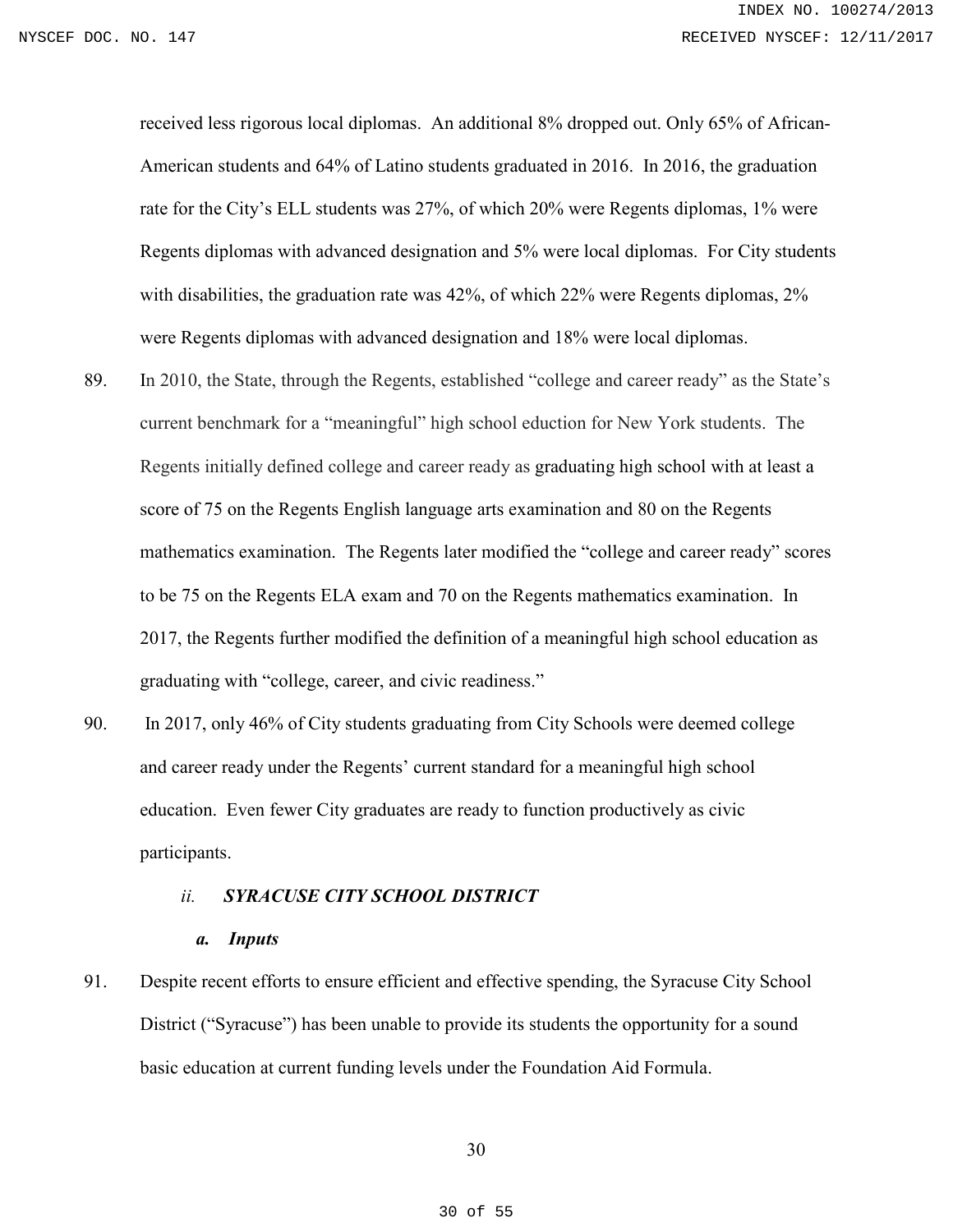- 92. Syracuse serves approximately 21,000 students, 84% of whom are from low-income households, as measured by eligibility for the federal free and reduced price lunch program. At the time of the CFE decisions, Syracuse, like New York City, lacked sufficient resources to provide students the opportunity for a sound basic education. To remedy this constitutional deficiency, the Act committed the State to increase aid to Syracuse under the Foundation Aid Formula by approximately 35% over the four-year phase-in period, which should have resulted in an increased annual funding level of approximately \$85 million by 2011-12.
- 93. Anticipating increased funding under the Foundation Aid Formula, together with a commitment to maximize the effective use of the funding, Syracuse secured the agreement of the Say Yes to Education organization ("Say Yes") as a demonstration city for Say Yes's ambitious program to guarantee a free college education to all high school graduates in a mid-sized city. To motivate and prepare Syracuse students for college, Say Yes committed millions of its own funds to provide a range of support and "wrap-around" services in Syracuse, including pre-school, afterschool and summer school programs for an initial transition period, pending the receipt of increases in state funding to enable Syracuse to support these services in its own budget.
- 94. Under the phase-in of Foundation Aid, Syracuse received a \$17 million increase in State funding in 2007-08 and another \$12 million in 2008-09. In 2009-10, however, foundation aid was frozen at approximately the 2008-09 funding level. In 2010-11, substantial amounts of state aid due under the Foundation Aid Formula were withheld by the State through the GEA and other mechanisms.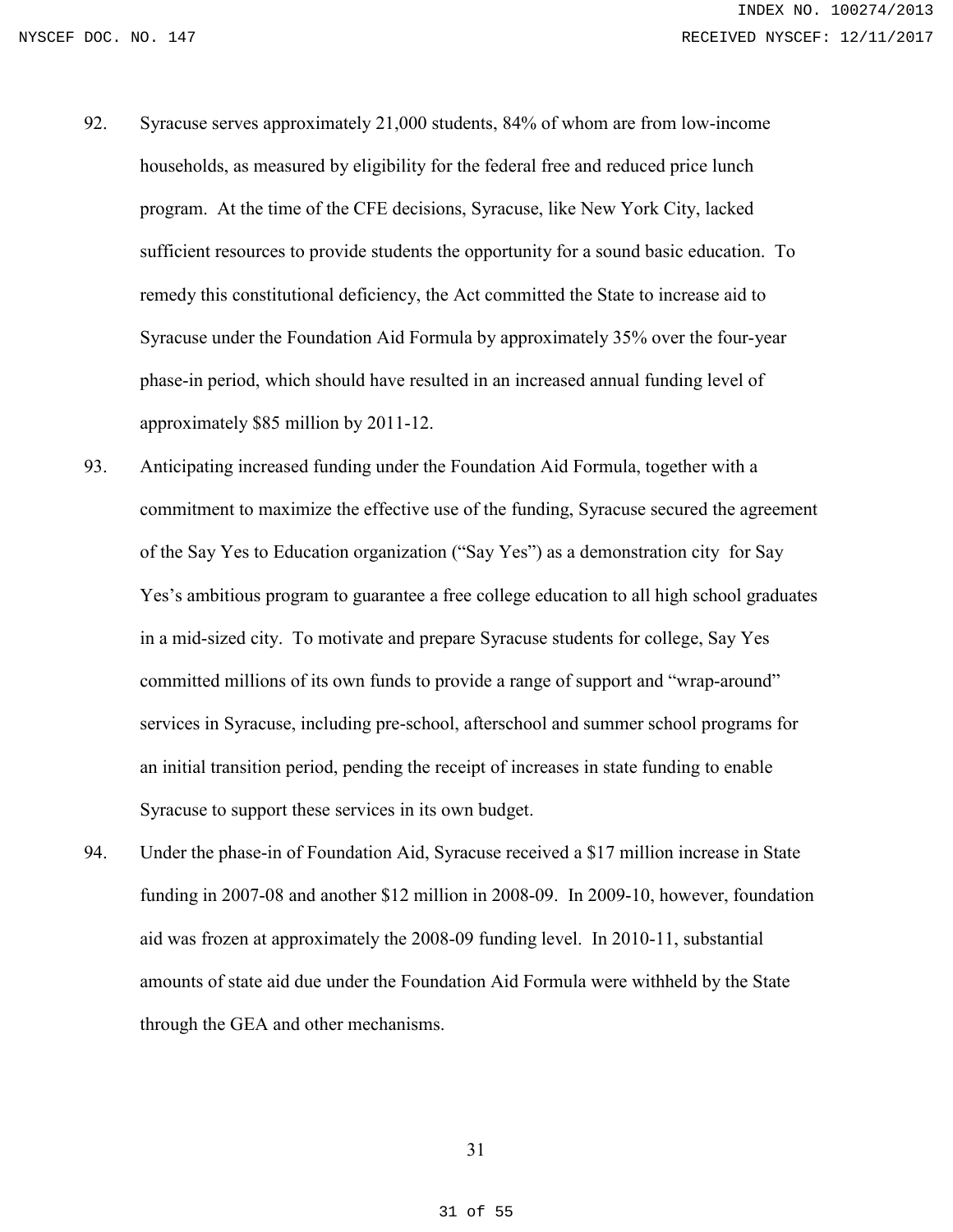- 95. The total amount of foundation aid withheld through GEA from Syracuse from 2010-11 through 2015-6 was approximately \$55.5 million.
- 96. For the 2017-18 school year, the shortfall between the amount due to Syracuse under the Foundation Aid Formula and the current level of foundation aid is approximately \$33.5 million.
- 97. In 2010, facing further shortfalls in State funding under the Act, Syracuse, along with Say Yes and expert consultants, made a determined effort to continue efforts to improve outcomes for Syracuse students at a reduced expenditure level by undertaking an intensive program of cost containment, cost efficiency, and cost effectiveness while maintaining the objective of ensuring all students a meaningful opportunity for a sound basic education.
- 98. Syracuse eliminated a large number of staff positions, revamped the special education referral process, and strengthened many of its programmatic structures. Specifically, between 2008-09 and 2013-14, and despite increases in enrollment, Syracuse reduced its instructional staff by 164 (10%), teaching assistants and other instructional support personnel by 257 (26%), and student support services by 34 (16%), in addition to substantial reductions in administration and clerical staff. At the same time, Syracuse sought to upgrade its curriculum to meet the Common Core standards requirements, to implement the APPR staff evaluation system, and to improve teacher effectiveness. Syracuse also renegotiated teacher and administrator contracts, reducing previously negotiated salary increases and extending work hours.
- 99. Despite these efforts, and to continue its progress, and address new state mandates, Syracuse has been forced to utilize a statutory mechanism that allows certain city school districts to spend additional sums as an advance against future revenues. Over the past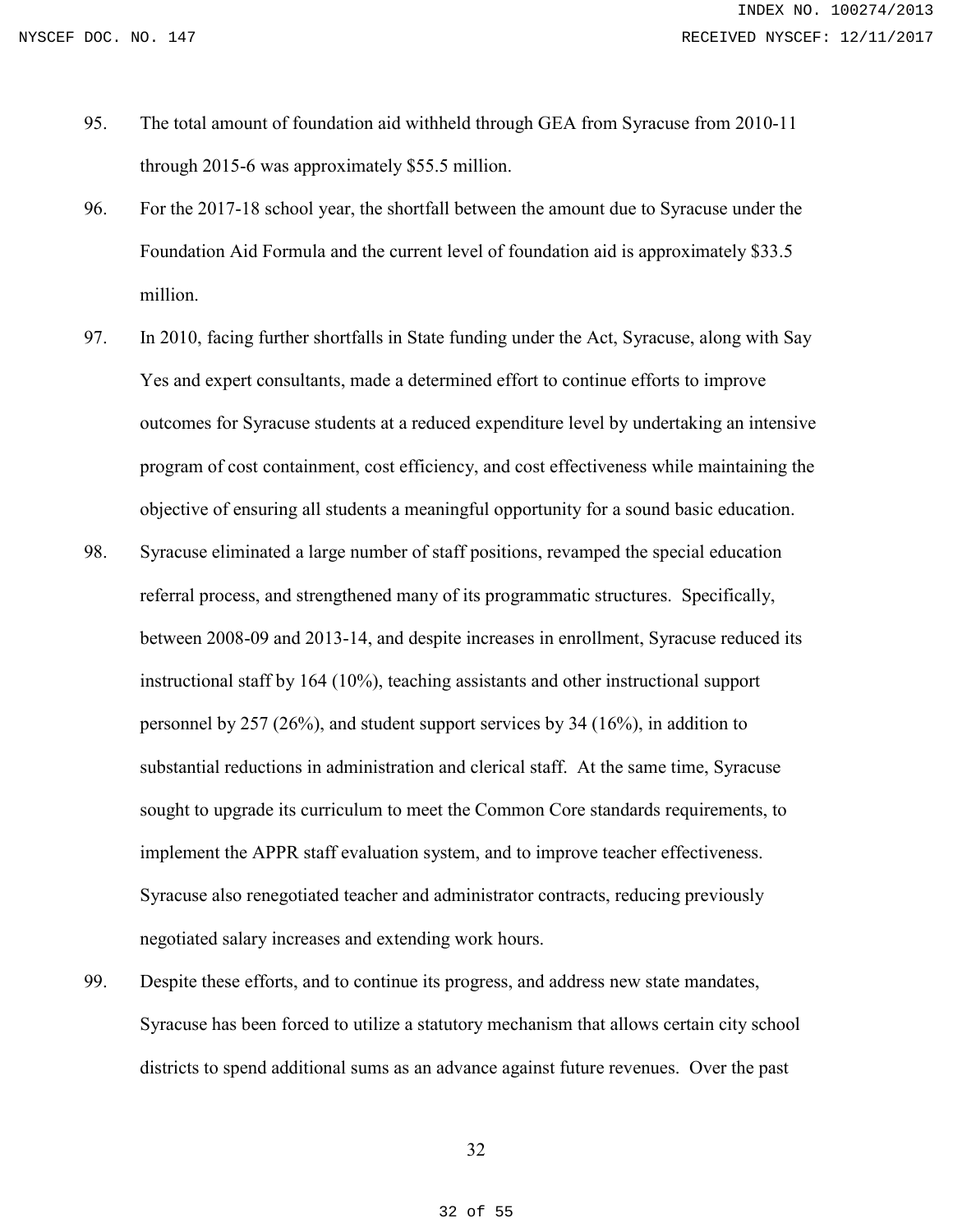five years, Syracuse has borrowed \$31 million to support current operations. This large operational debt is more than 7% of the total budget. Syracuse may in the near future have to curtail current expenditures drastically unless the State increases foundation aid.

- 100. Even with exemplary cost efficiency efforts and borrowing against future revenues, Syracuse cannot provide resources essential for a sound basic education. It has not filled a substantial number of vital academic and student support personnel positions, such as academic intervention teachers, coaches, social workers, guidance counselors, and behavior intervention specialists. In addition, many of the cut-backs in teaching assistant positions have not been restored.
- 101. The majority of Syracuse students qualify for AIS services in one or more subjects. Syracuse can only provide such services in English language arts and mathematics to a portion of eligible students, and it is unable to provide any AIS services on a systematic basis in the areas of science and social studies. To provide AIS services to all eligible students in English language arts and mathematics, Syracuse would require an additional 180 teachers at an estimated cost of \$18 million. This estimate does not include the additional teachers needed to provide the requisite services to all eligible children in science and social studies.
- 102. Syracuse cannot provide specialist teacher coaches in English language arts and mathematics to improve instruction, but instead relies on a single coach to cover both of these fields even when the coach lacks sufficient training and experience in the second specialty area.
- 103. Because of a shortage of social workers, guidance counselors, behavioral intervention specialists, attendance teachers, and other specialized support staff, Syracuse cannot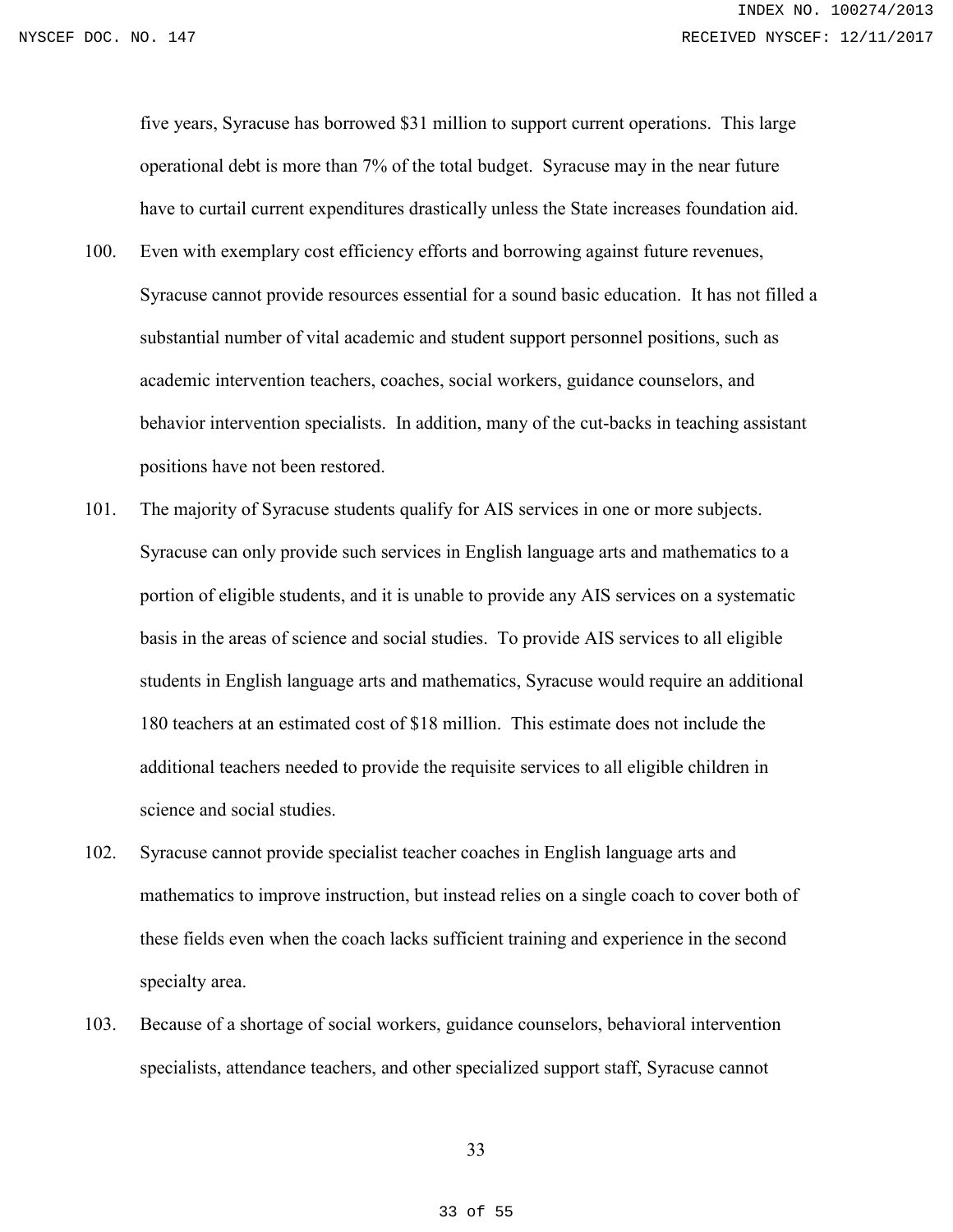provide sufficient mental health services, crisis intervention, middle to high school transition counseling, college guidance and other critical student support services. The paucity of support staff has weakened discipline and led to high suspension rates that undermine instructional efforts.

- 104. Pursuant to Educ. Law §3602.4 (e) Syracuse has been required to set aside \$11.5 million of 2017-18 foundation aid to provide community school services in nine receivership schools designated as "persistently failing schools" by the State pursuant to Educ. Law § 211-f.
- 105. Because 84% of Syracuse students are from low income families, virtually all of the Syracuse's 34 schools are in need of community school services. Syracuse applied for and obtained a State community school competitive grant for another 8 schools to receive community school services, but this still leaves 17 schools without these necessary services
- 106. The State has recognized that high quality pre-Kindergarten is an vital element of the "expanded platform" of services for "at-risk" children to enter kindergarten and first grade ready to learn. The governor and the legislature have proclaimed that the state now has a "universal pre-K" program that guarantees access to a high quality, full day pre-K program to every four-year old who seeks to enroll. Despite these commitments, hundreds of four year old Syracuse children who are ready to enroll in publicly-funded pre-K programs are not able to do so because the State has not provided sufficient funding to implement universal pre-K for every child.
- 107. Over the past seven years, the enrollment of ELL students has increased from 8% to 16%, one of the fastest rates in the state. At the same time, the Regents have substantially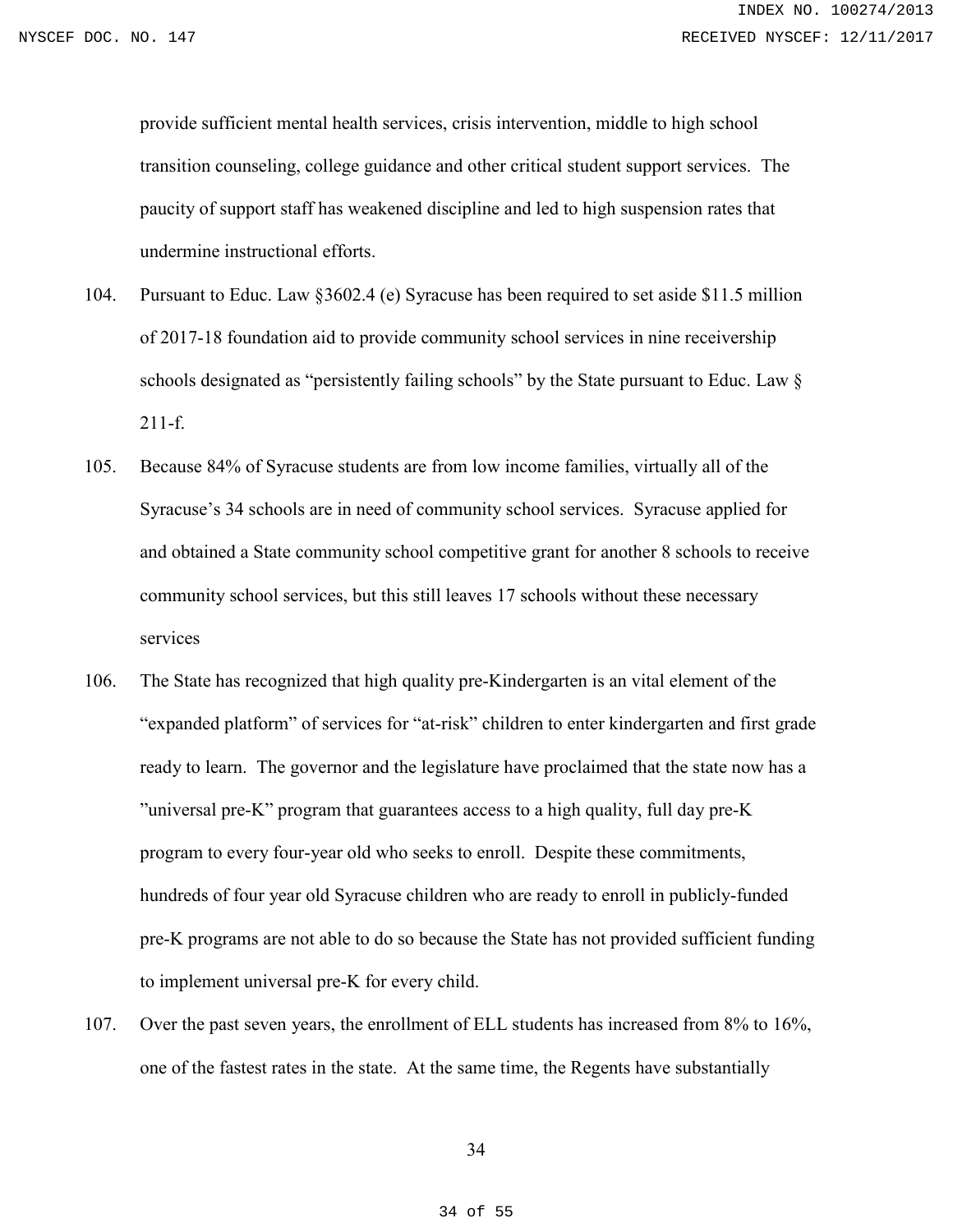increased the requirements for appropriate educational services to ELLs. Syracuse lacks sufficient resources to provide the State-mandated level of services to the increased numbers of ELLs in its schools.

- 108. In response to State requirements for school districts to provide CTE services to students, Syracuse has in recent years increased the number of students receiving CTE services from 300 to approximately 1500. The lack of sufficient funds has precluded the district from providing internships, internship counseling and other necessary CTE support services to most of these students.
- 109. Syracuse also cannot prepare students for capable citizenship. Plaintiff Morgan Taska Prince is an 8th grade student at the Expeditionary Learning Middle School. Expeditionary schools place an emphasis on developing skills, experiences and values for productive citizenship. The Syracuse Expeditionary Learning Middle School is unable to carry out its civic preparation goals adequately because it lacks the resources to provide sufficient extracurricular and co-curricular activities in which students learn critical interpersonal citizenship skills (such as debate and drama clubs, school newspaper, and model UN programs), and students have no opportunities for service learning experiences.
- 110. Syracuse's staffing and resource shortages have also resulted in excessive class sizes, a lack of up-to-date instructional materials, inability to provide appropriate related services to all students with disabilities, and insufficient RTI and attendance services.

### *b. Outputs*

111. The vast majority of Syracuse students do not achieve proficiency levels in basic academic subjects. In 2017, only 13.1% of students in grades 3-8 achieved proficiency levels in ELA and only 11% of students in grades 3-8 were proficient in math.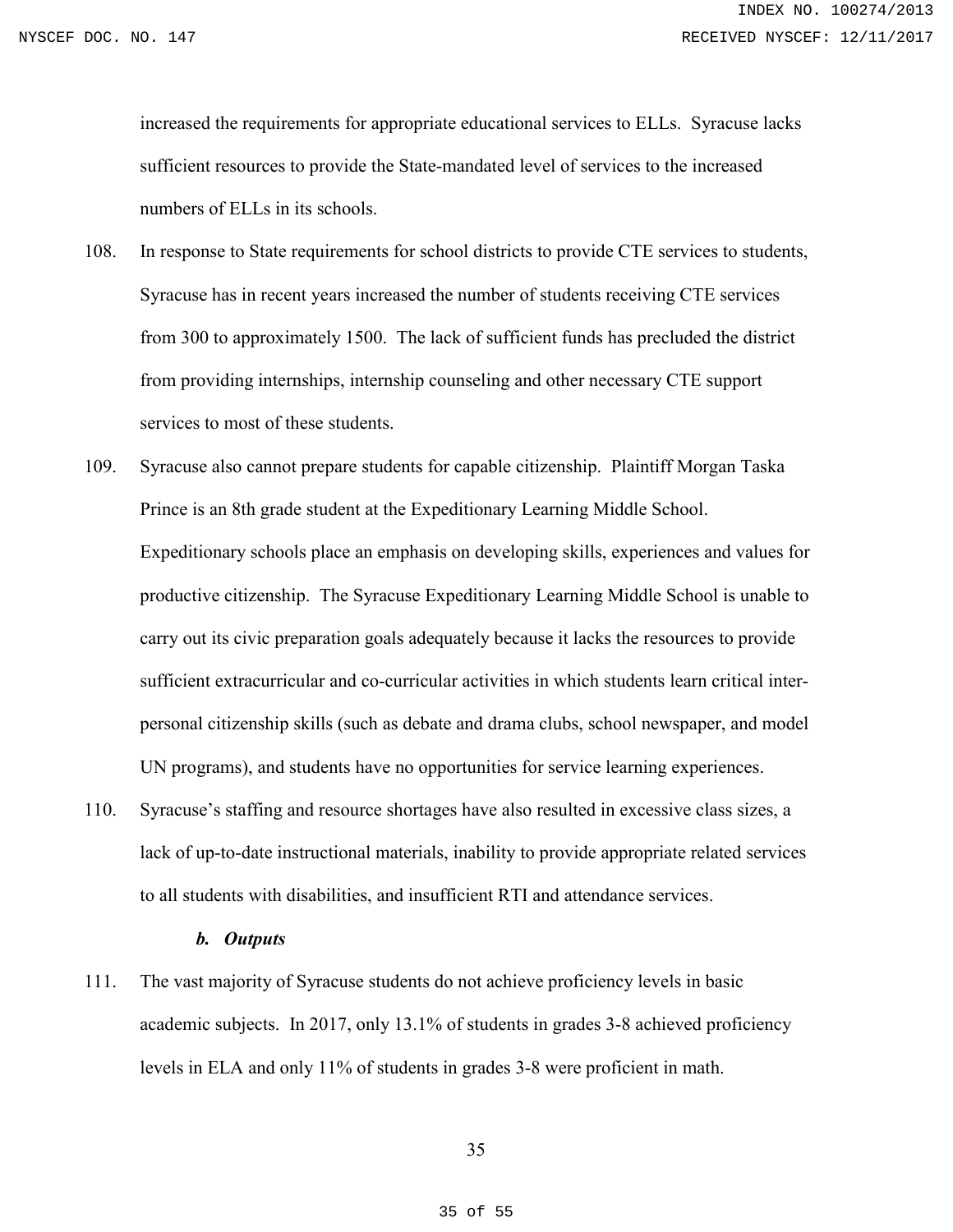- 112. Among ELLs in 2017, only 5% achieved proficient scores on the third through eighth grade ELA achievement tests, and only 15% obtained a proficient score in math; among students with disabilities only 11% achieved proficient scores in ELA and 11 % in math.
- 113. In 2016, only 60.9% of Syracuse students graduated from high school on time; of these, 44% earned Regents diplomas, 9% earned less rigorous local diplomas and only 8% earned Regents diplomas with advanced designation. Only 48% of Syracuse's Latino students and only 57% of economically disadvantaged students graduated on time. For 2016, the Syracuse drop-out rate was 16%, compared with a statewide average drop-out rate of 6.5%.
- 114. In 2016, the graduation rate for ELLs was 29% of which 23% were Regents diplomas; none were Regents diplomas with advanced designation; and 7% were local diplomas. For students with disabilities, the graduation rate was 42%, of which 12% were Regents diplomas; 1% were Regents diplomas with advanced designation; and 30% were local diplomas.
- 115. Only 21% of the students graduating with basic Regents diplomas, are "college and career ready" under the Regents' standard for a meaningful high school education, and even fewer graduates are truly ready to function productively as civic participants.

# *iii. SCHENECTADY CITY SCHOOL DISTRICT*

## *a. Inputs*

116. In 2015-16, the Schenectady School District's ("Schenectady") K-12 enrollment was 9,327 students. Thirty-three percent were African American, 19% Latino, 17% Asian, Native Hawaiian or other Pacific Islander, 27% White, and 5% multiracial. Four percent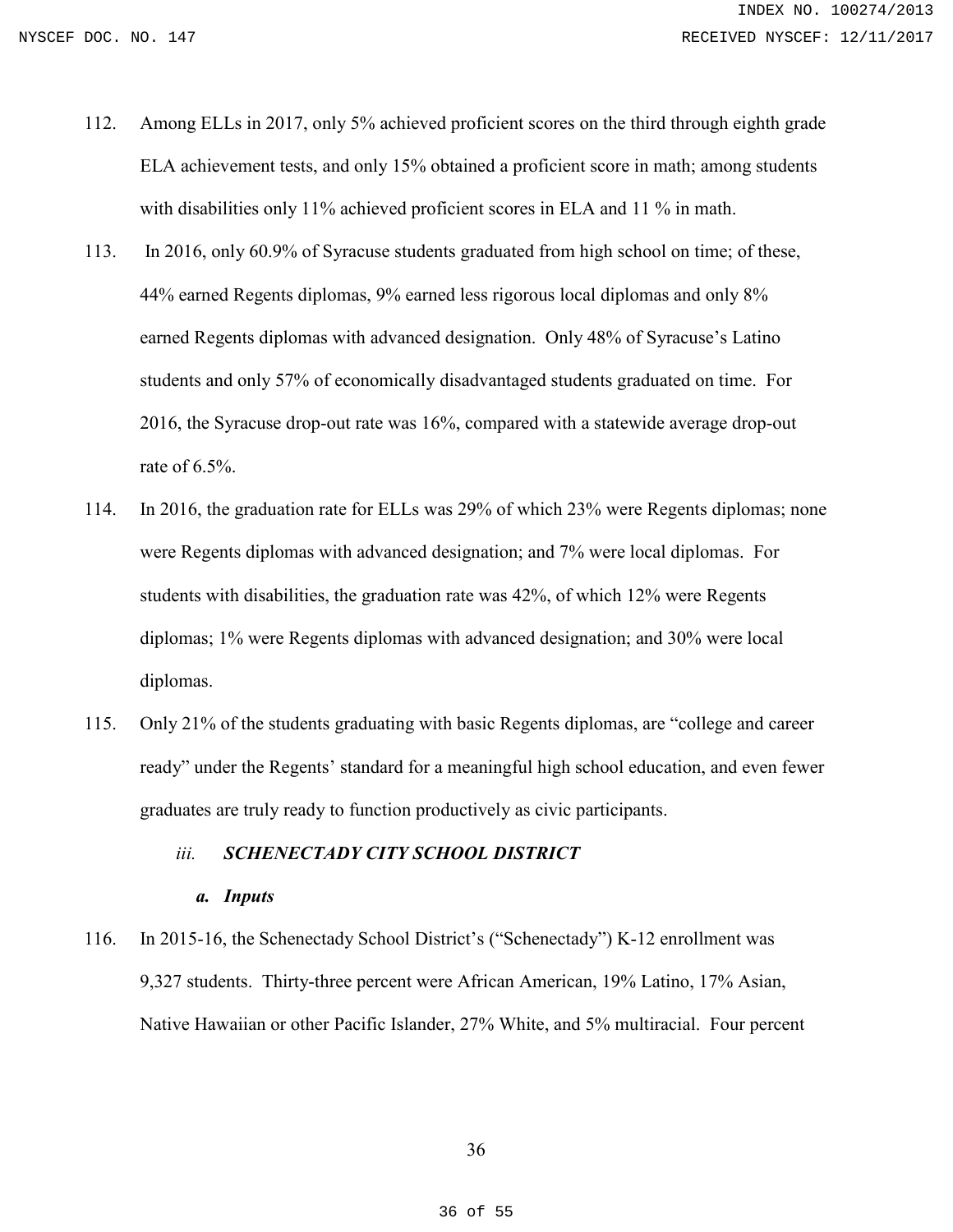were English Language Learners, 18% were students with disabilities, and 79% were economically disadvantaged.

- 117. Over the past ten years, Schenectady has received \$600 million less in foundation aid than the amount it was entitled to receive under the Foundation Aid Formula
- 118. As a result of inadequate state school funding, Schenectady has had to cut its school budget by \$35 million over the past eight years.
- 119. The State's failure to provide foundation aid funding has resulted in Schenectady eliminating staff, services and programs. In addition, Schenectady could not hire or add staff, services and programs necessary to provide all of its students the academic, social, health and emotional support necessary to enable them to have the opportunity to learn successfully.

# 1) Qualified teachers, principals and other personnel

- 120. Schenectady also has inadequate teaching staff, principals, administrators, social workers, guidance counselors, psychologists, nurses, librarians and other staff.
- 121. Since 2009, Schenectady has eliminated 360 teacher and staff positions.
- 122. Schenectady has a student-social worker ratio of 1:207; a student-guidance counselor ratio of 1:358; a student-nurse ratio of 1:388; a student-psychologist ratio of 1:373; a studentbehaviorist ratio of 1:2331; a student-librarian ratio of 1:848; and a student-reading specialist radio of 1:150.
- 123. The insufficient number of adequately certified teachers and lack of adequate training and other professional development has resulted in Schenectady having insufficient numbers of properly certified and adequately trained teachers to provide mandated instructional time in core courses. Many schools cannot offer State-required courses in the arts, health,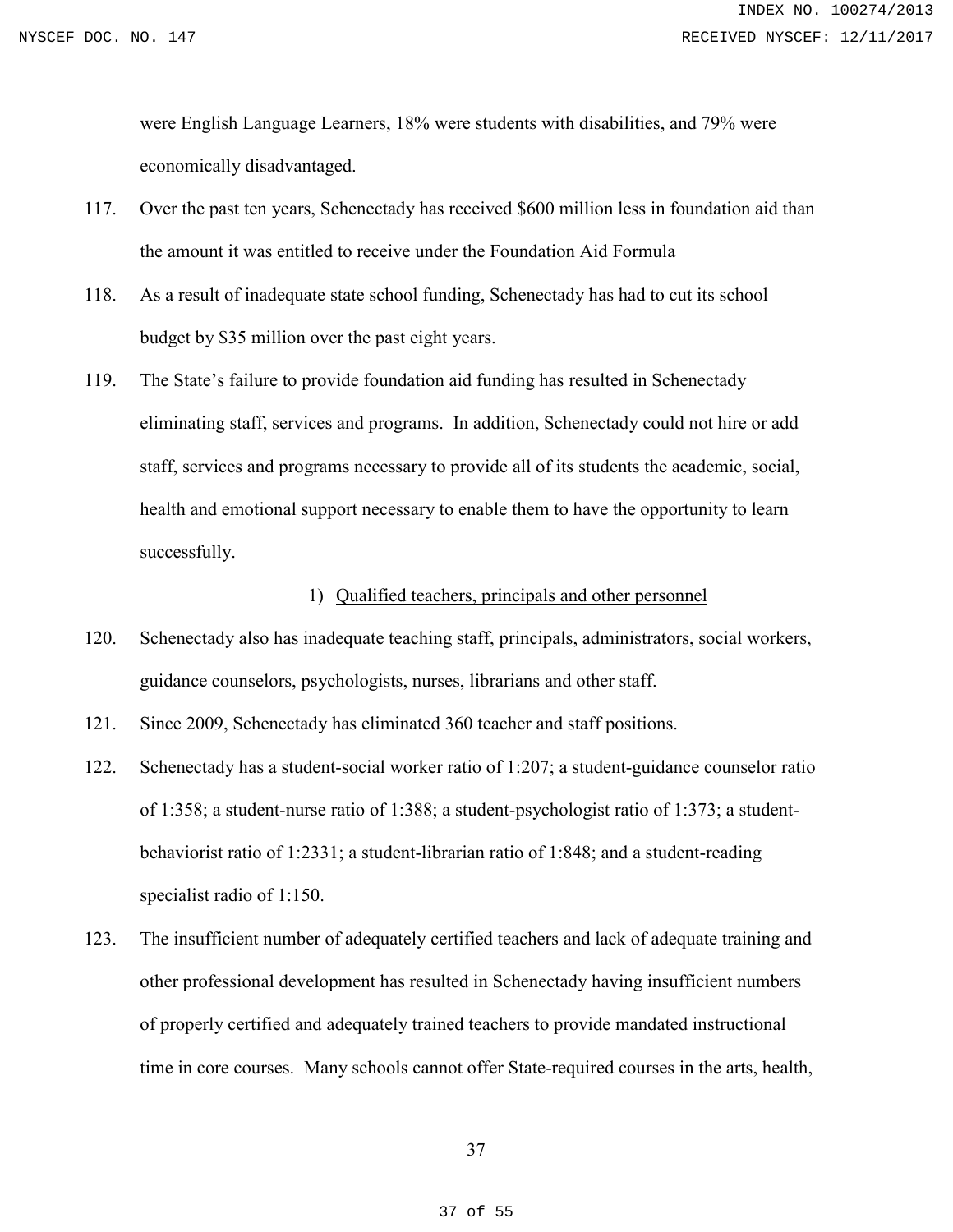career and technical development, nor offer advanced courses, languages and other courses, due to a lack of qualified teaching staff. In addition, at-risk students and other students with extraordinary needs are not receiving adequate academic, social, and emotional support in order to learn successfully.

## 2) Class Size

- 124. Class sizes in all grades in Schenectady are excessively large. The average class size in K-3 is 25. Twenty-two percent of students are in excessively large classes.
- 125. Class sizes in grades 4-8 average 30 and 15% of students are in excessively large classes.
- 126. Class sizes in core high school courses average 28.
- 127. As a result of the large class size, Schenectady students at all grade levels are not receiving adequate attention and support, and thus are falling behind or further behind academically. Disruptions in class from excessive class size impede student learning.

# 3) Suitable Curriculum

128. Schenectady cannot meet minimum State instructional time requirements in English Language Arts, mathematics, science, and social science, and in many schools art, physical education, health, career and technical courses, AP subjects, and other required subjects are simply not offered.

### 4) Expanded Platform for at-risk students

129. Schenectady cannot offer sufficient AIS to all students in need of them and in all the subjects in which students need additional academic support. In addition, Schenectady cannot provide sufficient extended day, literacy, after-school, before school and/or summer school programs to enable at-risk children to learn successfully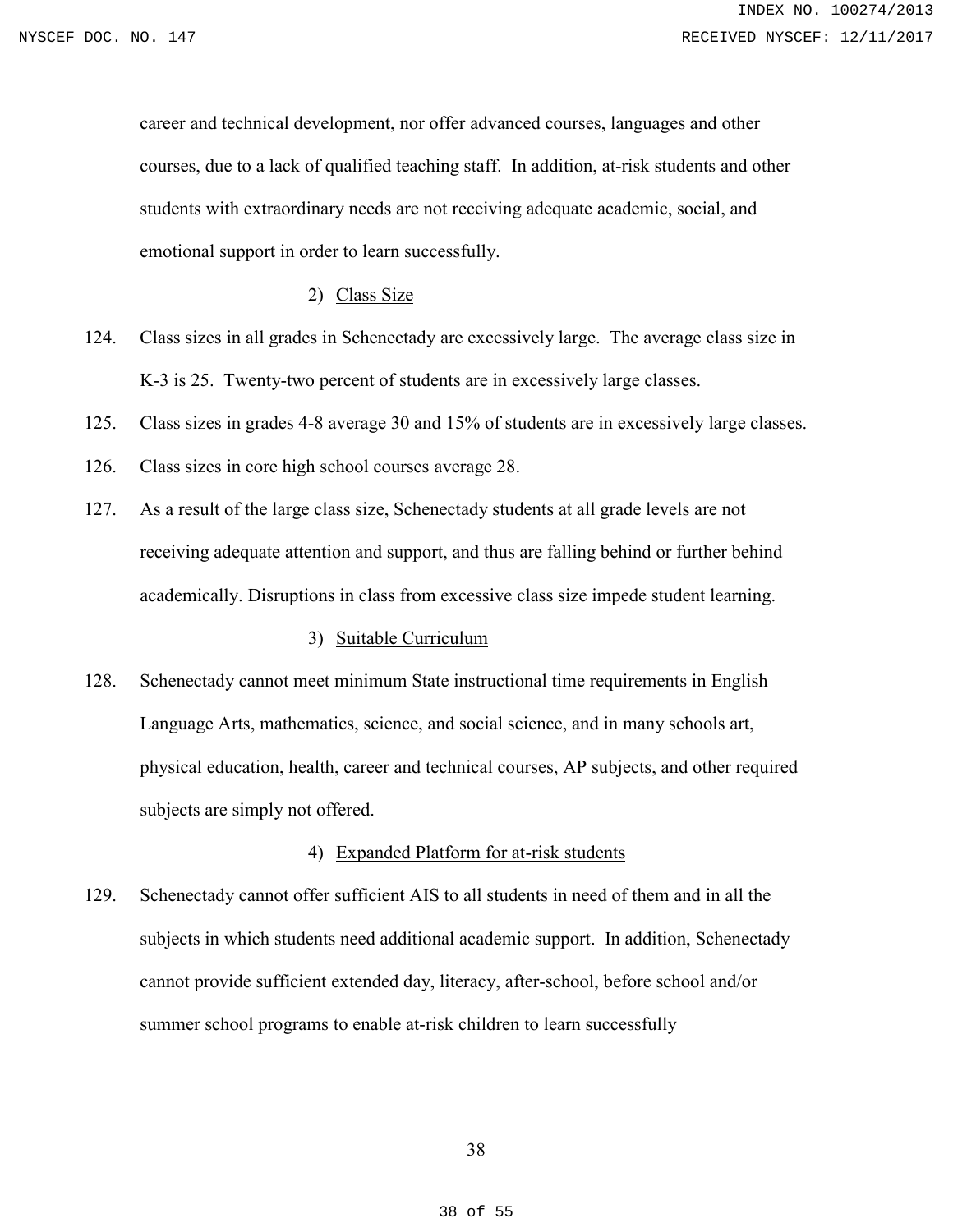- 130. Schenectady cannot provide sufficient social, health and emotional support in order to promote and ensure adequate attendance, reduce suspensions and drop-outs and support adequate school performance and graduation.
- 131. Only 34% of Schenectady elementary school students have attended high-quality prekindergarten. As a result, most children are not prepared for kindergarten. Schenectady can only provide prekindergarten to 270 children.
- 132. Schenectady has inadequate RTI. As a result, children behind academically cannot catch up.

# 5) Adequate Resources for Students with Extraordinary Needs

- 133. Approximately 4% of Schenectady students are ELL. As a result of insufficient funds, Schenectady has inadequate bilingual teachers, translation services, reasonable class size, support staff and programs, services, space and materials to provide adequate academic, health, social and emotional support for ELL students to provide them with the opportunity to learn successfully.
- 134. Sixteen and one-half percent of Schenectady students are students with disabilities. As a result of insufficient funds, Schenectady has inadequate teachers, paraprofessionals, support staff, unreasonable class size, programs, services, space and materials to provide adequate academic, health, social and emotional support for its population of students with disabilities in order to provide them with the opportunity to obtain a sound basic education.

# 6) Instrumentalities of learning

135. Schenectady is unable to purchase up-to-date textbooks, library books and other materials aligned with mandated curricula and standards. In addition, many schools lack sufficient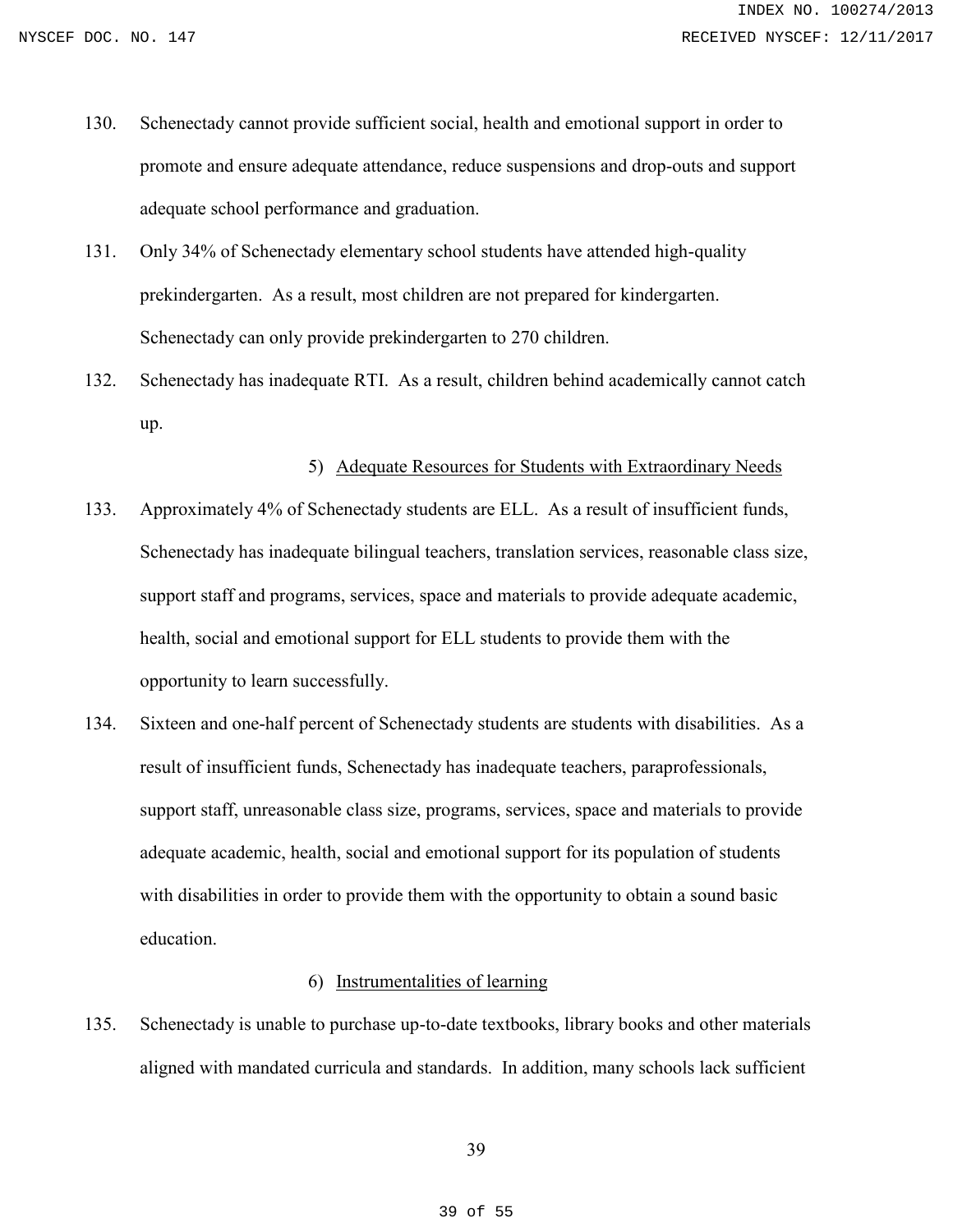textbooks to allow students to take them home to complete homework assignments, for review, or to study for a test. Schenectady also lacks adequate numbers of library books and basic and current computer hardware and does not have sufficient resources to maintain and repair existing technology and replace worn out or obsolete software, hardware, or necessary accessories. As a result, much instructional technology is functionally unusable. Schenectady also lacks sufficient equipment for particular subject needs like calculators, compasses, protractors for math, lab equipment for sciences, basic art supplies such as paint, clay, easels, and smocks, and musical instruments.

136. Schenectady cannot purchase basic supplies like chalk, paper and pencils, and relies on voluntary teacher and parent contributions for these basic materials. Many teachers spend \$1,000 or more a year on school supplies and educational materials, and many parents spend \$100 or more provide classroom supplies, including paper towels, hand sanitizers, pencils, markers, and glue.

### 7) Safe and Orderly Environment

137. Schenectady has inadequate social workers, psychologists, guidance counselors, security officers, administrators and other staff to implement adequate positive behavioral support and anti-bullying programs and services and to ensure proper discipline, attendance and safety. As a result, suspensions are too high, attendance is unacceptably low, and buildings and classrooms experience disruptions that impede learning.

### *b. Outputs*

- 138. Schenectady's student performance is inadequate.
- 139. In 2016, only 18% of students in grades 3-8 were proficient in English Language Arts. Eighty-two percent scored at level 1 or 2. The percentages of African American, Latino

40

40 of 55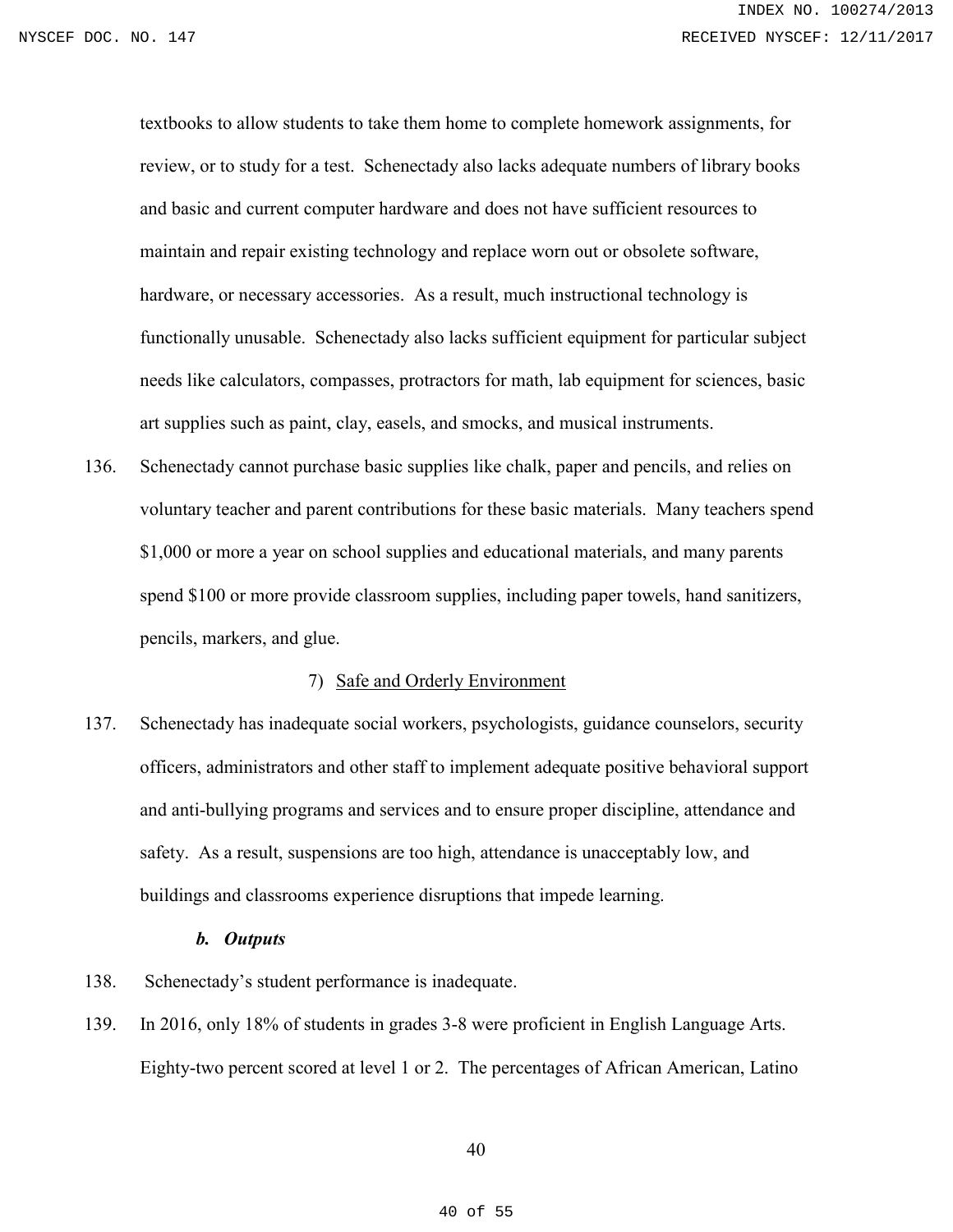and economically disadvantaged students scoring proficient were 12%, 15% and 15%, respectively. Only 1% of ELLs and students with disabilities scored proficient. In 2017, only 19% of students in grades 3-8 were proficient in English Language Arts. Eighty-two percent scored at level 1 or 2. The percentages of African American, Latino and eonomically disadvantaged students scoring proficient were 14%, 14% and 16%, respectively. Zero percent of ELLs and 1% of students with disabilities scored proficient.

- 140. In 2016, only 14% of students in grades 3-8 were proficient in math. Eighty-six percent scored at level 1 or 2. The percentages of African American, Latino and economically disadvantaged students scoring proficient were 8%, 9% and 11%, respectively. Only 2% of ELLs and 1% of students with disabilities scored proficient. In 2017, only 12% of students in grades 3-8 were proficient in English Language Arts. Eighty-eight percent scored at level 1 or 2. The percentages of African American, Latino and eonomically disadvantaged students scoring proficient were 7%, 7% and 9%, respectively. Only 2% of ELLs and 1% of students with disabilities scored proficient.
- 141. The graduation rate in Schenectady in 2015 was 56% overall, with the graduation rates of African American, Latino and economically disadvantaged students at 52%, 48% and 55%, respectively. ELLs had a graduation rate of 0% and students with disabilities had a graduation rate of 22%. The graduation rate in Schenectady in 2016 was 62% overall, with the graduation rates of African American, Latino and economically disadvantaged students at 55%, 58% and 67%, respectively. ELLs had a graduation rate of 23% and tudents with disabilities at 24%.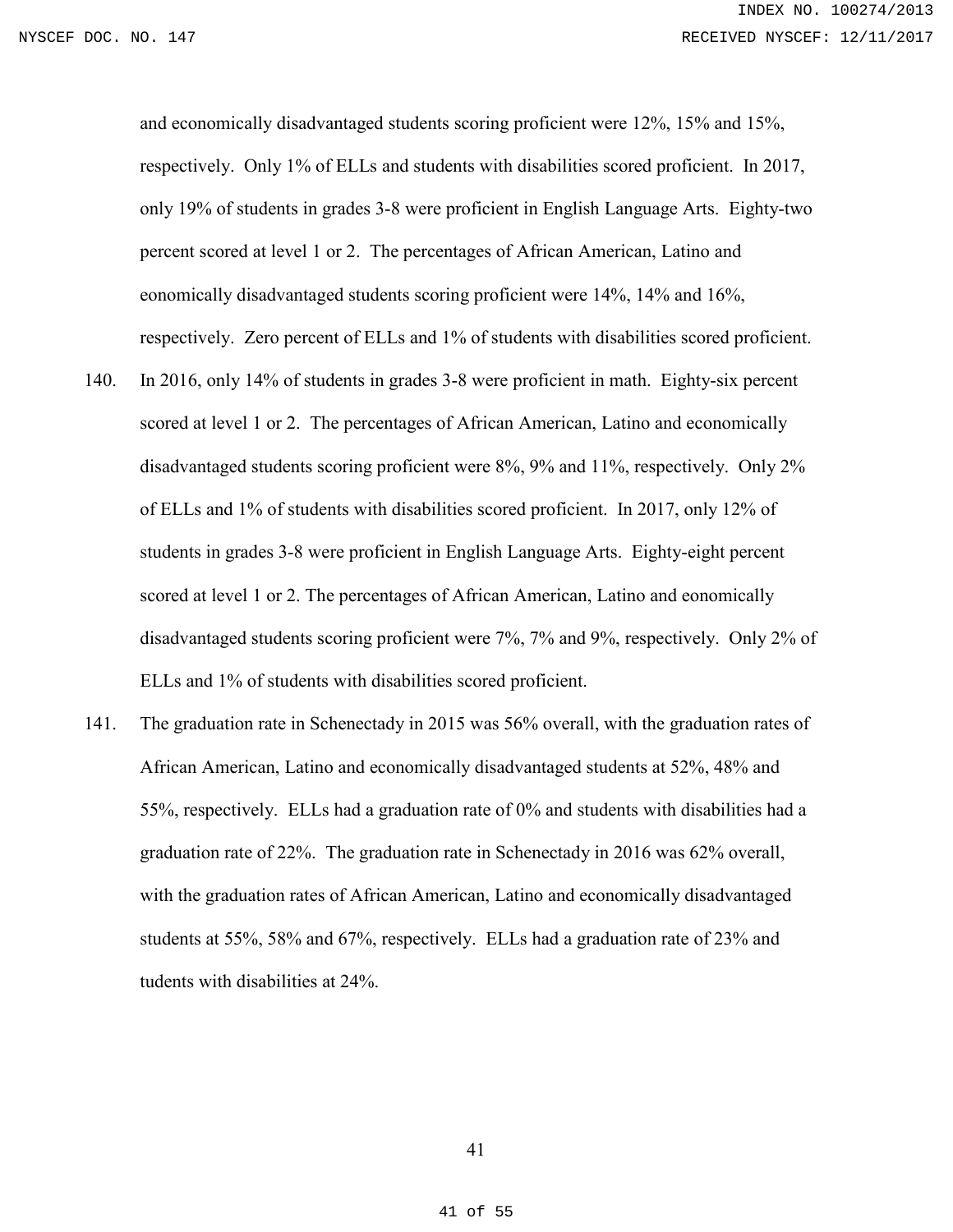- 142. The drop-out rate in 2015 was 8% overall and 10% for students with disabilities. The drop-out rate in 2016 was 8% overall and 15% for students with disabilities. The state average for both years was 3% overall and 5% for students with disabilities.
- 143. Schenectady's suspension rate for 2012-13 was 15%. The rate for 2013-14 was 8%. The state average for both of those years was 4%.
- 144. Schenectady had an attendance rate of 91% for the 2014-15 and 2013-14 school years. The state average for those years was 93%.

### *iv. CENTRAL ISLIP UNION FREE SCHOOL DISTRICT*

- *a. Inputs*
- 145. Central Islip is a high poverty school district located in Suffolk County, New York. The district serves approximately 8,000 students; 72% of its students are Latino, 20% are African-American, 2.5% are Asian and 5% are white. Approximately 80% of the students in the district are from low-income households (measured by eligibility for the federal free and reduced price lunch program).
- 146. For the current 2017-18 school year, the shortfall between the amount due to the Central Islip under the Foundation Aid Formula and the amount of foundation aid it is receiving is \$58 million.
- 147. Over the past decade, district-wide enrollment has skyrocketed, increasing from less than 6400 in 2007 to approximately 8,000 today. In 2006, 1750 students were enrolled in Central Islip High School. This year the enrollment is 2314. Because since 2010 the state has frozen student counts under the Foundation Aid Formula, Central Islip has not received the substantial amounts of additional per student funding that should have been generated by the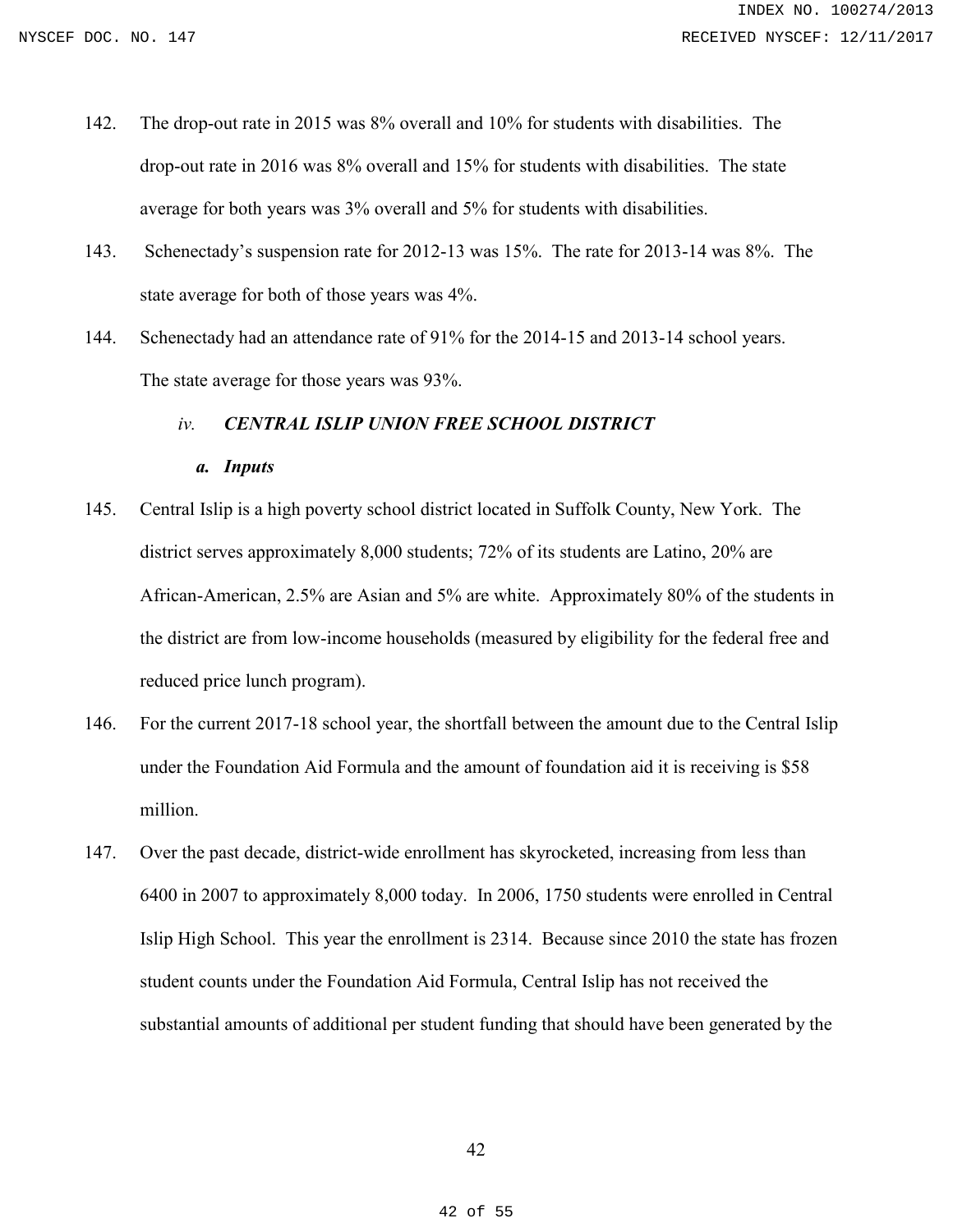Foundation Aid Formula if it were implemented as originally intended to provide additional funding for enrollment growth.

- 148. Most of the growth in the student population in Central Islip has resulted from a large increase in the number of immigrants moving into the district from Latin America and elsewhere. In recent years, the federal government has also placed a substantial number of undocumented children who have arrived in the United States unaccompanied by their parents. These students, all of whom are entitled to receive the opportunity for a sound basic education pursuant to both federal and state law, have extraordinary needs for social services and many of them are also students with interrupted formal education ("SIFE") who have received minimal or no education in their native countries and cannot read or write in either English or their home language.
- 149. Currently, 28% of the classes in the district are designated for ELL students. However, the district currently lacks sufficient bilingual education teachers to properly staff all of these classes, and it lacks sufficient social workers, counselors, psychologists and other support staff to properly service these immigrant children as well as all of the other children in the district.
- 150. The Central Islip schools lack sufficient resources to provide the state-mandated level of services to the increased numbers of multi/English language learner students ("M/ELLs") who now attend their schools. For example, bilingual classes require textbooks and workbooks to be available in both English and Spanish or other languages spoken by M/ELLs, but the district lacks sufficient funds to properly equity all of its M/ELL classes in Grades 3 through 8 with up-to-date instructional materials.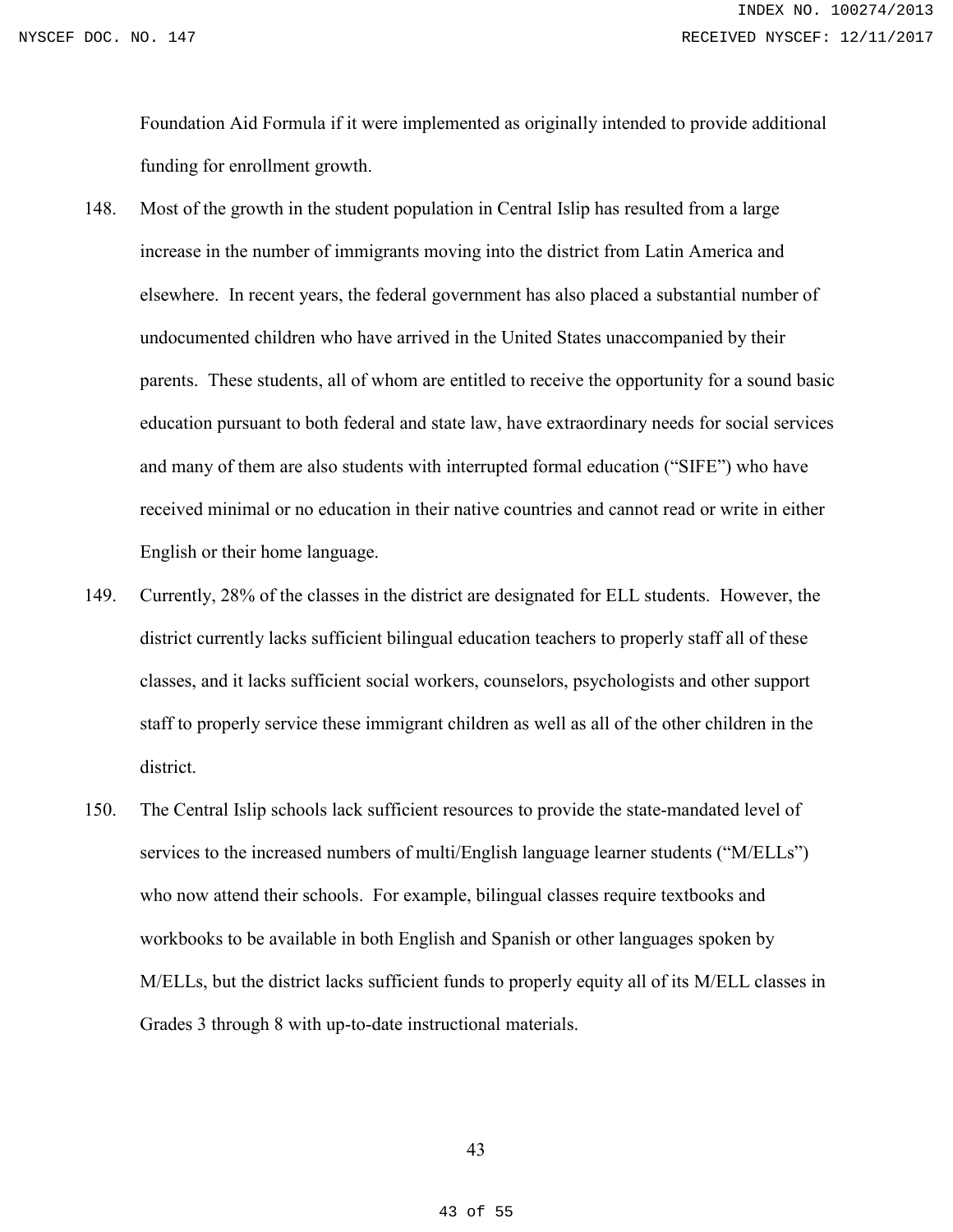- 151. Central Islip Senior High School currently has only two social workers to service its 2314 students. Guidance counselors in the middle schools have an average case load of over 400 students, and social workers in the elementary and middle schools have an average case load of 600-1000 students. The caseloads of the district's psychologists consist almost entirely of special education students who require IEP-mandated services, and the psychologists have virtually no time available to meet the substantial needs of the district's immigrant population or of many other students who require psychological services.
- 152. Class sizes in the district's senior high school and middle school average 29-32. In the Andrew T. Morrow elementary school, class sizes average 35-36. The school is so overcrowded that teachers have to conclude classes 3-4 minutes earlier than the scheduled times to allow students sufficient extra time to navigate the congested halls in order to get to their next class.
- 153. The district has been unable to provide the level of ongoing professional development that is needed to prepare its staff to deal with large class sizes and to meet the instructional needs of its large immigrant, SIFE and "at risk" population. In addition, the number of supervisory staff has been reduced in recent years. For example, each Department chair position has been totally eliminated.
- 154. Because state and local funding have not kept pace with the district's rapidly increasing enrollment and its students' intense needs, resource shortages required the district this year to eliminate an effective summer school program that for the previous three years had been providing 2 1/2 hours per day of targeted language instruction to 325 students. In addition, an after-school program for newly arrived students, and an effective alternative high school program that had been servicing the needs of about 30 SIFE students (and had allowed many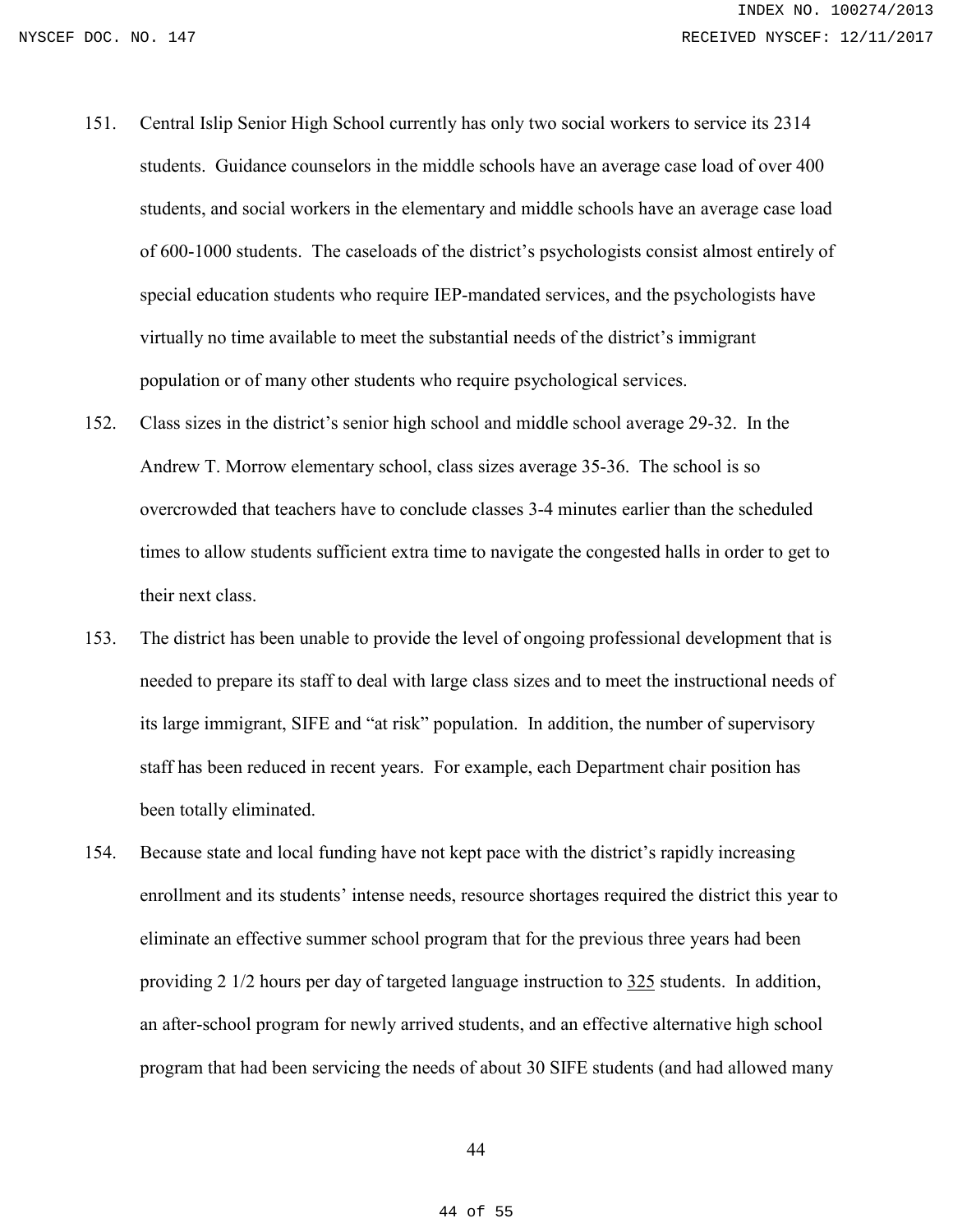of them to stay in school and to graduate) had to be terminated this year because of the lack of funding.

- 155. The majority of students attending school in the Central Islip School District qualify for AIS services in one or more subjects. The district lacks sufficient resources to provide AIS services to all students who are eligible (*i.e*. those scoring a level "1" or level "2" on the State's standardized achievement tests for students in grades 3-8). The district has, therefore, been compelled to adopt a policy of treating level 1 students as the priority population for receiving AIS services and of providing some AIS services to all students at level "1," but because of the lack of sufficient resources, most level 2 students remain unserved. Most AIS services in the district are provided in the form of extra small group instruction with AIS specialty teachers. Although the district's educators believe that to be effective, these groups should have no more than four students and should meet several times per week, in fact, due to resource shortages, most groups contain 8-10 students and meet only once per week.
- 156. Each of the district's elementary schools has an RTI committee that reviews the needs of students who are not performing well in the early grades, in accordance with the requirements of state law. Because of a lack of resources, however, in most cases the schools are unable to follow through on the RTI committees' recommendations for additional services for specific children, and for that reason most of these students continue to perform at low proficiency levels when they reach the higher grades.
- 157. Central Islip currently serves a substantially greater proportion of students with severe disabilities students who need highly intensive one-on-one services than the average district in the state. Meeting the federally and state-mandated needs of these students places a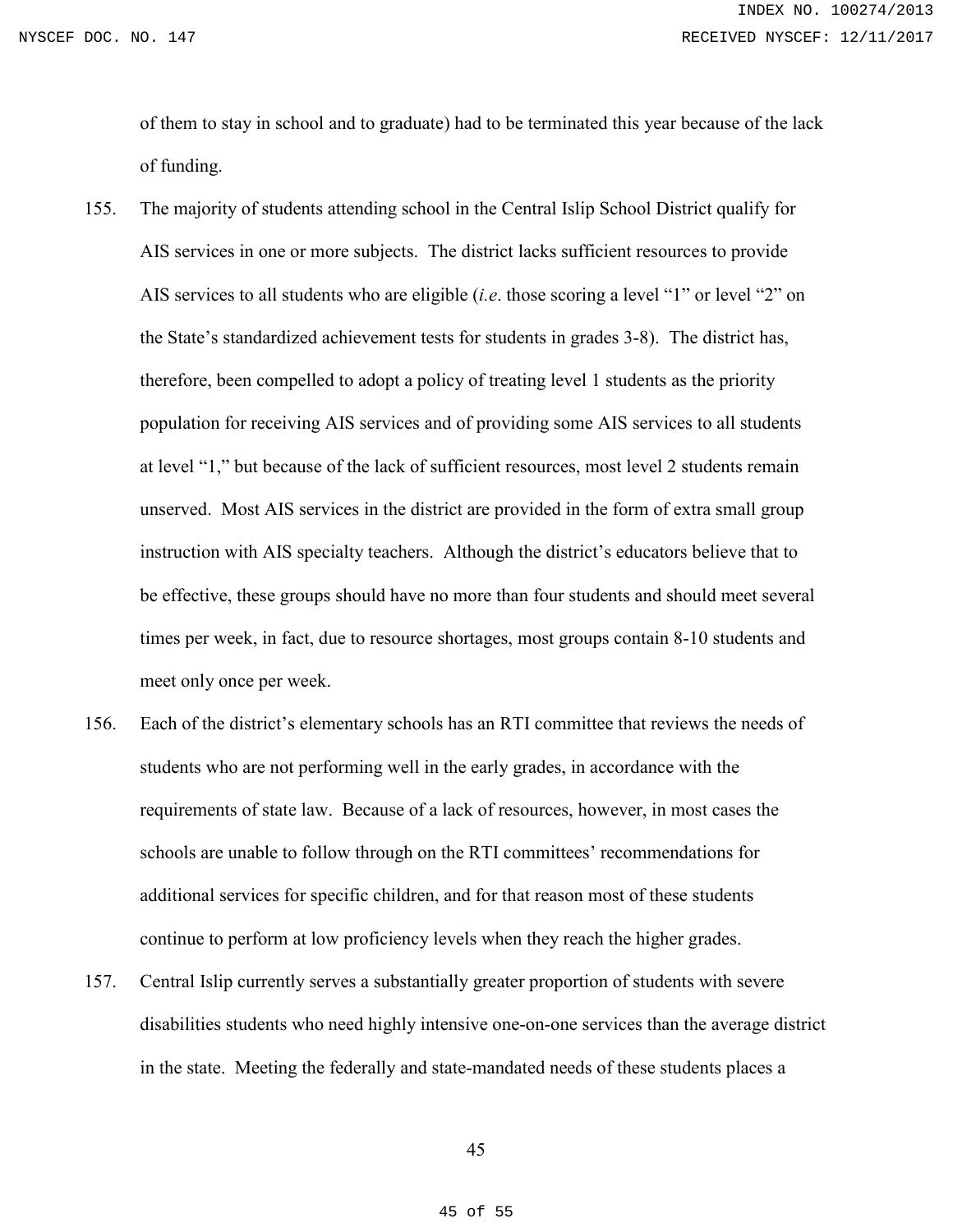substantial strain on the districts' finances, as Central Islip's per capita costs for meeting the needs of students with disabilities are almost double the state average (\$59,000 per capita versus a state average per capita cost of \$31,000 in 2014-2015, the last year for which data is currently available.)

- 158. In response to increased requirements for school districts to provide CTE services to students, Central Islip had in the past offered a successful CTE program that provided students career-oriented instruction and internships with local companies. Because of resource shortages, however, the School District has been unable to offer this program to its students.
- 159. The State has recognized that high quality pre-Kindergarten is a vital element of the "expanded platform" of services for "at-risk" children to enter kindergarten and first grade ready to learn. Governor Andrew Cuomo proclaimed three years ago that New York State now has a "universal pre-K" program that guarantees sufficient state aid to allow every four-year old in the state who desires such a program access to a high quality, full day pre-K program. Despite these commitments, Central Islip currently has a waiting list of approximately 70 students for whom parents are seeking pre-K services but whom the district cannot accommodate because of the lack of the promised state funds.
- 160. In addition to substantially reducing state aid, the legislature has imposed a cap on the annual increases in property taxes that local school districts and municipalities, other than the City of New York, may impose. N.Y. EDUC. LAW § 2023-a. This law prescribes new voting procedures that require a higher percentage of voters to approve a proposed tax levy increase if it exceeds 2% of the prior year's levy or the increase in the national Consumer Price Index, whichever is less. *Id*. at § 2023-a(2)(i). (For 2017-18, the cap is

46

46 of 55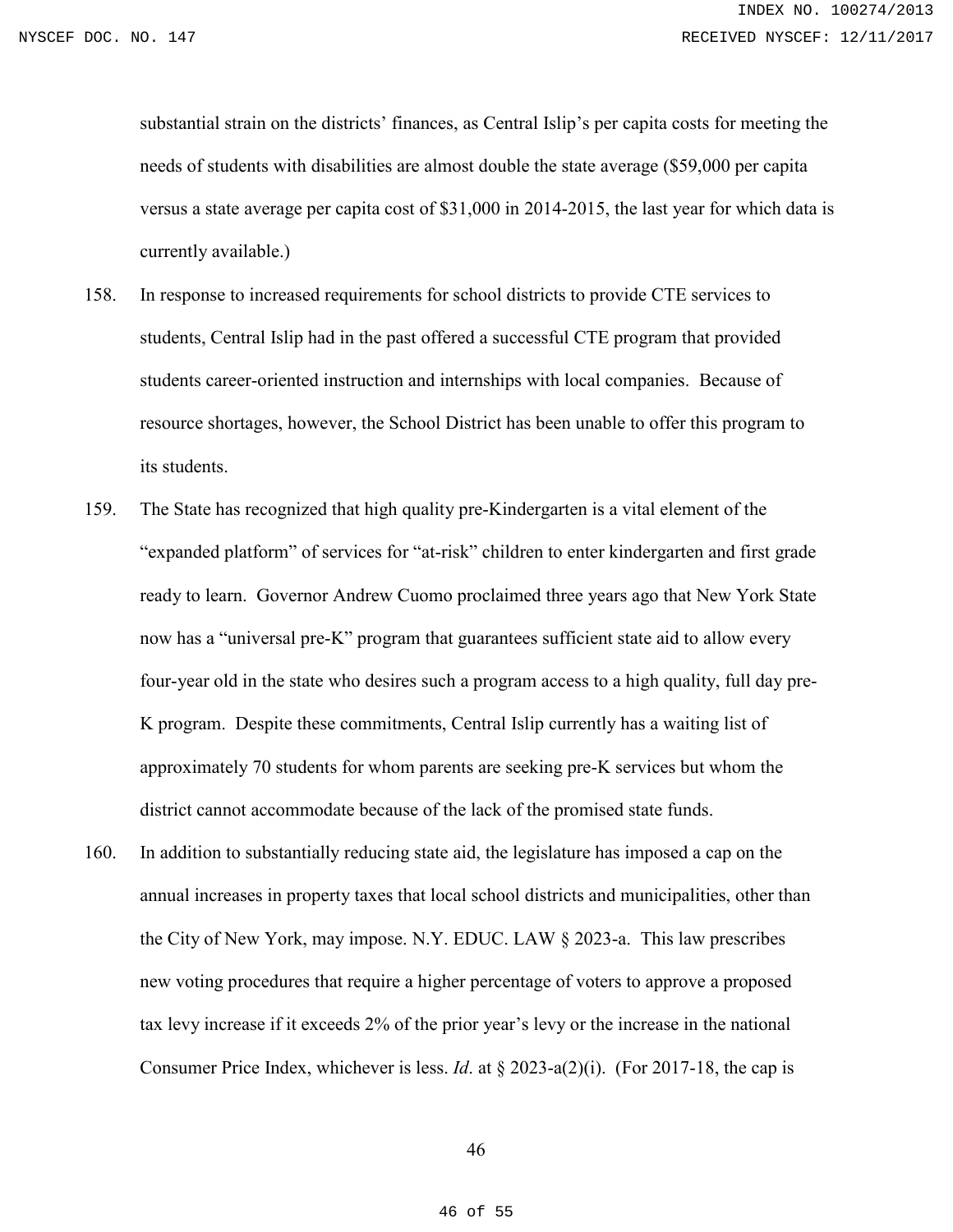approximately 1.8% because inflation last year was under 2%.) Increases up to the cap amounts may be approved by a vote of more than 50% of the eligible voters, but levies that exceed the cap require a 60% supermajority approval vote. *Id.* at  $\S 2023$ -a(6)–(7). If the district is unable to obtain voter approval, it may not increase its tax levy above the prior year's amount. *Id*.

- 161. Currently, state aid provides approximately 41% of total K-12 education costs in New York State, federal aid 3%, and local school districts contribute 56%. The state-aid system is premised on an expectation that local school districts, in accordance with their relative wealth, will contribute additional funding, on top of state aid, to provide the full amount of foundation funding that is necessary to provide their students the opportunity for a sound basic education. N.Y. EDUC. LAW  $\S 3602.4(a)$ . For the past several years the property tax cap has precluded Central Islip from being able to raise sufficient local funds to meet its expected share. In past years, a majority of the district's taxpayers, who highly value education, had been willing to support annual tax increases as high as 5-6%. Since the tax cap went into effect in 2015, the district has not been able to raise taxes at rates above the 1-2% increases allowable by the cap because, in the board's judgment, although more than half of the voters might support larger increases, a tax increase probably would not garner 60% supermajority approval, and if a tax increase above the maximum permitted by the cap were voted down, under the law, the district would not be able to obtain any local funding increase at all.
- 162. The property tax levy cap prevents the Central Islip School District from raising the additional funding it is expected to contribute under the state-aid system to ensure the availability of educational funding levels required to comply with constitutional mandates.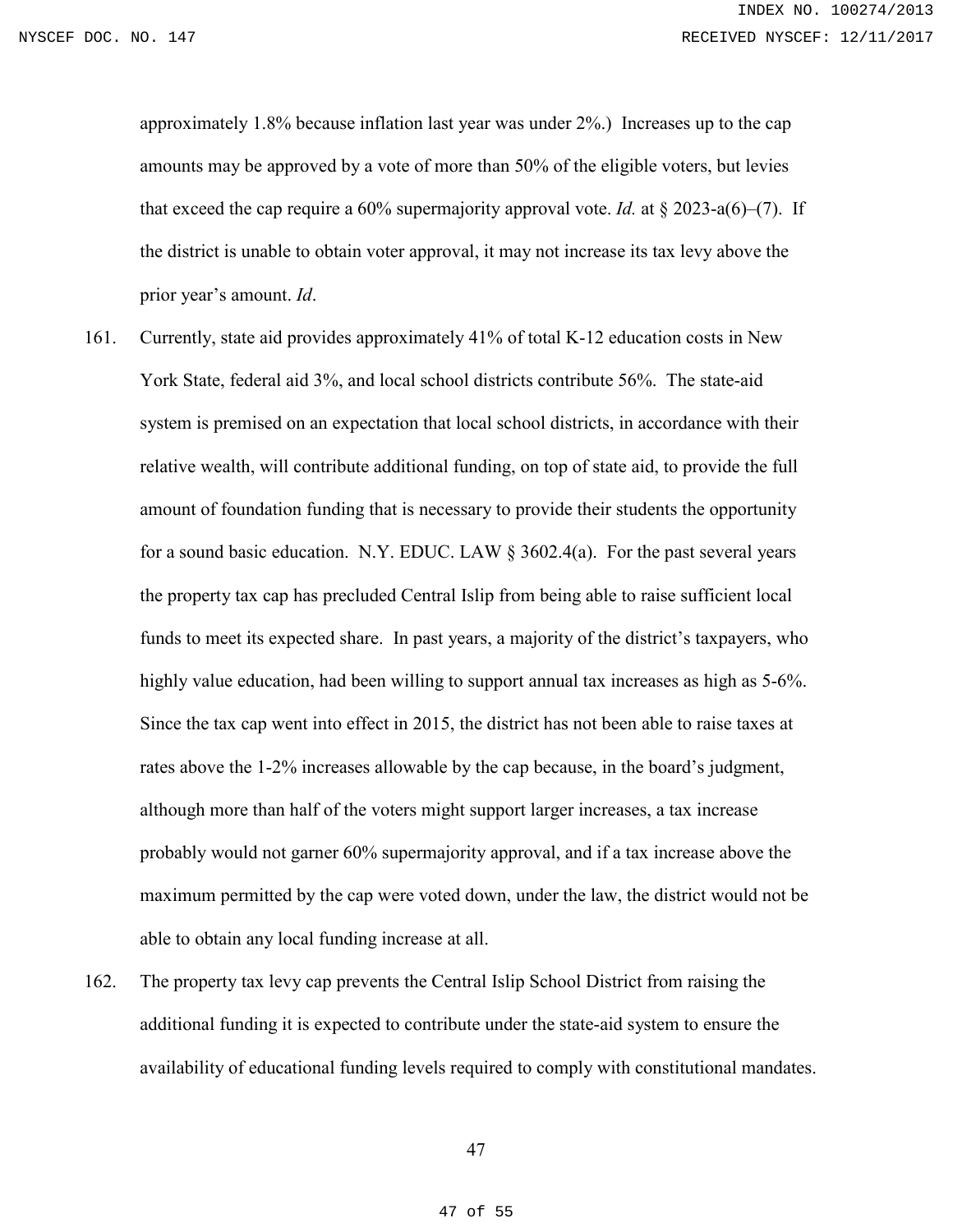In the absence of any system for ensuring additional state aid, the local property tax levy cap exacerbates existing shortfalls in state aid and denies students the level of resources necessary to provide them the opportunity for a sound basic education.

## *b. Outputs*

- 163. As a result of the continuing shortfalls in state aid to the Central Islip School District, the vast majority of its students are unable to achieve proficiency levels in basic academic subjects. In 2017, only 21% of students in grades 3-8 in Central Islip achieved proficiency levels in English language arts and only 20% of students in grades 3-8 were proficient in math.
- 164. Among English language learners, in 2017, only 19% achieved proficient scores on the third through eighth grade ELA and math achievement tests. Among students with disabilities, only 2% and 6% achieved proficient scores in ELA and math, respectively.
- 165. In 2016, although over 70% of the students who graduated from Central Islip Senior High School planned to go to college, less than 40% of the district's graduates were, in fact, college and career ready, according to the college and career ready standards established by the Regents. Among English language learners, the general graduation rate was 34%, and for students with disabilities the general graduation rate was 57%.
- 166. Most of the students who graduate from the Central Islip School District are not fully prepared to function productively as civic participants.

# *v. GOUVERNEUR CENTRAL SCHOOL DISTRICT*

#### *a. Inputs*

167. The Gouverneur District is a high poverty school district located in St. Lawrence County in Northern New York. The district serves approximately 1,500 students. Approximately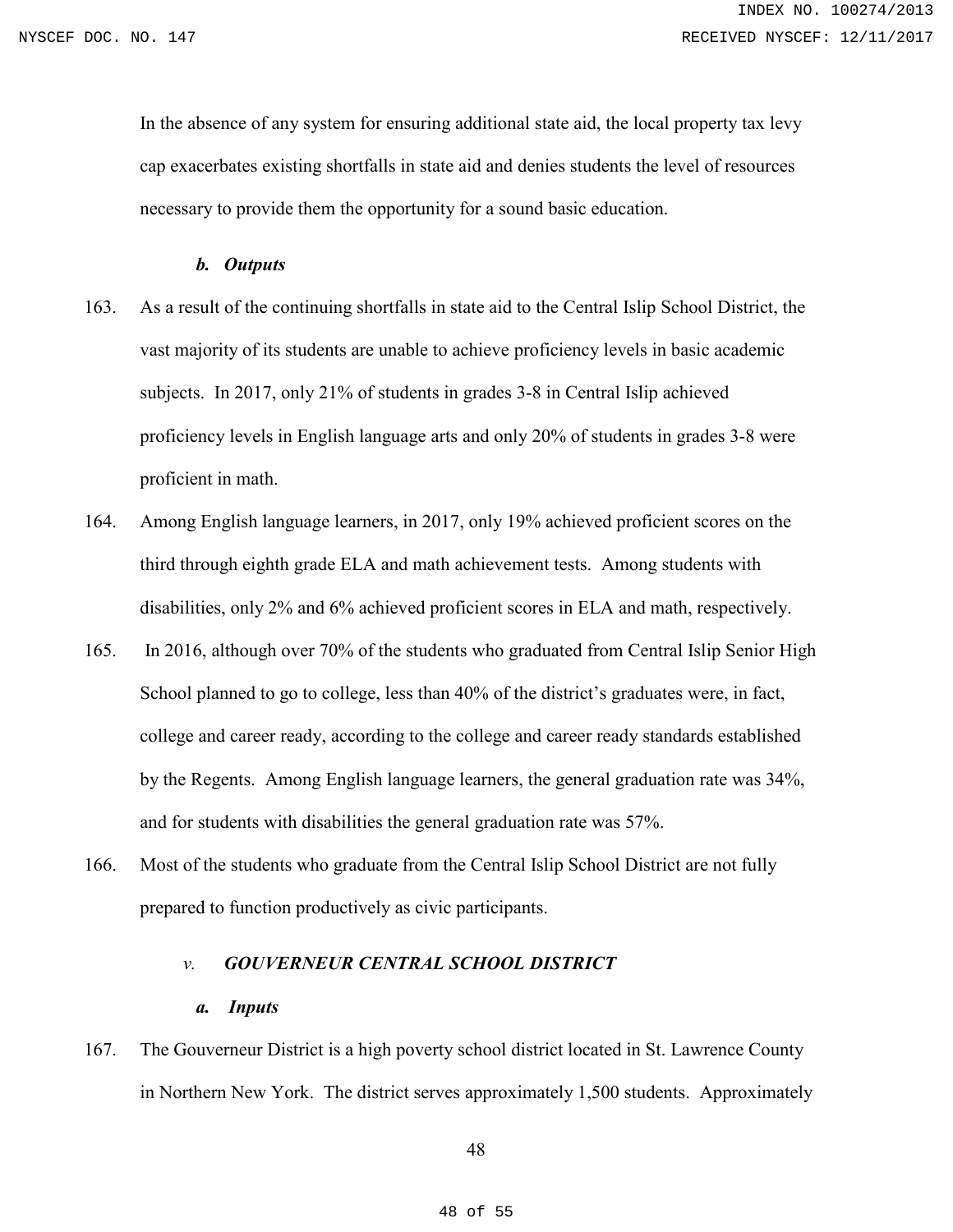60% of the students in the district are from low-income households (measured by eligibility for the federal free and reduced price lunch program). For the current 2017-18 school year, the shortfall between the amount due to the Gouverneur Central School District under the Foundation Aid Formula and the amount of foundation aid it is receiving is approximately \$1.6 million.

- 168. A substantial number of students attending school in Gouverneur qualify for AIS services in one or more subjects. The district lacks sufficient staff to provide adequate services to most of these students. There are no AIS teachers, no literacy coach and no math coach in the district. AIS services are provided on an ad hoc basis to some students after school or before school when teachers may be available and willing to provide some tutoring to individual students.
- 169. Gouverneur currently has only one social worker to serve its 1500 students, and its guidance counselors have an average case load of over 400 students. The caseloads of the district's psychologists consist almost entirely of special education students who require IEP-mandated services, and the psychologists have virtually no time available to meet the mental health needs of many of the district's other students. Gouverneur cannot provide sufficient social, health and emotional support to promote and ensure adequate attendance, limit suspensions and drop-outs, and support adequate school performance and graduation.
- 170. Gouverneur is unable to purchase up-to-date textbooks, computer software and other materials aligned with mandated curricula and standards. The district has no certified technology specialist and insufficient numbers of computers, and many of the existing computers are 7-10 years old and are substantially outdated. The District also lacks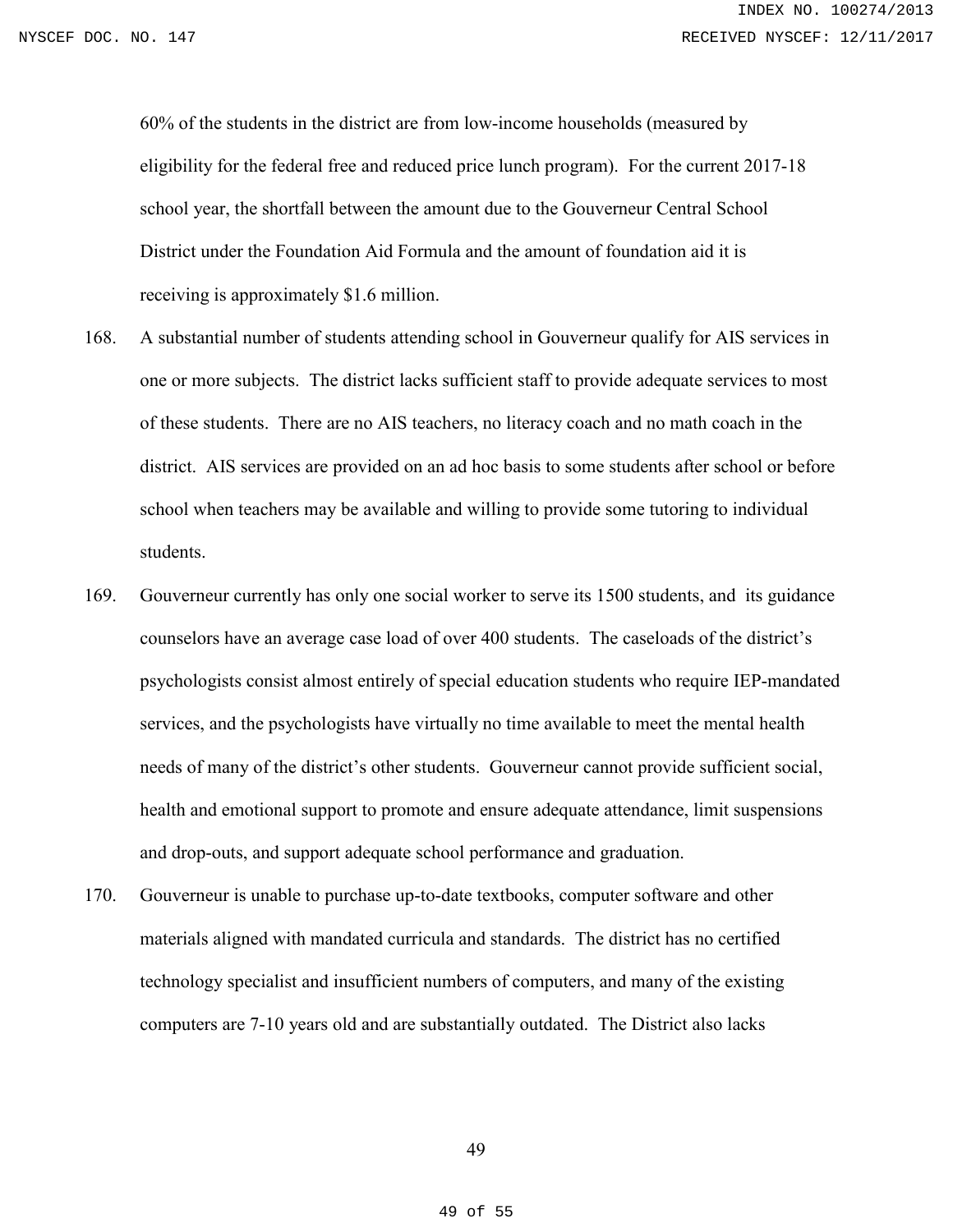sufficient resources to maintain and repair existing technology and replace worn out or obsolete software, hardware, or necessary accessories.

- 171. The district is unable to provide its students a sufficient, suitable curriculum in many mandated areas. For example, foreign language instruction is available only in one language, Spanish, a successful Science Technology and Math ("STEM") program has been established in the 7<sup>th</sup> grade, but students cannot continue on to advanced STEM levels because the district lacks funds to hire a high school teacher in this area, and students are unable to pursue CTE programs in popular areas like culinary arts because no progam is available either in the district or in the local BOCES programs.
- 172. Gouverneur currently has a substantial waiting list of 4-year-old students for whom parents are seeking pre-K services under the state's promised universal pre-K program, but the district cannot accommodate these students because it has not received the pre-K funding that the state committed to provide for all four-year-olds in New York State.
- 173. For the past several years the property tax cap has precluded Gouverneur from being able to raise sufficient local funds to meet its expected local funding share. In past years, a majority of the district's taxpayers, who highly value education, had been willing to support annual tax increases above the current tax cap limit. Since the tax cap went into effect in 2015, the district has not been able to raise taxes at rates above the 1-2% increases allowable by the cap because, in the board's judgment, although more than half of the voters might support larger increases, a tax increase probably would not garner 60% supermajority approval, and if a tax increase above the maximum permitted by the cap were voted down, under the law, the district would not be able to obtain any local funding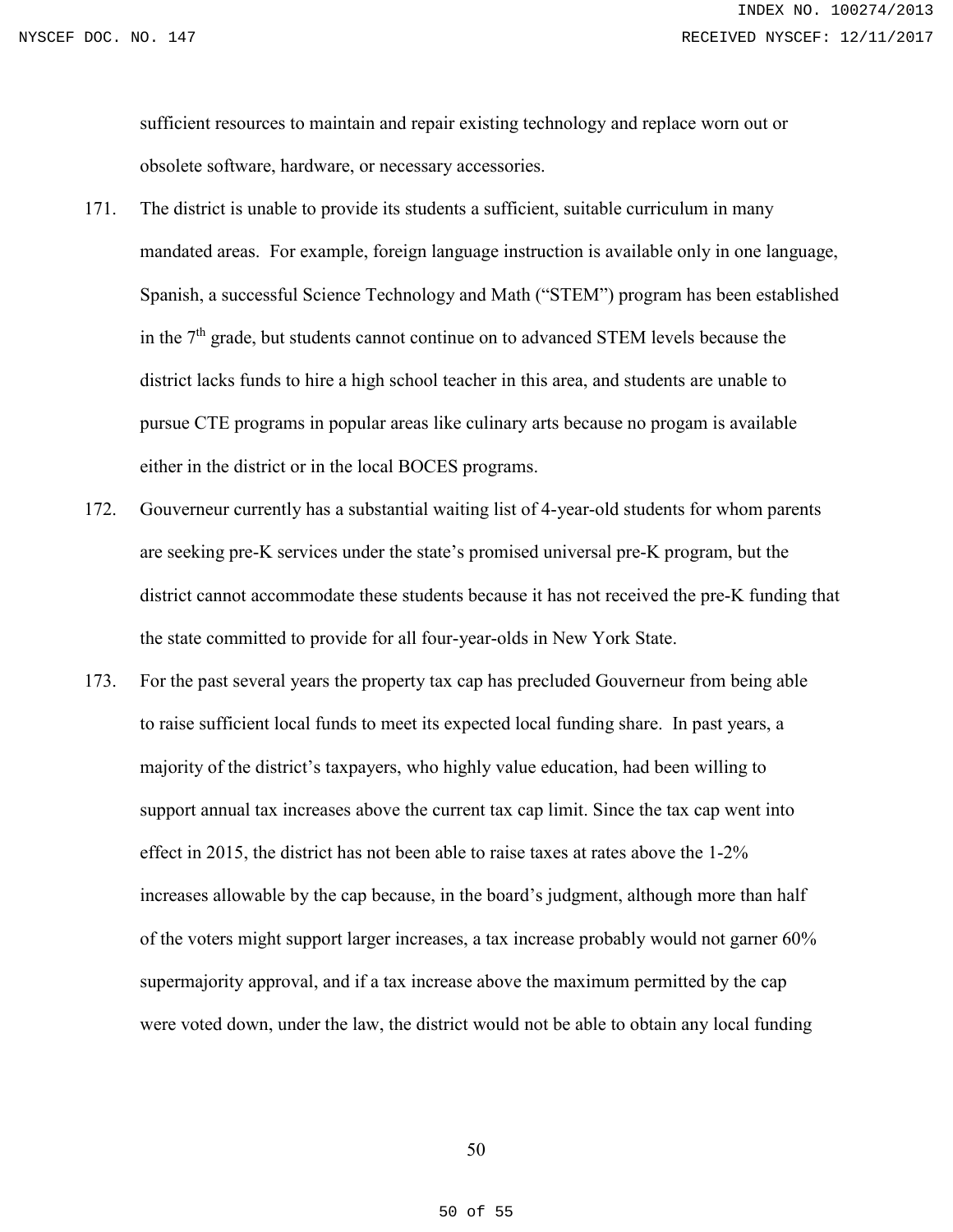increase at all. For the current school year, operating within the cap, the district was able to increase local funding by only \$116,000 in a \$34 million budget.

### *b. Outputs*

- 174. As a result of the continuing shortfalls in state aid to the Gouverneur Central School District, the vast majority of its students are unable to achieve proficiency levels in basic academic subjects. In 2017, only 18% of students in grades 3-8 achieved proficiency levels in English language arts, and only 21% of students in grades 3-8 were proficient in math.
- 175. In 2016, 78% of the students of the four year cohort of students graduated from Gouverneur High School; 9% were officially listed as drop-outs that year, but many other students had dropped out between the  $9<sup>th</sup>$  and  $12<sup>th</sup>$  grades. Only 68% of its economically disadvantaged students and 53% of students with disabilities graduated.
- 176. Less than half of these graduates were, in fact, college and career ready, according to the college and career ready standards established by the Regents.
- 177. Most of the students who graduate from the Gouverneur Central School District are not fully prepared to function productively as civic participants.

### FIRST CAUSE OF ACTION

- 178. Plaintiffs adopt and incorporate herein the allegations of paragraphs 1 through 177.
- 179. Defendants have failed to provide students in the New York, Syracuse, Schenectady, Central Islip and Gouverneur Central School Districts the opportunity for a sound basic education guaranteed by N.Y. Const. art. XI. §1.

# SECOND CAUSE OF ACTION

180. Plaintiffs adopt and incorporate herein the allegations of paragraphs 1 through 179.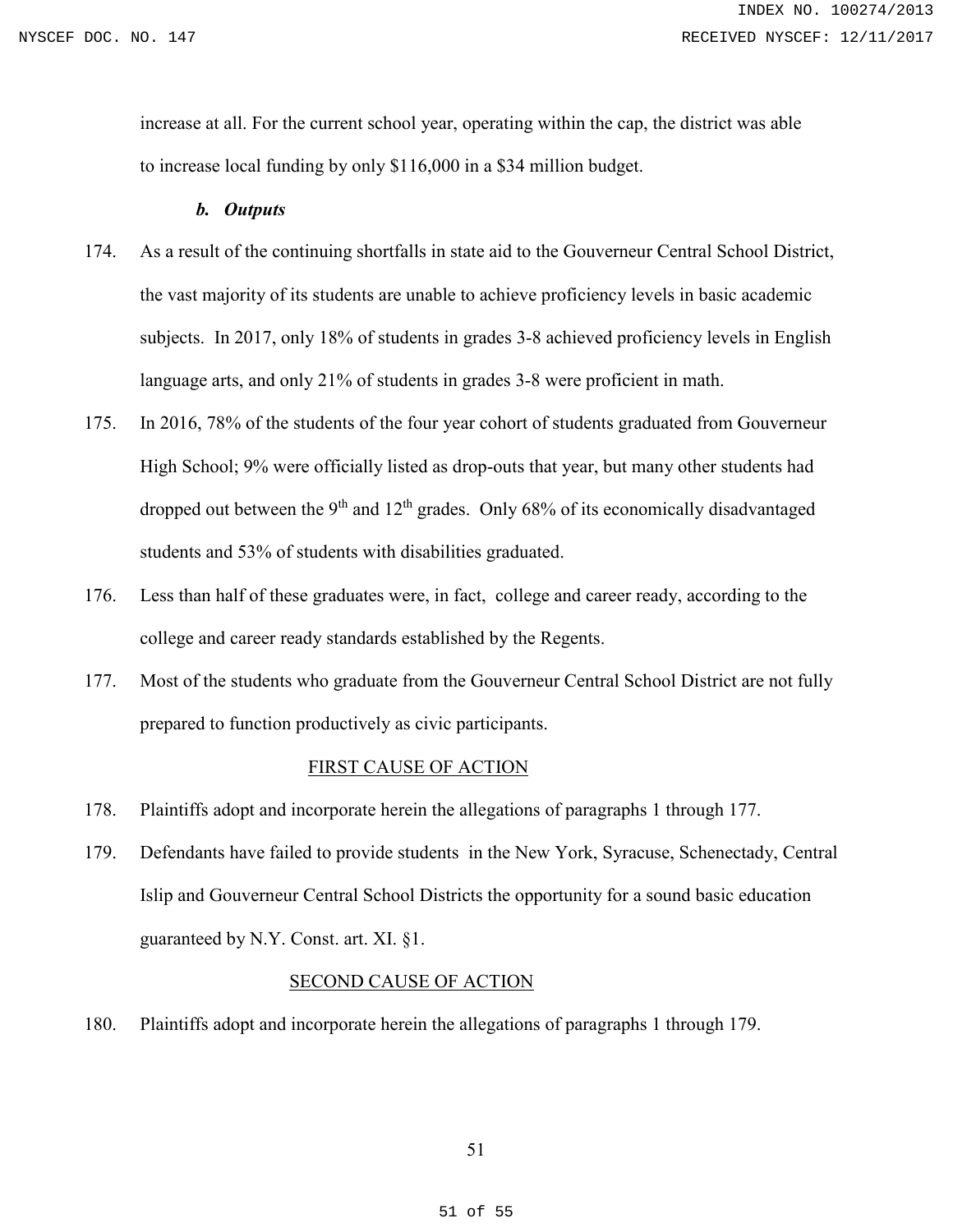181. Defendants have, in violation of N.Y. CONST. art. XI, § 1, failed since 2009 and continuing to date, to maintain a system of accountability to measure whether the School Districts have sufficient resources to provide all students the opportunity for a sound basic education, based on the actual cost of those resources, calibrated to student need, to meet current state mandates and educational standards.

### THIRD CAUSE OF ACTION

- 182. Plaintiffs adopt and incorporate herein the allegations of paragraphs 1 through 181.
- 183. Defendants have, since 2009 and continuing to date, failed to adopt appropriate policies, systems and mechanisms to properly implement the requirements of N.Y. Const. art. XI. § 1 and of the *CFE* decisions.

### PRAYER FOR RELIEF

WHEREFORE, Plaintiffs respectfully request that this Court enter a judgment DECLARING that:

- a. Defendants are not providing students in the New York City, Syracuse, Schenectady, Central Islip, and Gouverneur School Districts the opportunity for sound basic education;
- b. The State's school funding and accountability systems are failing to ensure adequate funding to provide students in the New York City, Syracuse, Schenectady, Central Islip, and Gouverneur School Districts the opportunity for a sound basic education, in violation of the requirements of N.Y. CONST. art. XI, § 1;
- c. The "gap elimination adjustment," set forth in N.Y. Educ. Law  $\S 3602.17$ , violates N.Y. Const. art. XI, § 1.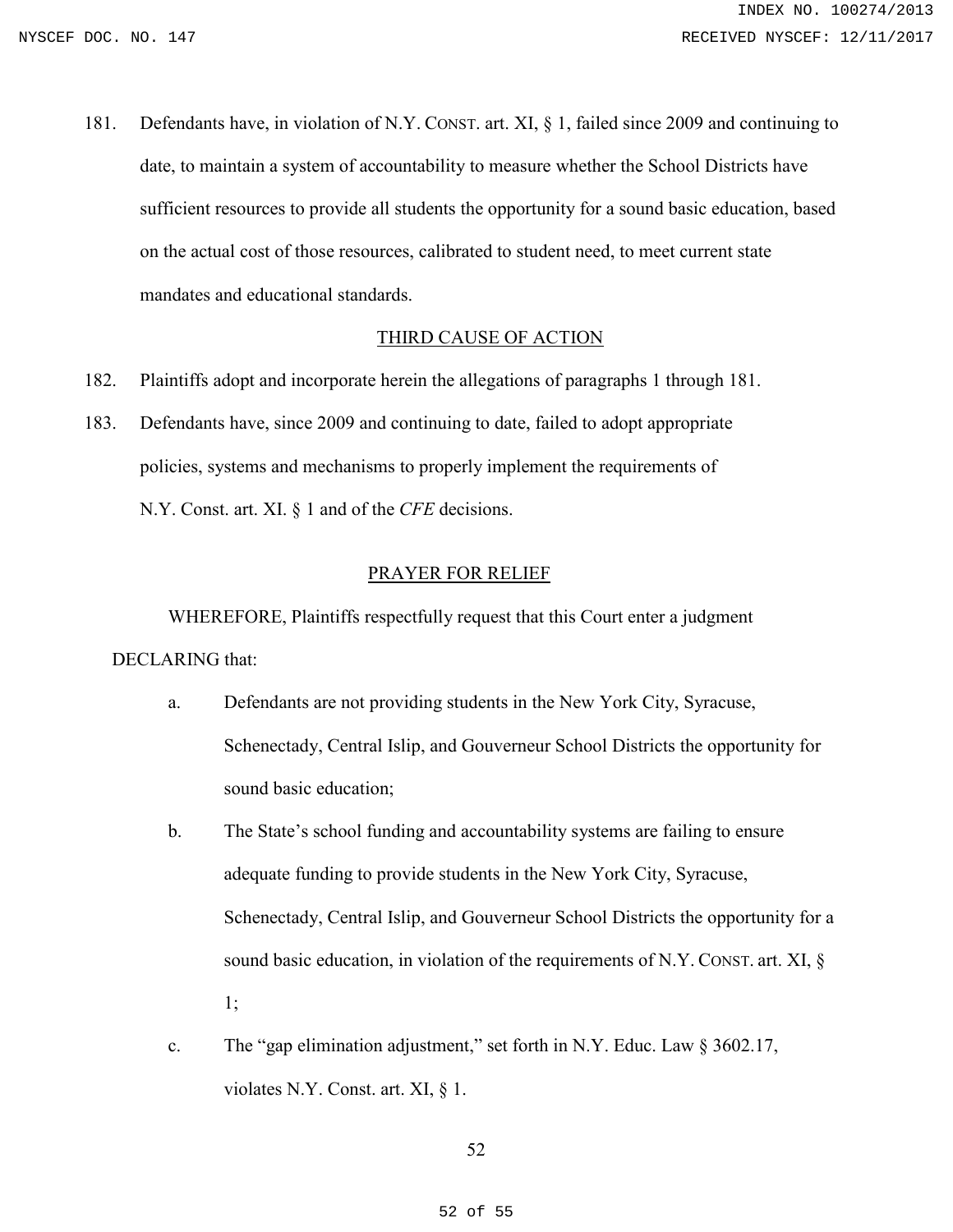d. The supermajority requirements regarding increases in local property tax levies, set forth in N.Y. EDUC. LAW §§ 3602(dd) & (18), violates N.Y. Const. art. XI, § to the extent that it impedes Central Islip, Gouverneur and other local school districts from providing sufficient local funding to provide their students the opportunity for a sound basic education.

## ENJOINING Defendants to:

- a. Promptly ensure that effective at the start of the next school year, each of the School Districts receives the full amount of state aid to which it is entitled under the Foundation Aid Formula in Educ. Law § 3602.
- b. Revise the Foundation Aid Formula to ensure that all schools in the New York City, Syracuse, Schenectady, Central Islip, and Gouverneur School Districts have sufficient funds, determined through objective methodologies that determine the actual costs under current educational and economic conditions, calibrated on the basis of individual need, to provide all of their students the opportunity for a sound basic education;
- c. Develop and maintain a system of accountability that measures whether every school has sufficient resources to provide, and that all students are in fact receiving, the opportunity for a sound basic education; and
- d. Ensure that all students in the New York City, Syracuse, Schenectady, Central Islip, and Gouverneur School Districts are receiving the opportunity for a sound basic education that prepares them adequately to function productively as civic participants.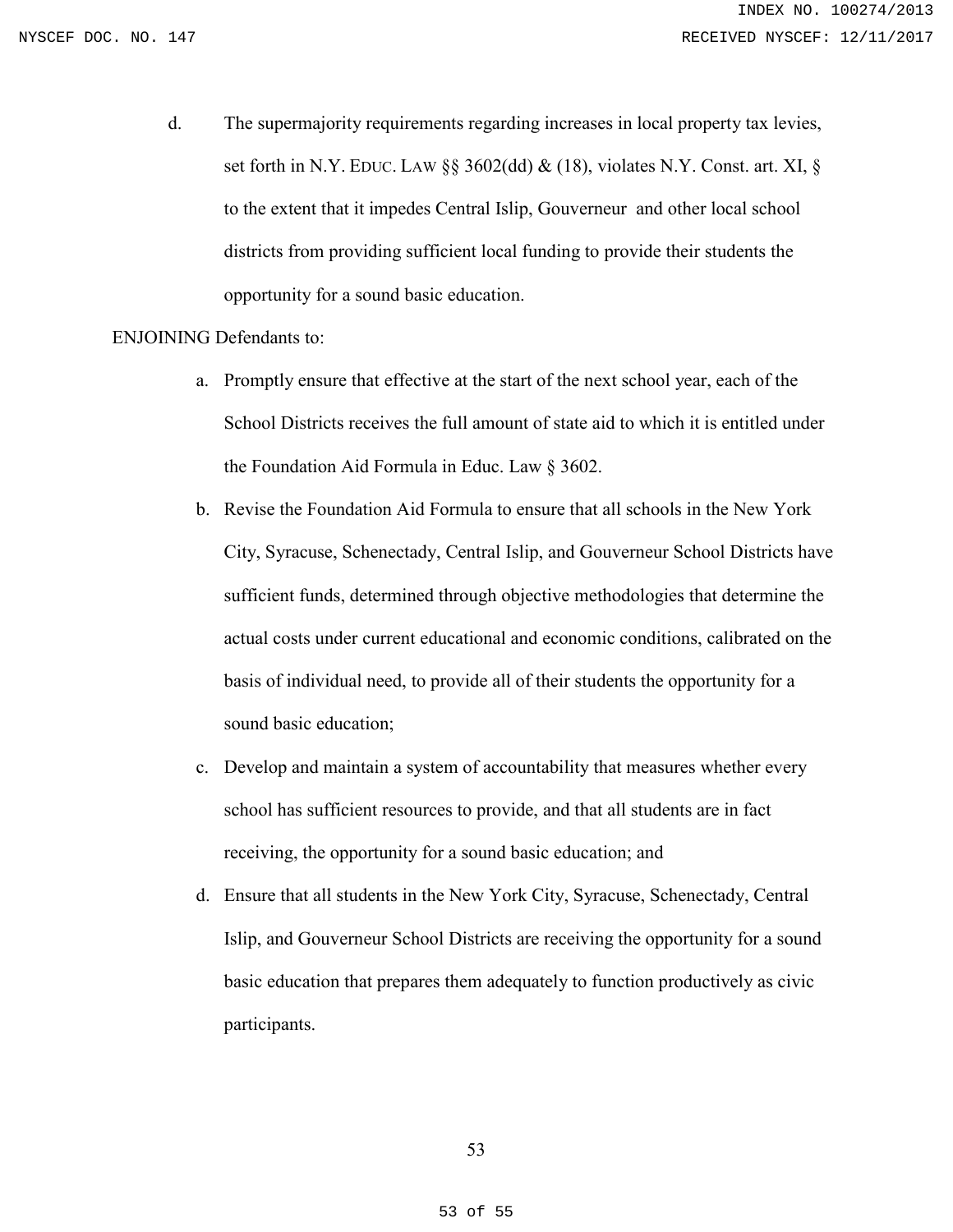AWARDING plaintiffs their reasonable attorney's fees, disbursements, and costs in bringing this

action; and

PROVIDING such other and further relief as the Court may deem just and proper.

 $M_{\text{dual}}(1,1)$ 

MICHAEL A. REBELL  $\int_{N} \langle \cdot | \cdot | \cdot \rangle$ Attorney at Law \\)' 475 Riverside Drive Suite 1373 New York, NY 10027 rebellattorney@gmail.com 646-745-8288 Attorney for NYSER and for Individual New York City, Syracuse and Central Islip Plaintiffs

MORGAN, LEWIS & BOCKIUS

 $_{\rm By:}\n\begin{matrix}\n\downarrow\n\downarrow\n\downarrow\n\end{matrix}$ 

Douglas T. Schwarz John A. Vassallo, III Peter Shadzik Michael E. Tracht Laura Rowntree 101 Park Ave. New York, NY 10178 douglas.schwarz@morganlewis.com 212-309-6000 Attorneys for NYSER

# EDUCATION LAW CENTER

By: <u>bry little when</u>

David Sciarra Wendy Lecker